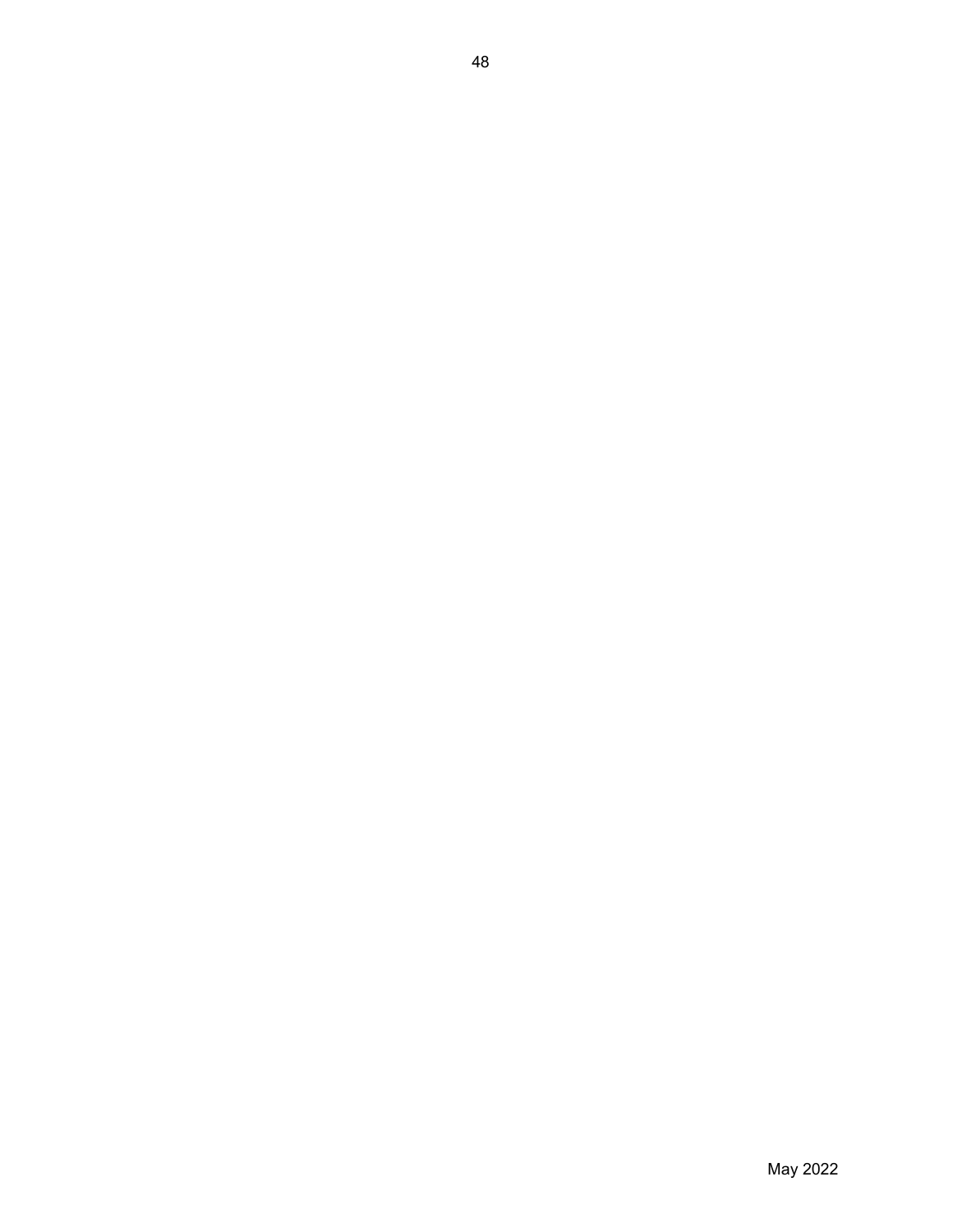| Who is<br>responsible | <b>Membership</b>              | <b>Functions</b>                                                                                                                                                                                                                                                                                                                                                                                                                                                                                                                                                                                                                                                                                                                                                                                                                                                                                                                                                                                                                                                                                                                                                                                                                                                                                                                                                                                                                                                                                  |
|-----------------------|--------------------------------|---------------------------------------------------------------------------------------------------------------------------------------------------------------------------------------------------------------------------------------------------------------------------------------------------------------------------------------------------------------------------------------------------------------------------------------------------------------------------------------------------------------------------------------------------------------------------------------------------------------------------------------------------------------------------------------------------------------------------------------------------------------------------------------------------------------------------------------------------------------------------------------------------------------------------------------------------------------------------------------------------------------------------------------------------------------------------------------------------------------------------------------------------------------------------------------------------------------------------------------------------------------------------------------------------------------------------------------------------------------------------------------------------------------------------------------------------------------------------------------------------|
| <b>Full Council</b>   | 30 members of<br>the authority | Council will:<br>i)<br>Approve:<br>Accounts<br>$\circ$<br><b>Borrowing Limits</b><br>$\circ$<br><b>Budget</b><br>$\circ$<br><b>Codes of Conduct</b><br>$\circ$<br><b>Community Strategy</b><br>$\circ$<br>Constitution<br>$\circ$<br><b>Council Tax</b><br>$\circ$<br><b>Electoral Arrangements</b><br>$\circ$<br><b>Financial Strategy</b><br>$\circ$<br><b>Housing Strategy</b><br>$\circ$<br>Housing rents etc<br>$\circ$<br>Housing Investment Programme<br>$\circ$<br>Housing Revenue Account Budget<br>$\circ$<br><b>Investment Programme</b><br>$\circ$<br>Local Agenda 21 Strategy<br>$\circ$<br>Local Plan<br>$\circ$<br><b>Local Transport Plan</b><br>$\circ$<br>Programme of Best Value Reviews<br>$\circ$<br>Service and Performance Plan<br>$\circ$<br><b>Standing Orders/Financial Regulations</b><br>$\circ$<br><b>Treasury Management Strategy</b><br>$\circ$<br>ii)<br>Adopt new policy and new strategy<br>Approve material departures from policy<br>iii)<br>Consider recommendations of action from<br>iv)<br>Executive<br>$\circ$<br><b>Standards and Audit Committee</b><br>$\circ$<br>Determine notices of motion<br>V)<br>Deal with Corporate Leadership Team appointments<br>Vİ)<br>Receive reports of action taken by Executive<br>vii)<br>viii)<br>Carry out miscellaneous functions which are not the<br>responsibility of the Leader:<br>making, amending, revoking or re-enacting by-laws<br>$\circ$<br>functions relating to health and safety at work<br>$\circ$ |
|                       |                                | names and status of areas and individuals<br>$\circ$<br>promoting or opposing local or personal Bills<br>$\circ$<br>functions relating to local government pensions<br>$\circ$<br>disputed/significant payments in cases of mal-<br>$\circ$<br>administration                                                                                                                                                                                                                                                                                                                                                                                                                                                                                                                                                                                                                                                                                                                                                                                                                                                                                                                                                                                                                                                                                                                                                                                                                                     |
|                       |                                | Determine Members' allowances<br>$\mathsf{ix}$                                                                                                                                                                                                                                                                                                                                                                                                                                                                                                                                                                                                                                                                                                                                                                                                                                                                                                                                                                                                                                                                                                                                                                                                                                                                                                                                                                                                                                                    |
|                       |                                | Designate Head of Paid Service<br>X)                                                                                                                                                                                                                                                                                                                                                                                                                                                                                                                                                                                                                                                                                                                                                                                                                                                                                                                                                                                                                                                                                                                                                                                                                                                                                                                                                                                                                                                              |
|                       |                                | Designate Monitoring Officer<br>xi)                                                                                                                                                                                                                                                                                                                                                                                                                                                                                                                                                                                                                                                                                                                                                                                                                                                                                                                                                                                                                                                                                                                                                                                                                                                                                                                                                                                                                                                               |
|                       |                                | Designate Chief Finance Officer<br>xii)                                                                                                                                                                                                                                                                                                                                                                                                                                                                                                                                                                                                                                                                                                                                                                                                                                                                                                                                                                                                                                                                                                                                                                                                                                                                                                                                                                                                                                                           |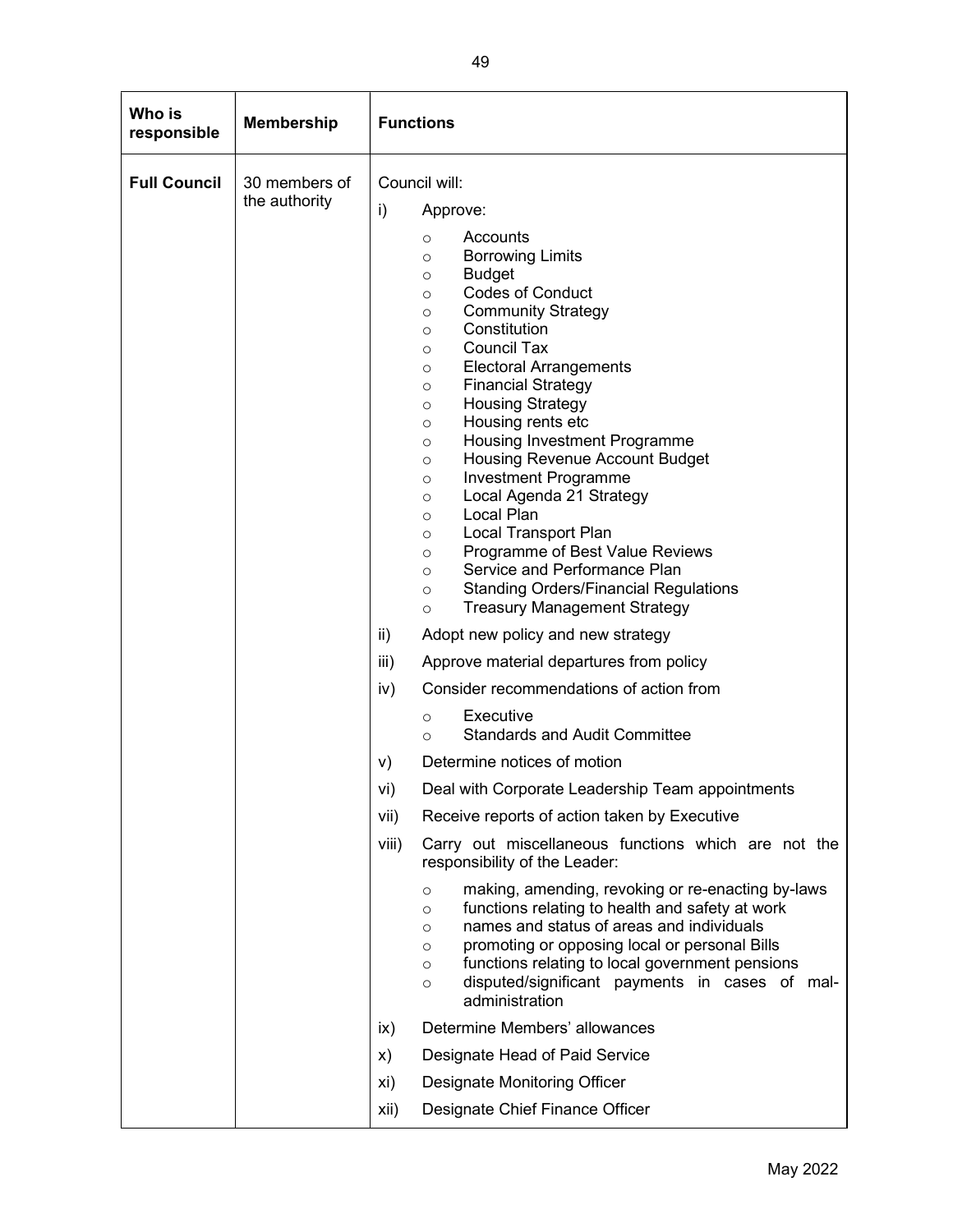| Who is<br>responsible   | <b>Membership</b>                                               | <b>Functions</b>                                                                                                                                                                                                                                                               |  |  |
|-------------------------|-----------------------------------------------------------------|--------------------------------------------------------------------------------------------------------------------------------------------------------------------------------------------------------------------------------------------------------------------------------|--|--|
|                         |                                                                 | xiii)<br><b>Appoint Leader</b>                                                                                                                                                                                                                                                 |  |  |
|                         |                                                                 | Appoint to Committees etc<br>xiv)                                                                                                                                                                                                                                              |  |  |
|                         |                                                                 | Elect Mayor/Deputy Mayor<br>XV)                                                                                                                                                                                                                                                |  |  |
| <b>The Leader</b>       |                                                                 | Appoint Members to the Executive                                                                                                                                                                                                                                               |  |  |
| The<br><b>Executive</b> | The Leader,<br>Deputy Leader<br>and up to five<br>other Members | The Leader has appointed the Executive and delegated the<br>following executive functions to it:                                                                                                                                                                               |  |  |
|                         |                                                                 | i)<br>Determine all proposals, within existing policy, which<br>require Member approval for action to be taken                                                                                                                                                                 |  |  |
|                         |                                                                 | Determine the Council Tax - Tax Base.<br>ii)                                                                                                                                                                                                                                   |  |  |
|                         |                                                                 | iii)<br>Make recommendations to Council on:                                                                                                                                                                                                                                    |  |  |
|                         |                                                                 | all the items under (i) to (iii) of the Council list above;<br>$\circ$<br>and<br>Notices of Motion.<br>$\circ$                                                                                                                                                                 |  |  |
|                         |                                                                 | Monitor and manage the effects of trends<br>iv)<br>and<br>developments affecting the Council's business                                                                                                                                                                        |  |  |
|                         |                                                                 | manage the effects of trends and<br>Monitor and<br>V)<br>developments for consistent application of corporate<br>standards                                                                                                                                                     |  |  |
|                         |                                                                 | Carry out all functions that are not otherwise reserved to the<br>vi)<br>Council, its Committees or delegated to officers                                                                                                                                                      |  |  |
|                         |                                                                 | Carry out the following 'local choice' functions permitted by<br>vii)<br>Regulation 3 of and Schedule 2 to the Local Authorities<br>(Functions and Responsibilities) (England) Regulations<br>2000 except as may be delegated to officers:                                     |  |  |
|                         |                                                                 | any functions conferred by local Acts;<br>$\circ$<br>functions relating to contaminated land;<br>$\circ$<br>functions<br>relating<br>control<br>of pollution<br>to<br>or<br>$\circ$<br>management of air quality; and<br>functions relating to statutory nuisances.<br>$\circ$ |  |  |
|                         |                                                                 | viii)<br><b>Responsibility for Risk Management</b>                                                                                                                                                                                                                             |  |  |
|                         |                                                                 | ix)<br>Responsibility for<br>the<br>implementation<br>and<br>regular<br>monitoring of Treasury Management policies and practices                                                                                                                                               |  |  |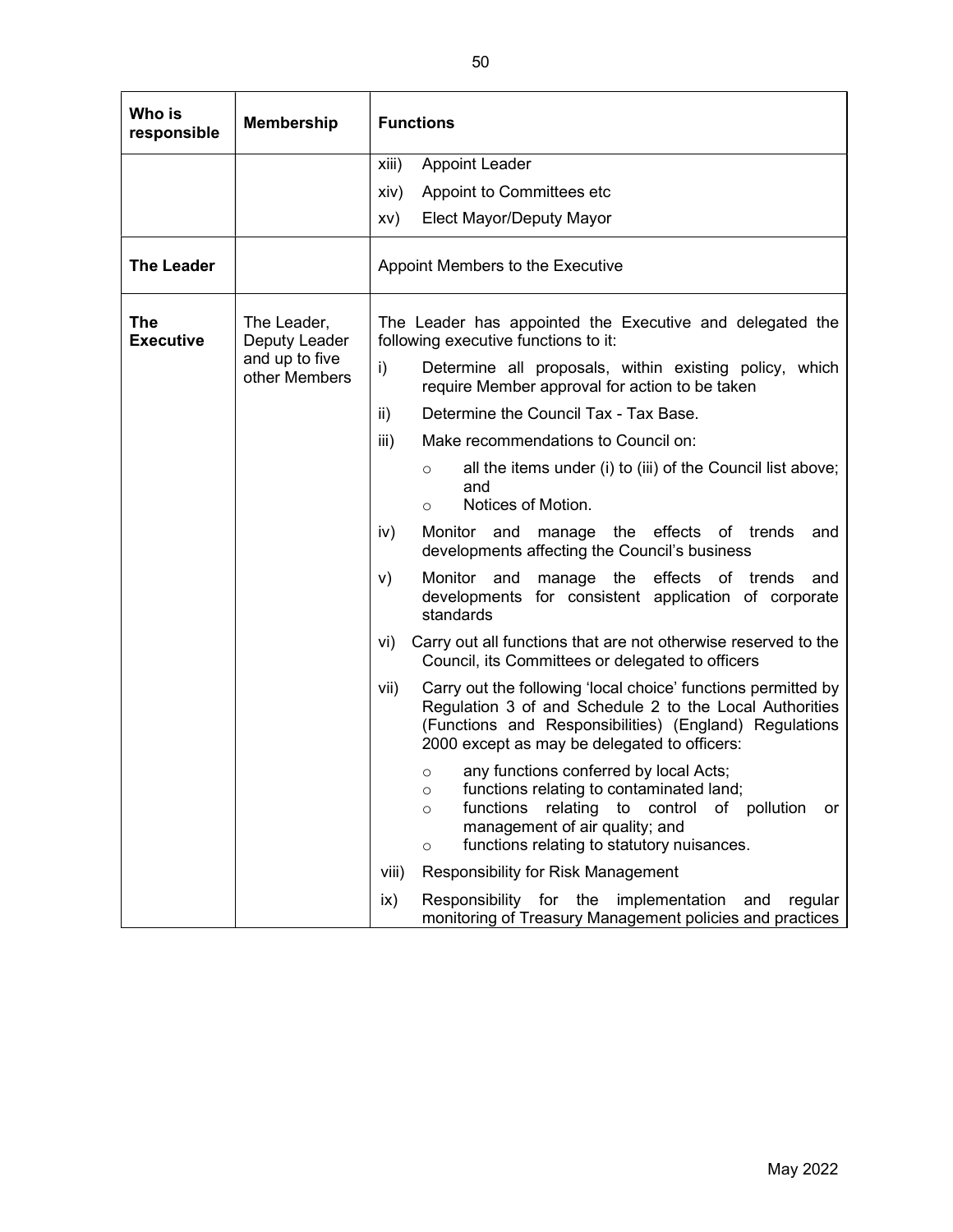| Who is<br>responsible                             | <b>Membership</b>                                              | <b>Functions</b>                                                                                                                                                                                                                                                                                                                                                                                                                                                                                                                                                                                                                                                                                                                                                                                                                                                                                                                                                                                                                                                                                                                                                                                                                                                                                                                                                                     |
|---------------------------------------------------|----------------------------------------------------------------|--------------------------------------------------------------------------------------------------------------------------------------------------------------------------------------------------------------------------------------------------------------------------------------------------------------------------------------------------------------------------------------------------------------------------------------------------------------------------------------------------------------------------------------------------------------------------------------------------------------------------------------------------------------------------------------------------------------------------------------------------------------------------------------------------------------------------------------------------------------------------------------------------------------------------------------------------------------------------------------------------------------------------------------------------------------------------------------------------------------------------------------------------------------------------------------------------------------------------------------------------------------------------------------------------------------------------------------------------------------------------------------|
| <b>Standards</b><br>and Audit<br><b>Committee</b> | 6 members<br>(including 1<br>independent co-<br>opted member). | Committee responsible for:<br>i)<br>promoting and maintaining high standards of conduct by<br>councillors and co-opted members;<br>assisting councillors and co-opted members to observe the<br>ii)<br>Members' Code of Conduct;<br>iii)<br>advising the Council on the adoption or revision of the<br>Members' Code of Conduct;<br>monitoring the operation of the Members' Code of Conduct;<br>iv)<br>V)<br>advising, training or arranging to train councillors and co-<br>opted members on matters relating to the Members' Code<br>of Conduct;<br>vi)<br>determining allegations that there has been a breach of the<br>Members'<br>Code<br>of Conduct in<br>accordance<br>with                                                                                                                                                                                                                                                                                                                                                                                                                                                                                                                                                                                                                                                                                                 |
|                                                   |                                                                | arrangements adopted by Council;<br>vii)<br>act as the Council's Audit Committee. In performing this<br>task the Standards and Audit Committee will:<br>approve the plans of Internal Audit and consider the<br>$\circ$<br>External Audit plan;<br>receive the Annual Audit and Inspection letter from<br>$\circ$<br><b>External Audit;</b><br>Audit<br>receive<br>Internal<br>recommendations<br>for<br>$\circ$<br>improvements and assurance that action has been<br>taken where necessary;<br>review summary Internal Audit reports (located on the<br>$\circ$<br>intranet);<br>receive a half yearly and annual report from the Chief<br>$\circ$<br>Internal Auditor on the work of Internal Audit;<br>receive appropriate matters of concern raised by<br>$\circ$<br>either External or Internal Audit or other agencies;<br>and<br>ensure that there are effective relationships between<br>$\circ$<br>internal and external audit and promote the value of<br>the audit process;<br>overseeing the Council's Risk Management, Anti Fraud and<br>viii)<br>Whistleblowing strategies, and Health and Safety policies<br>and strategies;<br>the receipt of the Annual Governance Statement, and<br>$\mathsf{ix}$<br>X)<br>oversight of payments in cases of maladministration which<br>are neither disputed nor significant (which are dealt with<br>by the Monitoring Officer). |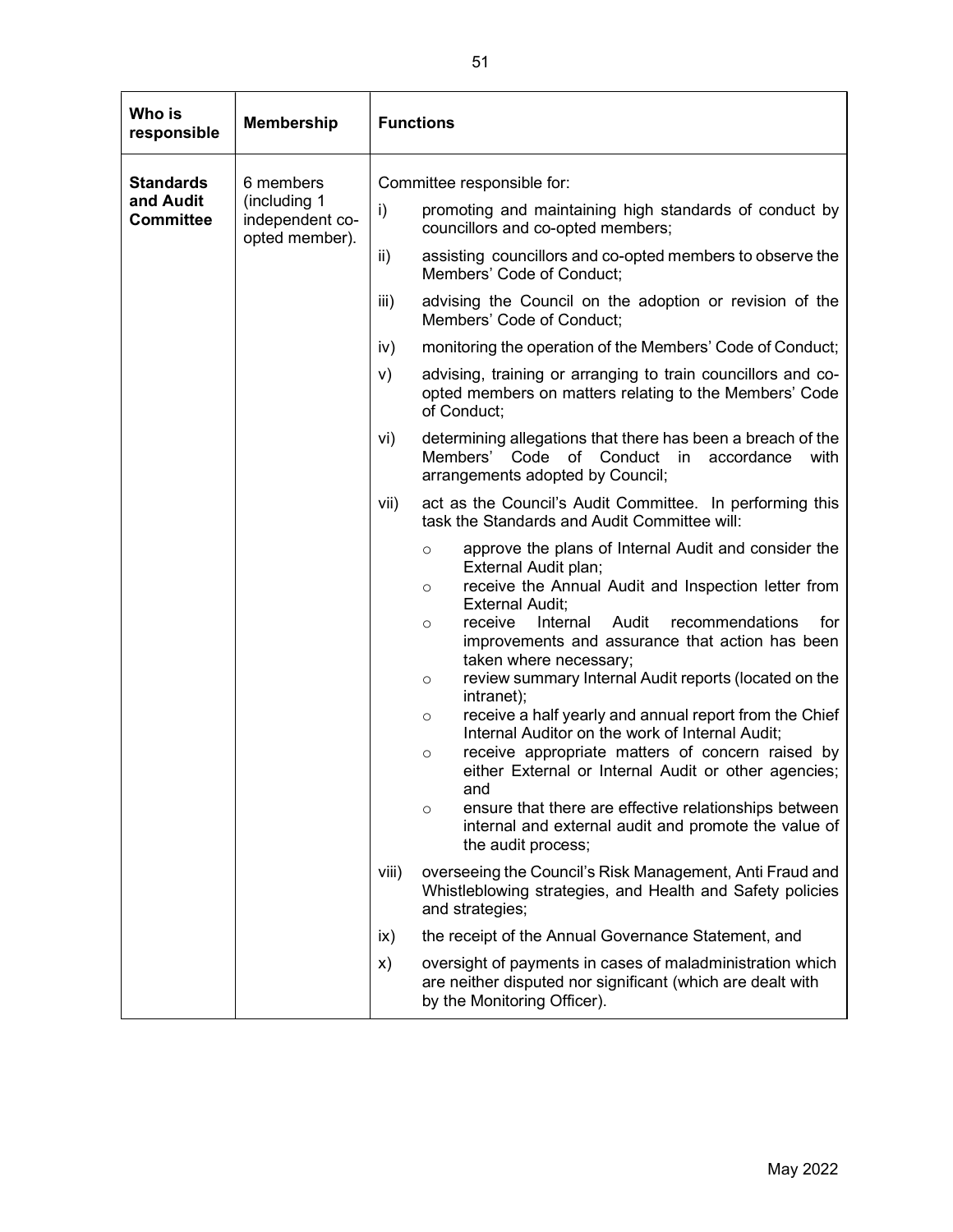| Who is<br>responsible               | <b>Membership</b> | <b>Functions</b>                                                                                                                                                                                                                                                                                                                                                                                                                                                                                                                                                                                                                                                                                                                                                                                                                                                                                                                                                                                                                              |
|-------------------------------------|-------------------|-----------------------------------------------------------------------------------------------------------------------------------------------------------------------------------------------------------------------------------------------------------------------------------------------------------------------------------------------------------------------------------------------------------------------------------------------------------------------------------------------------------------------------------------------------------------------------------------------------------------------------------------------------------------------------------------------------------------------------------------------------------------------------------------------------------------------------------------------------------------------------------------------------------------------------------------------------------------------------------------------------------------------------------------------|
| <b>Planning</b><br><b>Committee</b> | 9 members         | Committee responsible for:<br>i)<br>All functions relating to Town and Country Planning and<br>Development Control as specified in Schedule 1 to the<br>Local Authorities<br>(Functions<br>and<br>Responsibilities)<br>(England) Regulations 2000 (as amended) including:<br>planning applications<br>$\circ$<br>enforcement action<br>$\circ$                                                                                                                                                                                                                                                                                                                                                                                                                                                                                                                                                                                                                                                                                                |
|                                     |                   | planning agreements<br>$\circ$<br>lawful use or development<br>$\circ$<br>advertisement control<br>$\circ$<br>listed buildings<br>$\circ$<br>conservation areas<br>$\circ$<br>tree preservation<br>$\circ$<br>minerals and waste disposal<br>$\circ$<br>hazardous substances<br>$\circ$<br>development proposals by County Council and<br>$\circ$<br>Borough                                                                                                                                                                                                                                                                                                                                                                                                                                                                                                                                                                                                                                                                                  |
|                                     |                   | All matters relating to Building Control functions not<br>ii)<br>otherwise delegated to officers.                                                                                                                                                                                                                                                                                                                                                                                                                                                                                                                                                                                                                                                                                                                                                                                                                                                                                                                                             |
| Licensing<br><b>Committee</b>       | 10 members        | All functions relating to licensing and registration functions<br>i)<br>as specified in Schedule 1 to the Local Authorities<br>(Functions and Responsibilities) (England) Regulations<br>2000 (as amended) including:<br>public entertainments<br>$\circ$<br>cinemas and theatres<br>$\circ$<br>hackney carriage and private hire vehicles<br>$\circ$<br>animal welfare<br>$\circ$<br>sex establishments<br>$\circ$<br>betting, gaming and lotteries<br>$\circ$<br>caravan and camping sites<br>$\circ$<br>food preparation<br>O<br>markets and street trading<br>$\circ$<br>night cafes and take-away food shops<br>$\circ$<br>registration of door-staff<br>$\circ$<br>licensing of hypnotism<br>$\circ$<br>licensing of premises for acupuncture, tattooing, ear-<br>$\circ$<br>piercing and electrolysis<br>health and safety (other than in Council's capacity)<br>$\circ$<br>Hearing of representations against cancellation or refusal<br>ii)<br>to register an applicant pursuant to the Motor Salvage<br>Operators Regulations 2002. |
|                                     |                   | iii)<br>Licensing Act 2003.<br>iv)<br>Power to make an Order identifying a place as a designated<br>public place for the purposes of police powers in relation to<br>alcohol consumption pursuant to section 13 Criminal<br>Justice and Police Act 2001.                                                                                                                                                                                                                                                                                                                                                                                                                                                                                                                                                                                                                                                                                                                                                                                      |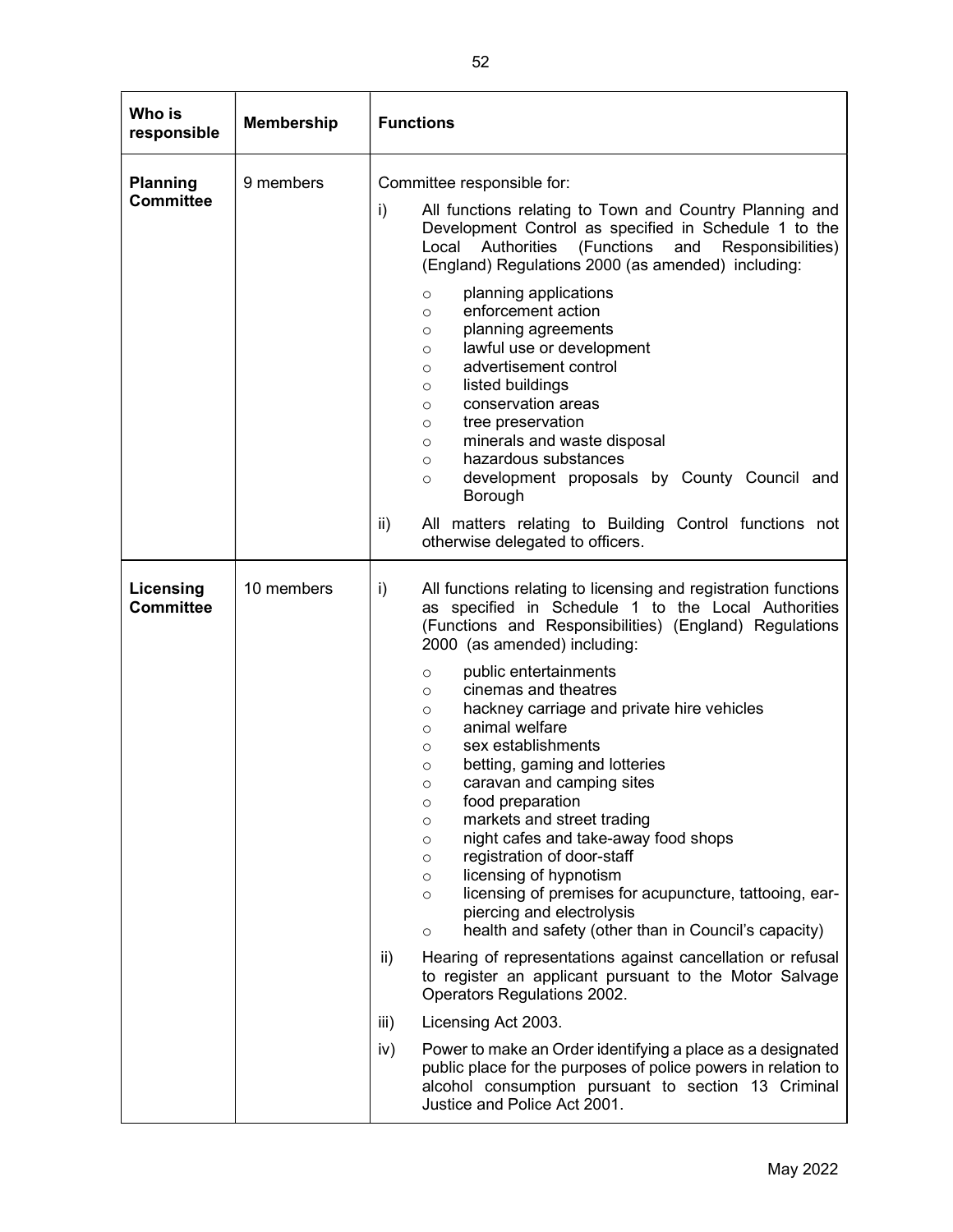| Who is<br>responsible              | <b>Membership</b> |                  | <b>Functions</b>                                                                                                                                                                                                                                                                                                                                                                |  |  |
|------------------------------------|-------------------|------------------|---------------------------------------------------------------------------------------------------------------------------------------------------------------------------------------------------------------------------------------------------------------------------------------------------------------------------------------------------------------------------------|--|--|
| <b>Appeals</b><br><b>Committee</b> | 3 members         | Housing appeals. |                                                                                                                                                                                                                                                                                                                                                                                 |  |  |
| <b>Overview</b><br>and Scrutiny    | 9 members         | Functions:       |                                                                                                                                                                                                                                                                                                                                                                                 |  |  |
| <b>Committee</b>                   |                   | (a)              | Policy development and review.                                                                                                                                                                                                                                                                                                                                                  |  |  |
|                                    |                   | i)               | assist the Council and the Leader/Executive in the<br>development of its budget and policy framework by in-<br>depth analysis of policy issues;                                                                                                                                                                                                                                 |  |  |
|                                    |                   | ii)              | conduct research, community and other consultation in<br>the analysis of policy issues and possible options;                                                                                                                                                                                                                                                                    |  |  |
|                                    |                   | iii)             | consider and implement mechanisms to encourage<br>enhance community participation<br>and<br>-in<br>the<br>development of policy options;                                                                                                                                                                                                                                        |  |  |
|                                    |                   | iv)              | question the Leader, members of the Executive and/or<br>Committees<br>and Corporate Leadership<br>Team<br>members about their views on issues and proposals<br>affecting the Borough; and                                                                                                                                                                                       |  |  |
|                                    |                   | V)               | liaise with other external organisations operating in the<br>Borough, whether national, regional or local, to ensure<br>that the interests of local people are enhanced by<br>collaborative working.                                                                                                                                                                            |  |  |
|                                    |                   | (b)<br>Scrutiny  |                                                                                                                                                                                                                                                                                                                                                                                 |  |  |
|                                    |                   | i)               | review and scrutinise the decisions made or to be<br>made by and performance of the Leader/Executive<br>and/or Committees and Council officers both in relation<br>to individual decisions and over time;                                                                                                                                                                       |  |  |
|                                    |                   | ii)              | review and scrutinise the performance of the Council in<br>relation to its policy objectives, performance targets<br>and/or particular service areas;                                                                                                                                                                                                                           |  |  |
|                                    |                   | iii)             | question the Leader, members of the Executive,<br>individual<br>exercising<br>ward<br>functions,<br>members<br>Committees<br>and Corporate Leadership<br>Team<br>members about their decisions and performance,<br>whether generally in comparison with service plans<br>and targets over a period of time, or in relation to<br>particular decisions, initiatives or projects; |  |  |
|                                    |                   | iv)              | make recommendations to the Leader, Executive<br>and/or appropriate Committee and/or Council arising<br>from the outcome of the scrutiny process;                                                                                                                                                                                                                               |  |  |
|                                    |                   | V)               | review and scrutinise the performance of other public<br>bodies in the area and invite reports from them by<br>requesting them to address the Overview and Scrutiny<br>Committee and local people about their activities and<br>performance;                                                                                                                                    |  |  |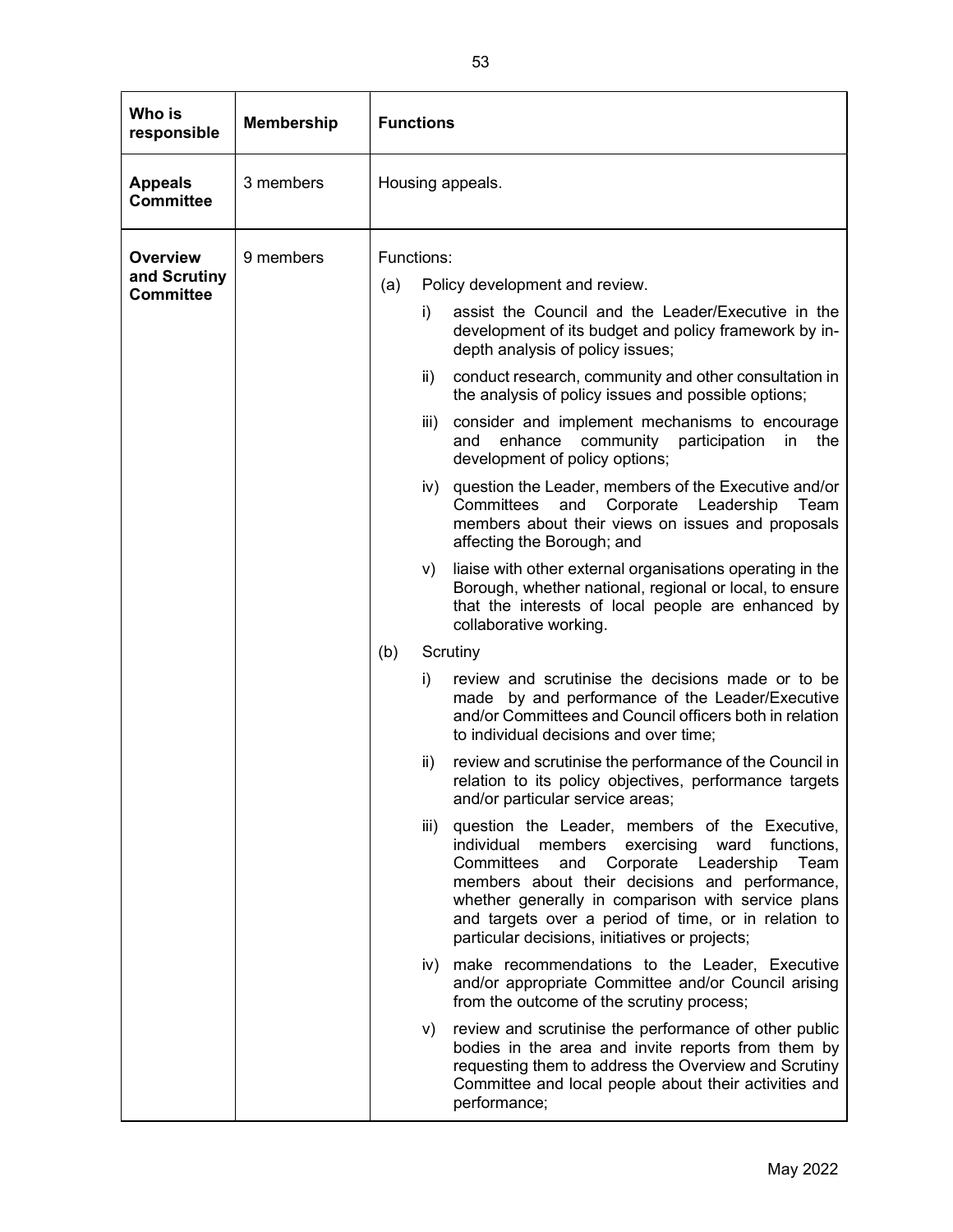| Who is<br>responsible                                                                                                                                                                         | <b>Membership</b>                                                                                                                                                                                                                                                               | <b>Functions</b>                                                                                                                                                                                                                                                                                                                                                                    |
|-----------------------------------------------------------------------------------------------------------------------------------------------------------------------------------------------|---------------------------------------------------------------------------------------------------------------------------------------------------------------------------------------------------------------------------------------------------------------------------------|-------------------------------------------------------------------------------------------------------------------------------------------------------------------------------------------------------------------------------------------------------------------------------------------------------------------------------------------------------------------------------------|
|                                                                                                                                                                                               |                                                                                                                                                                                                                                                                                 | vi) question and gather evidence from any person (with<br>their consent) or require information from partner<br>authorities;<br>vii) review and scrutinise equality issues; and<br>viii) effective scrutiny of the Treasury Management<br>Strategy and Policies<br>Discharge the functions of a crime and disorder committee<br>c)<br>under Section 19 Police and Justice Act 2006. |
| Joint<br><b>Committee</b><br>for<br>the<br>Oversight of<br><b>Delivery</b><br>of <sub>l</sub><br><b>Surrey</b><br><b>Public</b><br><b>Authority</b><br><b>Services</b><br>("Surrey<br>First") | Member<br><b>One</b><br>appointed<br>by<br><b>Woking Borough</b><br>Council to Joint<br>Committee<br>comprising<br>the<br>Surrey<br>local<br>authorities<br>and<br>the<br>Surrey<br>Police Authority                                                                            | The governance arrangements for the Joint Committee are<br>appended.                                                                                                                                                                                                                                                                                                                |
| <b>Woking</b><br>Joint<br><b>Committee</b>                                                                                                                                                    | 7<br><b>Members</b><br>appointed<br>by<br>Woking<br>Borough<br>Council and 7<br><b>Members</b><br>appointed<br>by<br>Surrey County<br>Council.                                                                                                                                  | The governance arrangements for the Joint Committee are<br>appended.                                                                                                                                                                                                                                                                                                                |
| Joint Waste<br><b>Services</b><br><b>Collection</b><br><b>Committee</b>                                                                                                                       | Member<br><b>One</b><br>appointed<br>by<br><b>Woking Borough</b><br>Council to Joint<br>Committee,<br>comprising<br>Elmbridge<br>Borough,<br>Mole<br>Valley District,<br>Rushmoor<br>Borough, Surrey<br>County, Surrey<br>Heath Borough<br>Woking<br>and<br>Borough<br>Council. | The governance arrangements for the Joint Committee are<br>appended                                                                                                                                                                                                                                                                                                                 |

H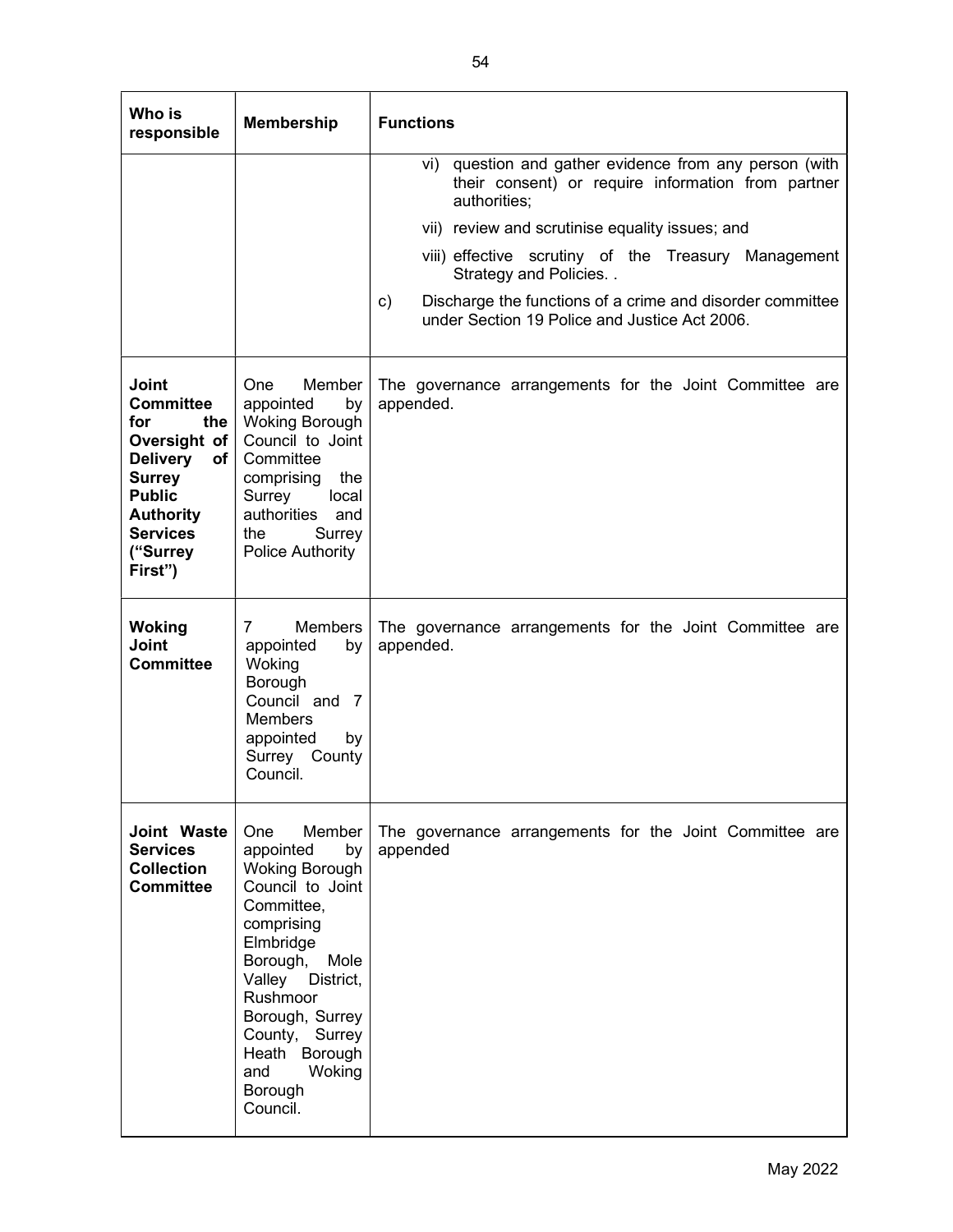#### JOINT COMMITTEE FOR THE OVERSIGHT OF DELIVERY OF SURREY PUBLIC AUTHORITY SERVICES ("SURREY FIRST")

#### Governance Arrangements

#### 1. Background

- 1.1 Elmbridge Borough Council, Epsom and Ewell Borough Council, Guildford Borough Council, Mole Valley District Council, Reigate and Banstead Borough Council, Runnymede Borough Council, Spelthorne Borough Council, Surrey County Council, Surrey Heath Borough Council, Tandridge District Council, Waverley Borough Council, Woking Borough Council and Surrey Police Authority (collectively "the Authorities" and individually "an Authority") are committed to working jointly with each other to secure improved services and outcomes for Surrey residents.
- 1.2 The Authorities have resolved to establish this Joint Committee in order to improve collaborative working arrangements in Surrey.

#### 2. Terms of Reference

- 2.1 The terms of reference for the Joint Committee are as follows:
	- o oversee joint working arrangements of the Authorities;
	- o promote good working practice amongst the Authorities;
	- o appoint such task groups or sub-committees as it considers necessary;
	- $\circ$  identify the range of services for inclusion in a Joint Venture Company ("JVC");
	- o approve the draft Articles and Memorandum of Association of the JVC;
	- o approve the draft revised Terms of Reference for the Joint Committee to provide for governance and oversight of the JVC, and
	- o manage the project budget.

#### 3. Membership

3.1 Each Authority shall appoint one member to the Joint Committee. Appointments, which may include provision for a substitute member, shall be made annually in accordance with the relevant Authority's normal procedures for the appointment of members to committees and outside bodies.

#### 4. Chairmanship

- 4.1 The Chairman and Vice-Chairman of the Joint Committee shall be elected annually at its first meeting following the commencement of the municipal year.
- 4.2 In the absence of the Chairman and the Vice-Chairman at a meeting, the Joint Committee shall elect a chairman for that meeting.

## 5. Meetings

- 5.1 There shall be between 3 and 8 ordinary meetings of the Joint Committee in each year.
- 5.2 Extraordinary meetings may be called as and when the Chairman, or the Chief Executive of Woking Borough Council, considers appropriate.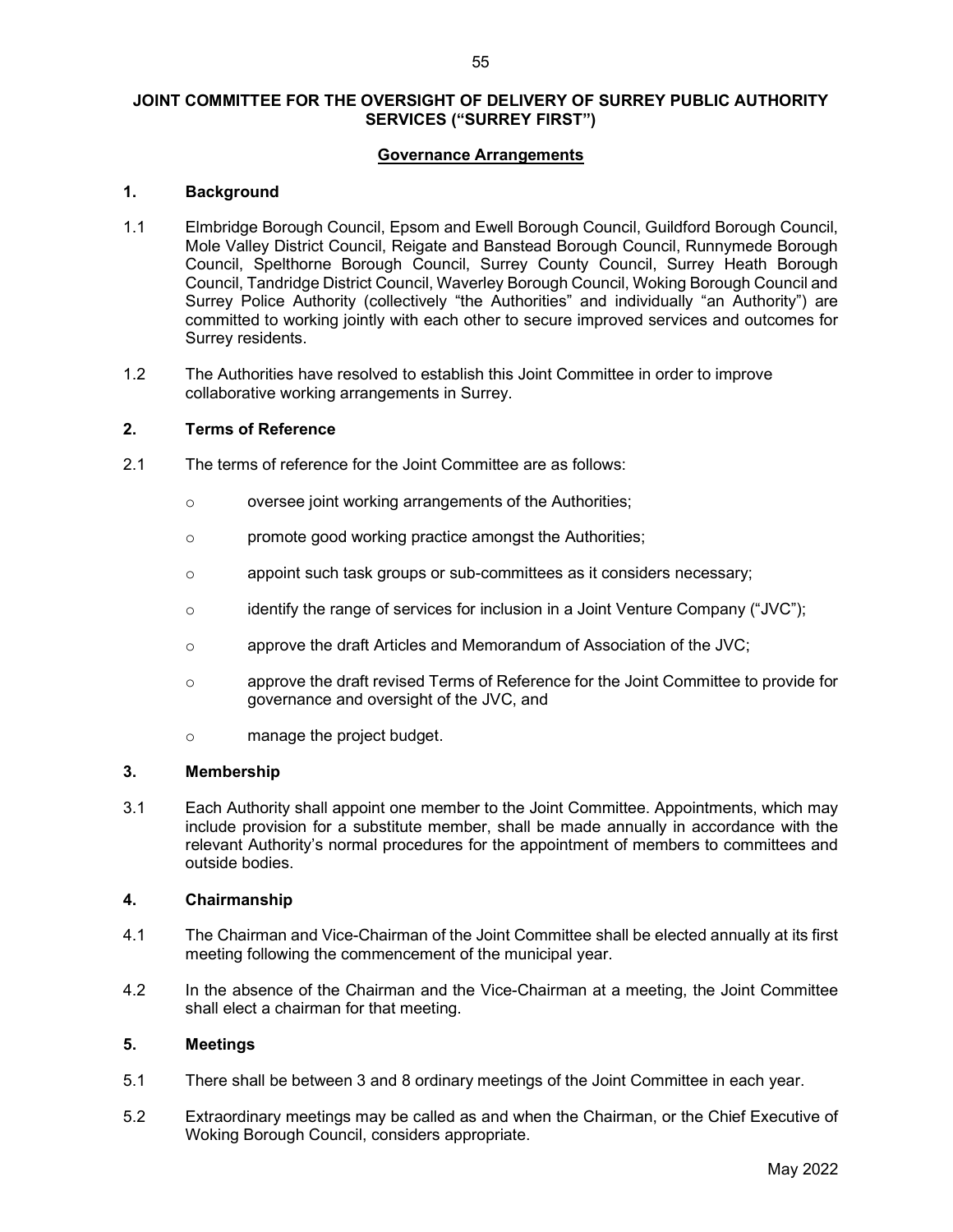#### 6. Quorum

6.1 The quorum for the Joint Committee shall be one-third of the number of members of the Joint Committee (with such rounding-up as may be necessary to achieve a whole number), i.e. five.

### 7. Voting Rights

7.1 Each member of the Joint Committee shall have one vote. The Chairman shall not have a second or casting vote (in the case of an equality of votes).

#### 8. Agenda Items

- 8.1 The agenda for a meeting of the Joint Committee shall be set by the Chief Executive of Woking Borough Council following, where appropriate, consultation with the Chairman.
- 8.2 Any member of the Joint Committee shall be entitled to give notice to the Chief Executive of Woking Borough Council that he/she wishes an item relevant to the functions of the Joint Committee to be included on the next available meeting of the Joint Committee. On receipt of such a request, the Chief Executive of Woking Borough Council shall ensure that it is included on the next available agenda.

#### 9. Work Programme

9.1 The Joint Committee shall be responsible for setting its own work-programme. This shall be set annually and up-dated as necessary.

#### 10. Task Groups and Sub-Committees

- 10.1 The Joint Committee may establish such task groups and sub-committees as it thinks fit.
- 10.2 When establishing a task group or sub-committee, the Joint Committee shall agree the:
	- o terms of reference for the task group/sub-committee;
	- o size and membership of the task group/sub-committee;
	- o period for which the task group/sub-committee will remain constituted, and
	- o Chairman/Vice-Chairman of the task group/sub-committee, or it shall delegate this decision to the task group/sub-committee.

#### 11. Attendance by Others

11.1 The Joint Committee may invite people to address it, discuss relevant issues and/or answer questions. It may, for example, wish to hear from residents, stakeholders and members and officers of public authorities.

#### 12. Decision Making

- 12.1 Decisions of the Joint Committee will normally be made by consensus.
- 12.2 A vote shall be taken when the Chairman thinks one is necessary, or if any member so requests. The vote shall be by way of a show of hands. Decisions shall be determined by a simple majority of those members present and voting. Where there is an equality of votes, the motion is not carried.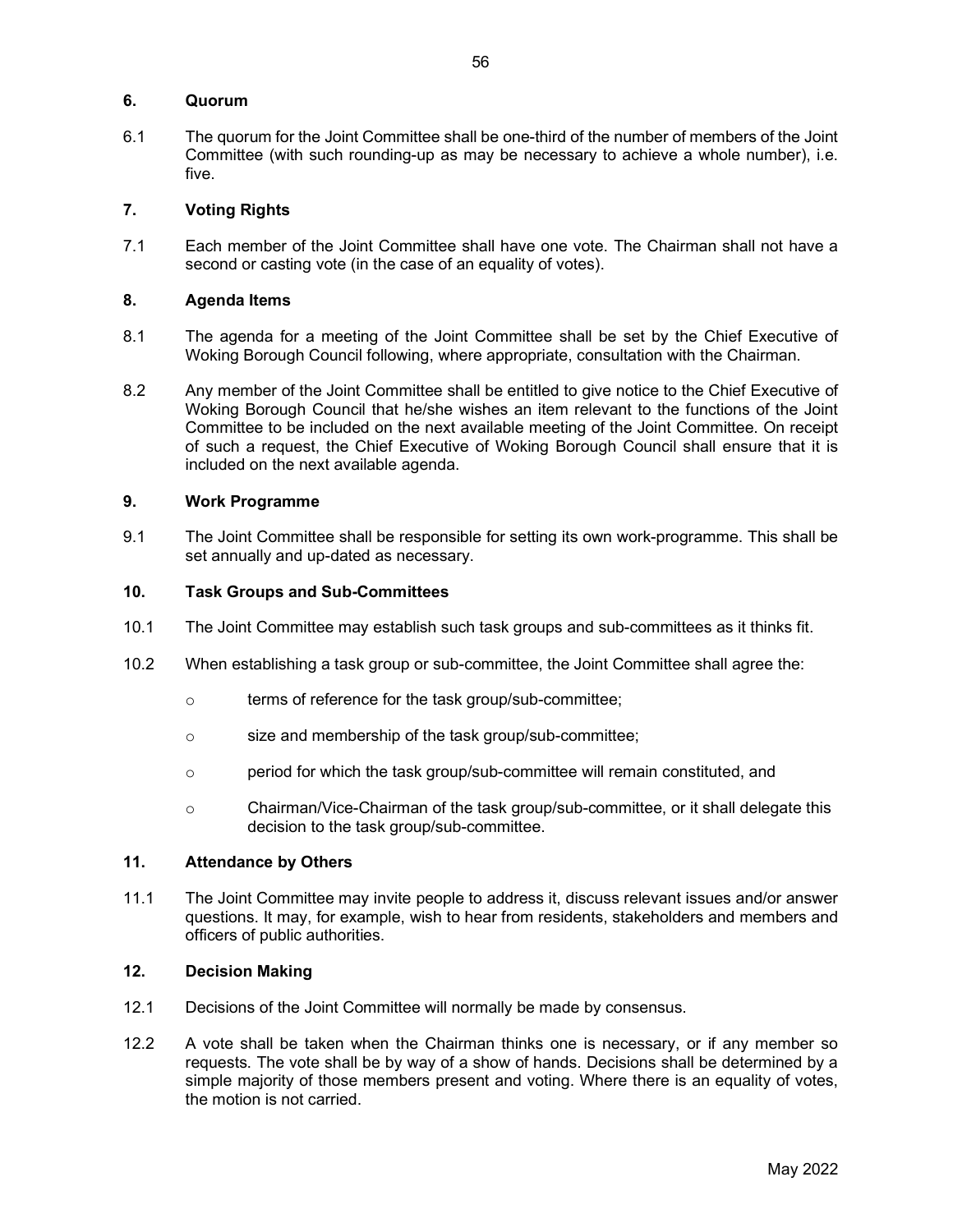#### 13. Meetings to be Public

- 13.1 Meetings of the Joint Committee and its sub-committees shall be held in public except when exempt or confidential information is being considered and the press and public can be excluded in accordance with the Local Government Act 1972.
- 13.2 Meetings of any working groups or task groups established by the Joint Committee shall, unless otherwise agreed, be held in private.

#### 14. Decisions having an adverse effect on an Authority

14.1 No decision of the Joint Committee which may give rise to an adverse financial implication in excess of £10,000 for an Authority may be implemented unless the adversely affected Authority has confirmed its acceptance of the adverse financial implication.

#### 15. Accountable Body, Secretarial Support and Advice

- 15.1 Woking Borough Council shall act as the Accountable Body for the management of the Joint Committee's affairs.
- 15.2 Surrey Local Government Association Officers shall provide secretarial support for the Joint Committee.
- 15.3 Surrey Chief Executives' Group shall be the principal advisors to the Joint Committee.

#### 16. Standing Orders of Woking Borough Council to apply

- 16.1 Save to the extent that a matter is dealt with in these governance arrangements, the Joint Committee shall be subject to Woking Borough Council's Rules of Procedure, contained in Part 4 of its Constitution (insofar as they are relevant, and with the necessary changes being made).
- 16.2 If there is any conflict between these governance arrangements and those Rules of Procedure, these governance arrangements shall have precedence.

Agreed by the Joint Committee for the Oversight of Delivery of Surrey Public Authority Services at its meeting on 28 June 2010.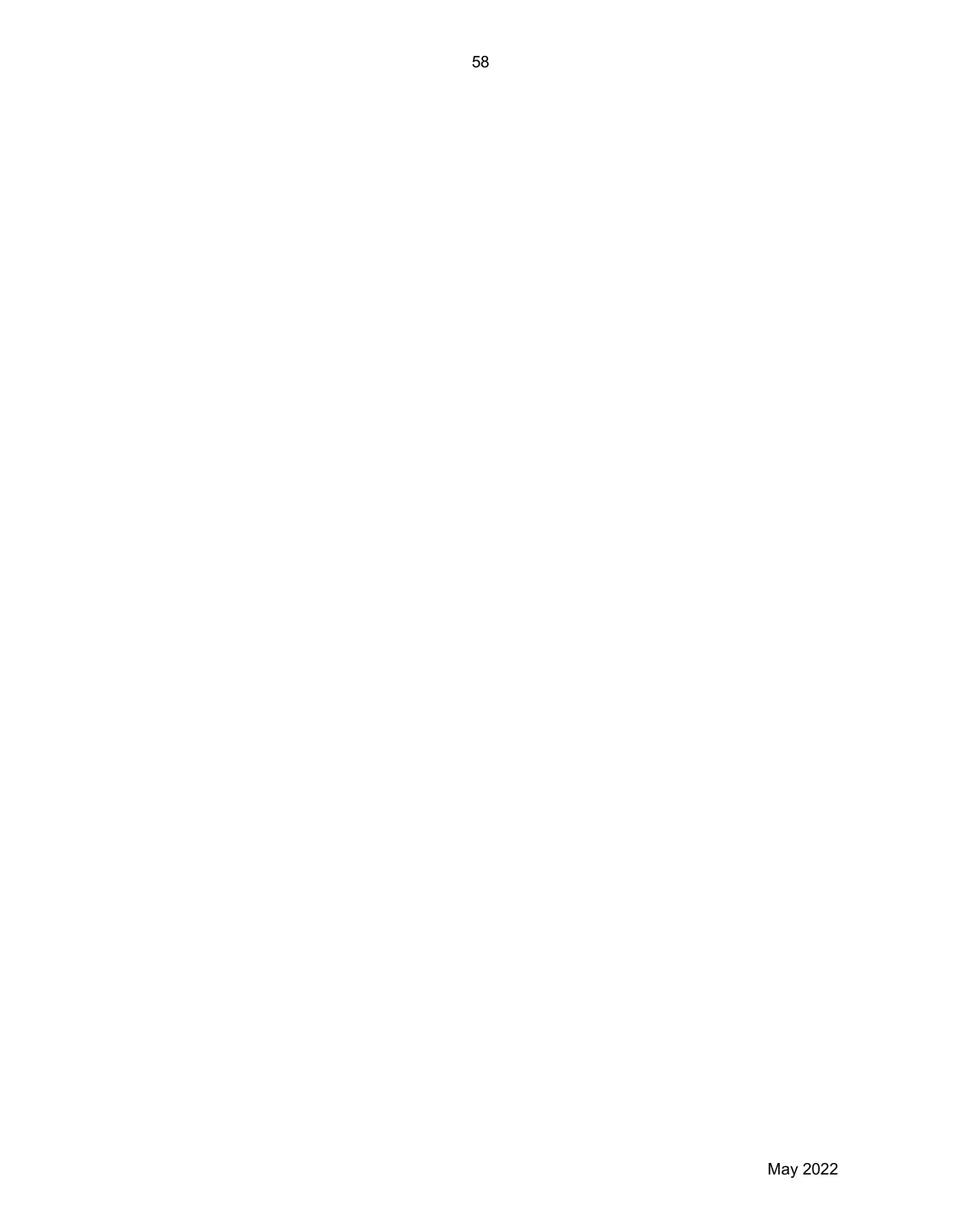# Woking Joint Committee

# Constitution

|             |                                     |                                     |    | Page |
|-------------|-------------------------------------|-------------------------------------|----|------|
|             | Section 1 – Context and Purpose     |                                     |    | 61   |
|             | Section $2 -$ Functions and Funding |                                     |    | 63   |
|             | (A)                                 | <b>General Remit</b>                |    | 63   |
|             | (B)                                 | <b>Delegated Powers</b>             |    | 63   |
|             | (C)                                 | Funding                             |    | 67   |
|             | (D)                                 | Withdrawal from the Joint Committee |    | 67   |
| Section 3 – | <b>Standing Orders</b>              |                                     | 69 |      |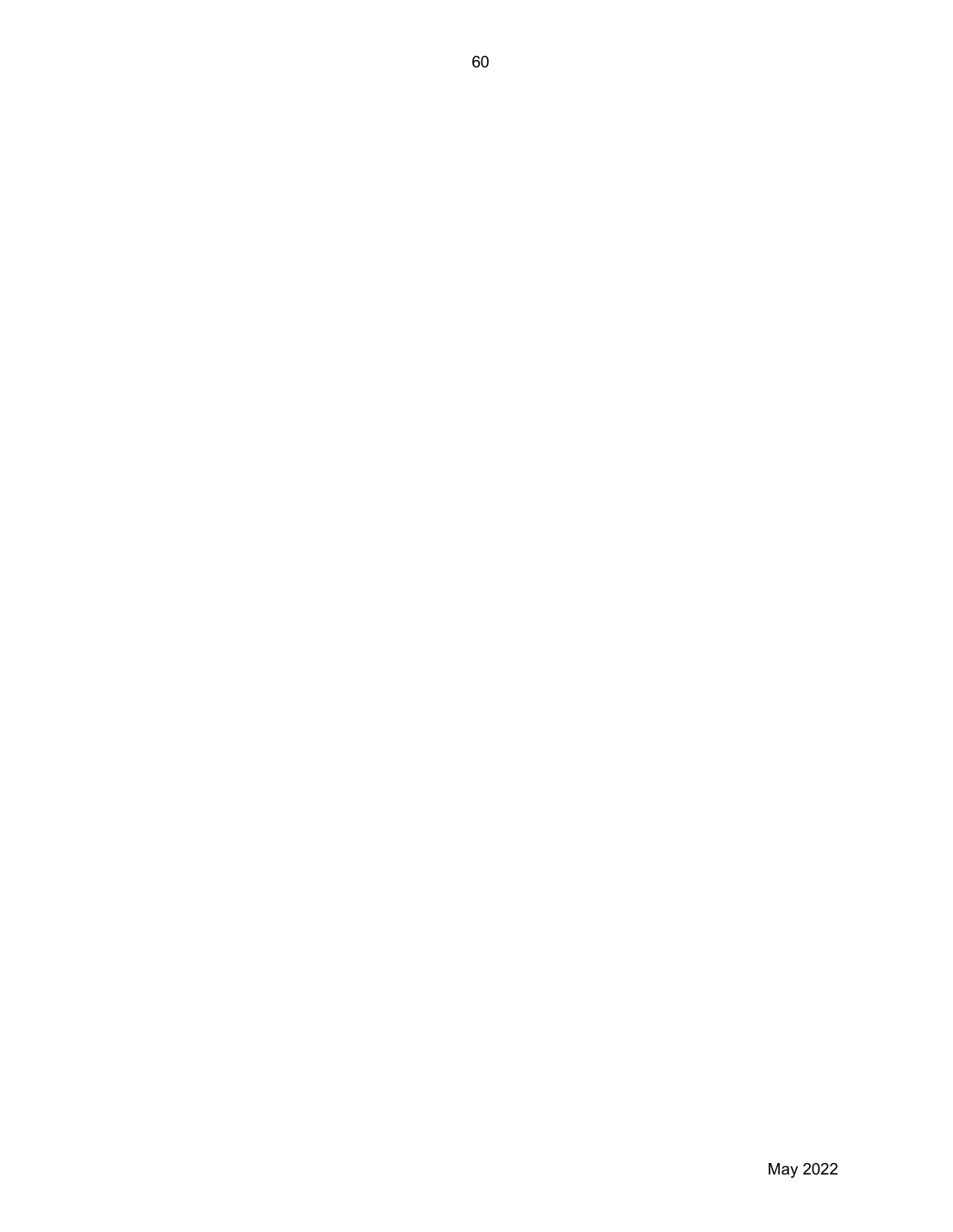#### Section 1 – Context and Purpose

Woking Joint Committee is a Joint Committee of Surrey County Council and Woking Borough Council and is set up under the provisions of Section 102 of the Local Government Act 1972. The Joint Committee aims to improve outcomes and value for money for residents in Woking by strengthening local democracy and improving partnership working within the borough of Woking.

The Joint Committee will carry out Surrey County Council functions previously performed by the Local Committee (Woking) (which ceased to exist on 01/06/2014) plus some additional County Council functions, and functions delegated to it by Woking Borough Council. These functions are set out within Section 2 of this document.

By working together, the Joint Committee will provide the opportunity to identify local solutions and seek to jointly deliver local government service improvements for the residents, businesses and visitors to Woking. Both councils will be proactive in bringing issues to the Joint Committee and seeking to deliver local priorities together.

Meetings of the Woking Joint Committee are held in public, and local people are able to participate during parts of the meeting as set out in Section 3 of this document.

This Constitution includes the standing orders that will apply to the Joint Committee. These need also to be read in the light of the individual Constitutions of each of the two Councils which will continue to apply as appropriate to decisions delegated by each relevant authority.

Whilst the Joint Committee will be responsible for making decisions relating to the delegated functions as set out below, the day-to-day operational arrangements relating to any particular function will continue to be managed by the local authority having responsibility for that function.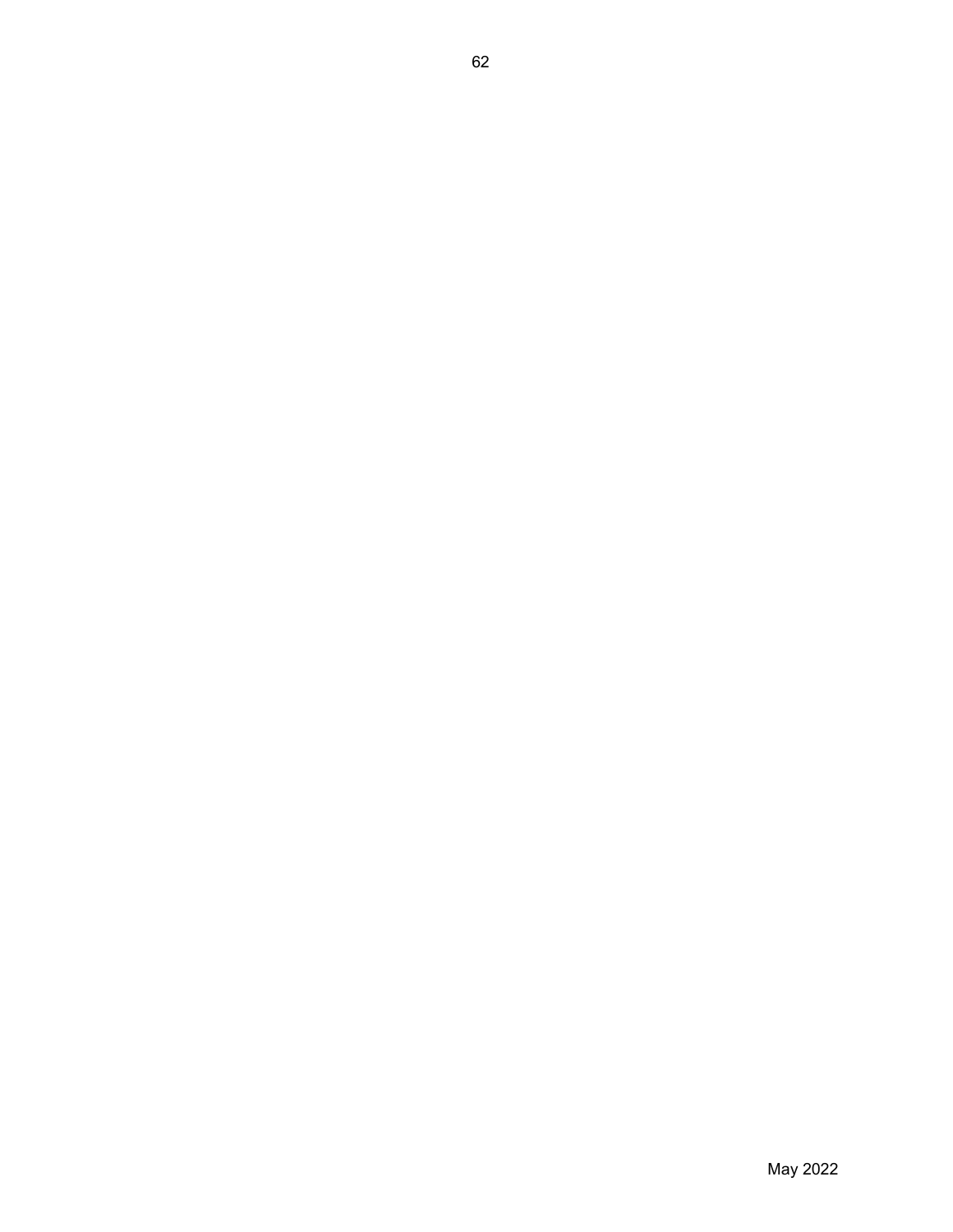#### Section 2 – Functions and Funding

The scope and overall purpose of the Woking Joint Committee is as set out in Section 1. The general remit of the Joint Committee is set out below and the more specific delegated functions are outlined in later sections.

#### (A) General Remit

The general remit of the Woking Joint Committee is:-

- 1. To make decisions on local services and budgets delegated to it by either Surrey County Council or Woking Borough Council.
- 2. To make comments on policy, strategy, services, priority community work, or other matters specifically referred to it by the County Council or the Borough Council
- 3. To provide political oversight of key County and Borough partnership initiatives and strategies.
- 4. To discuss opportunities for a closer alignment of County and Borough services in Woking.
- 5. To seek solutions to local concerns relating to Council services under the remit of the Joint Committee.
- 6. To identify and set local priorities through an annual priority setting meeting.
- 7. To build community leadership and local engagement, and encourage local community resilience plans.
- 8. To ensure that local authority services within Woking borough are carried out in accordance with both Surrey County Council's and Woking Borough Council's core values, policies, strategies and within approved budgets.

#### (B) Delegated Powers

 The services identified below are delegated by Surrey County Council or Woking Borough Council as indicated, for decision making or consideration by the Woking Joint Committee, in accordance with the relevant legislation.

 In discharging the delegated powers, the Woking Joint Committee must have due regard at all times to the approved policies, budgets and financial regulations of the Council delegating the functions, and act in accordance with Standing Orders at Section 3 of this Constitution.

 Set out below is a list of the functions that are currently delegated to the Woking Joint Committee. Additional functions and matters for determination may be delegated to the Committee in the future by Surrey County Council or Woking Borough Council, which will form part of this Constitution. The Community Partnership and Committee Officer will maintain a record of all additional delegated functions and will ensure that any such additions are reported to the Joint Committee at the next meeting after the delegation takes place.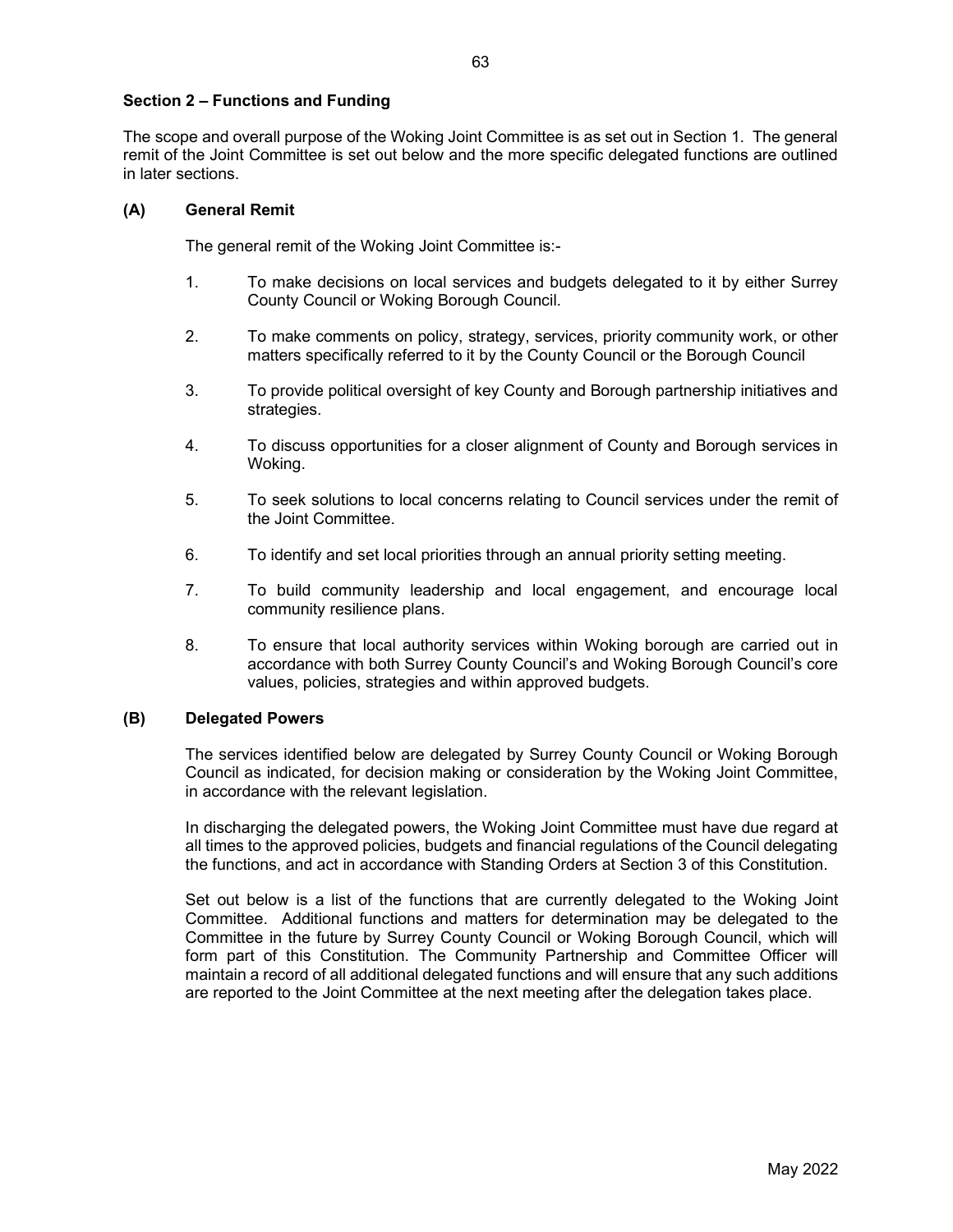Executive Functions (delegated by Surrey County Council and Woking Borough Council)

The Joint Committee will be responsible for the following decisions on local services and budgets:

In relation to the Borough of Woking the Joint Committee will take decisions delegated to it by the SCC Leader and/or Cabinet and/or the WBC Leader and/or Executive on the following local services and budgets, to be taken in accordance with the financial framework and policies of the respective Councils within a framework of agreed performance and resources:

- (i) Changes which amount to more than 15% in the hours of opening for local libraries (whether managed directly by Surrey County Council or under a community partnership agreement.) (SCC)
- (ii) Community safety funding that is delegated to the Joint Committee. The Joint Committee will act as the Community Safety Partnership (Note: Domestic Homicide Reviews will be chaired by such person as the Chairman of the Joint Committee shall nominate) (SCC/WBC).
- (iii) Decisions in relation to highways and infrastructure:
	- a. The allocation of the Surrey County Council highway capital budget and highway revenue budget which are devolved to the Joint Committee for minor highway improvements, and highway maintenance, within the committee's area including the scope to use a proportion of either budget to facilitate local highways initiatives (SCC).
	- b. To allocate funds to review on-street parking management, including local parking charges where appropriate and to approve the statutory advertisement of Traffic Regulation Orders (TROs) relating to on-street parking controls (SCC).
	- c. To agree local speed limits on county council roads within their area, and to approve the statutory advertisement of speed limit orders, taking into account the advice of the Surrey Police Road Safety and Traffic Management Team and with regard to the County Council Speed Limit Policy (SCC).
	- d. To approve the statutory advertisement of all legal orders or appropriate notifications relating to highway schemes within the delegated powers of the Joint Committee (SCC).
	- e. Where, under delegated powers, the Parking Strategy and Implementation Team Manager or Area Team Manager has chosen to refer the decision on whether a TRO should be made to the Joint Committee, the committee will make that decision (SCC).
	- f. Oversee and determine priorities for the Woking Town Centre Management Agreement (WBC).
	- g. To consider applications for stopping up a highway under section 116 of the Highways Act 1980 when, following consent of any relevant borough/district/parish council, unresolved objections have been received during the period of statutory public advertisement, and to decide whether the application should proceed to the Magistrates' Court (SCC).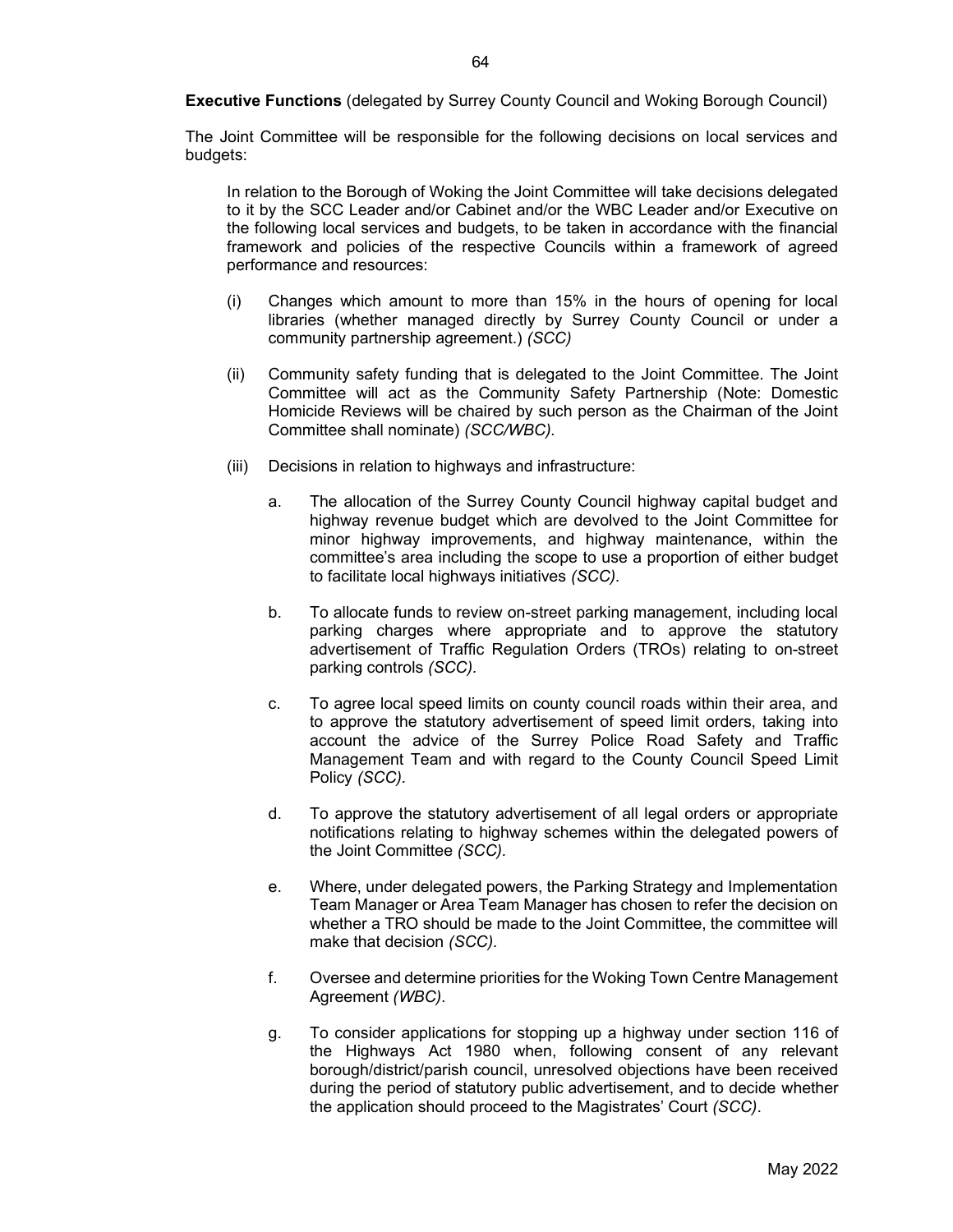- (iv) Consider how Community Infrastructure Levy (CIL) receipts will be expended in Woking, taking into account the approved Infrastructure Capacity Study and Delivery Plan (IDP) for Woking. (WBC)
- (v) In relation to services for young people, with the aim of achieving an integrated approach from Surrey County Council and Woking Borough Council (SCC/WBC):
	- a) To agree joint priorities for commissioning by the County Council and the Borough Council in Woking for provision of:
		- i) youth work and
		- ii) other preventative work with young people who are at risk of becoming not in education, training or employment (NEET).
	- b) To apportion delegated funding for young people, specifically the distribution between Local Prevention and Individual Prevention categories of funding, in accordance with the allocated budget and small grants (youth) as allocated by the Borough Council.
	- c) Approve the award of Local Prevention for the provision of local prevention services for Woking Borough in accordance with the allocated budget. This power to be exercised by the County Council Portfolio Holder in the event that the Joint Committee is unable to award funding agreement(s) (due to the presence of conflicts of interest which result in the body being inquorate).
	- d) Approve the award of youth service related commission(s) as delegated to the Joint Committee by Woking Borough Council.
	- e) Oversee and determine priorities for the Full Participation Programme and make appropriate linkages into the work of Services for Young People and Woking Borough Council
	- f) To approve Youth Task Group advice on the allocation of Community Youth Work and SOLD Local Offer resources to meet local priorities for young people in the local area.
- (vi) Oversee and influence priorities for the Family Support Programme in Woking and monitor its performance. (SCC/WBC)
- (vii) Determine priorities for collaborative work undertaken within the committee's area by the Councils and other partners. (SCC/WBC).
- (viii) Decisions on any funding when a budget is allocated to the Joint Committee by either of the Councils (SCC/WBC).

#### Non-Executive Functions (delegated by Surrey County Council)

 The Joint Committee will deal with all those non-executive functions relating to public rights of way set out in the Local Authorities (Functions and Responsibilities) (England) Regulations 2000, as amended, except for those separately referred to in the County Council's Scheme of Delegation (or within the terms of reference of other Committees).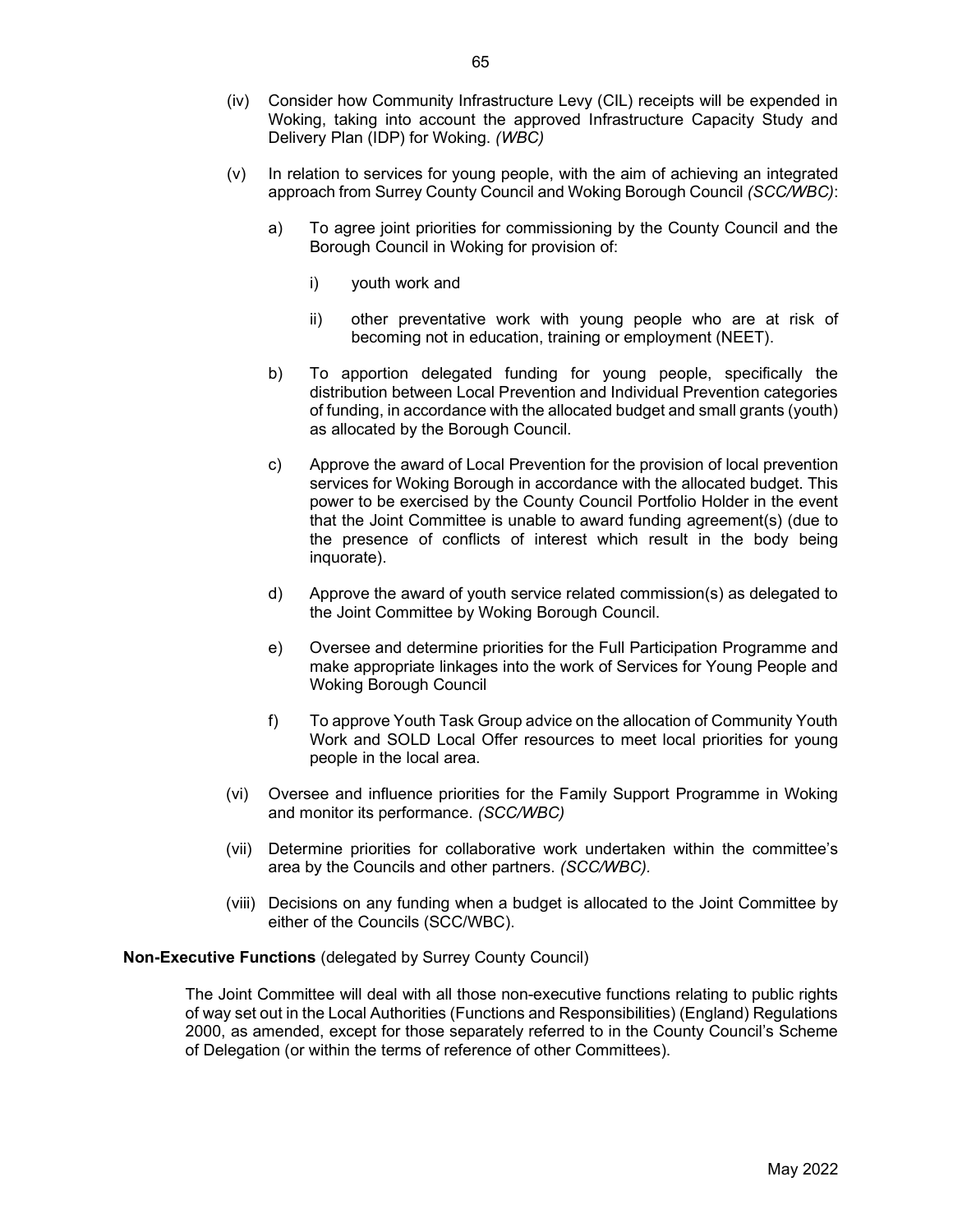Non-Executive Functions (delegated by Woking Borough Council)

- (i) Oversee and determine priorities for the Borough based community strategy and related local plans within Woking.
- (ii) Oversee and determine priorities for the implementation of the Infrastructure Capacity Study and Delivery Plan (IDP).

In addition, the Joint Committee will deal with those relevant non-executive functions, relating to joint working that may be delegated to it by the Borough Council from time to time.

#### Service Monitoring, Scrutiny & Issues of Local Concern- advisory functions

The Joint Committee may:

- (i) In relation to the exercise of County Council Executive functions relating to Members allocations, receive a report on all projects approved under delegated authority of the Community Partnership Manager or Team Leader. (SCC)
- (ii) In relation to Community Highway Enhancement allocations, receive a report on all projects approved by Individual Members of the County Council under delegated authority, or by the Area Team Manager where Members have requested that their allocations be combined to be spent in one or more divisions. (SCC)
- (iii) Monitor formal decisions taken by officers under delegated powers and provide feedback to improve service standards. (SCC/WBC)
- (iv) Engage in issues of concern to local people and seek to influence the respective Councils in the light of local needs. (SCC/WBC)
- (v) Monitor the quality of services provided locally, and recommend action as appropriate. (SCC)
- (vi) Support Surrey Schools, strengthening links with Headteachers and Governing Bodies to promote the outcomes of increased investment for safer, better schools focussed on raising the standards of education for all children.
- (vii) Be informed in relation to the prioritisation of proposed and planned infrastructure schemes, or developer funded highway improvements within Woking. (SCC)
- (viii) Be informed of and receive appropriate reports on highway initiatives and/or improvements either wholly or partly in Woking. (SCC)
- (ix) Oversee local initiatives agreed and funded by the Joint Committee. (SCC/WBC)
- (x) Oversee on-street parking enforcement including financials in its area subject to terms of reference, agreed by the committee, which best suit its particular local circumstances. (SCC)
- (xi) Oversee and scrutinise the impact of the Local Prevention, Community Youth Work and SOLD Local Offer in accordance with prevention priorities for young people in the local area. (SCC)
- (xii) Be advised of the Joint Youth Estates Strategy for Woking Borough. (SCC/WBC)
- (xiii) To provide political oversight and advice on the Community Safety functions of the Borough. (SCC/WBC)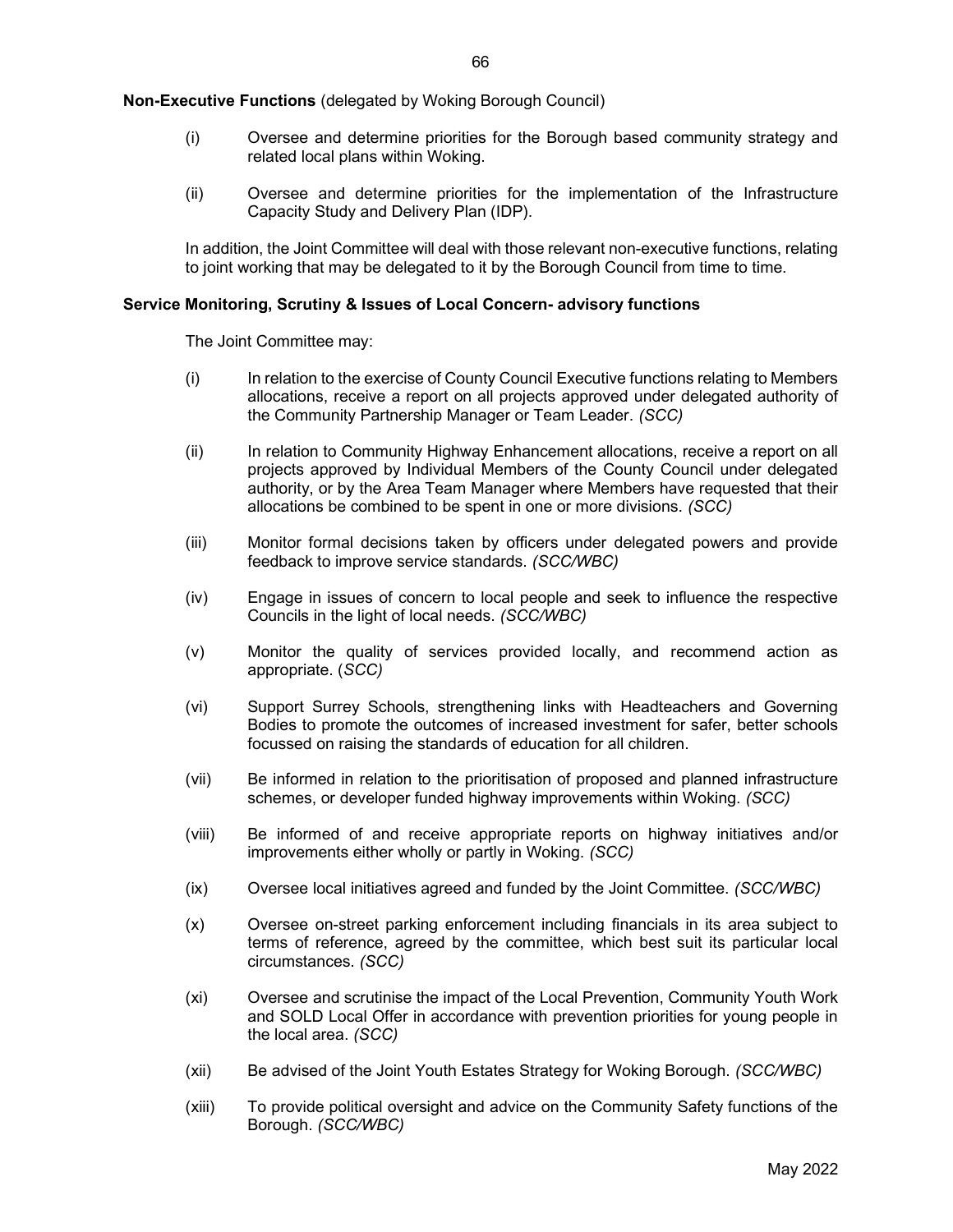- (xiv) To act as the local Health and Wellbeing Board for Woking and oversee and set priorities for general health and wellbeing matters within the framework of Surrey's Joint Health and Wellbeing Strategy. (SCC/WBC)
- (xv) Be consulted on any issues referred to it by either Council and produce responses as appropriate. (SCC/WBC)

(Note: A joint committee may not make any decision which will have an adverse effect on a part of the county for which it does not have functions).

# (C) Funding

- (i) With regards to budget setting and planning, the County Council and Woking Borough Council will agree each year the amount of funding available to the Joint Committee to carry out its delegated decisions. All funds will be held and administered by the originating authorities and spent in accordance with their respective financial regulations and policies.
- (ii) Provision of venue:

The meeting's venue and associated costs will normally be provided by Woking Borough Council, unless alternative arrangements are agreed by Surrey County Council.

(iii) Committee management:

Committee management and associated costs (as set out in paragraph 3.1) for the Joint Committee will be provided by Surrey County Council.

(iv) Any resulting Joint Committee members' costs and expenses will be funded and administered by their respective authorities.

#### (D) Withdrawal from the Joint Committee

 At any time either Council may give 6 months' notice in writing to the other Council of its intention to withdraw from the Joint Committee. Once the Joint Committee ceases to exist the functions delegated to it would each revert back to the relevant delegating authority.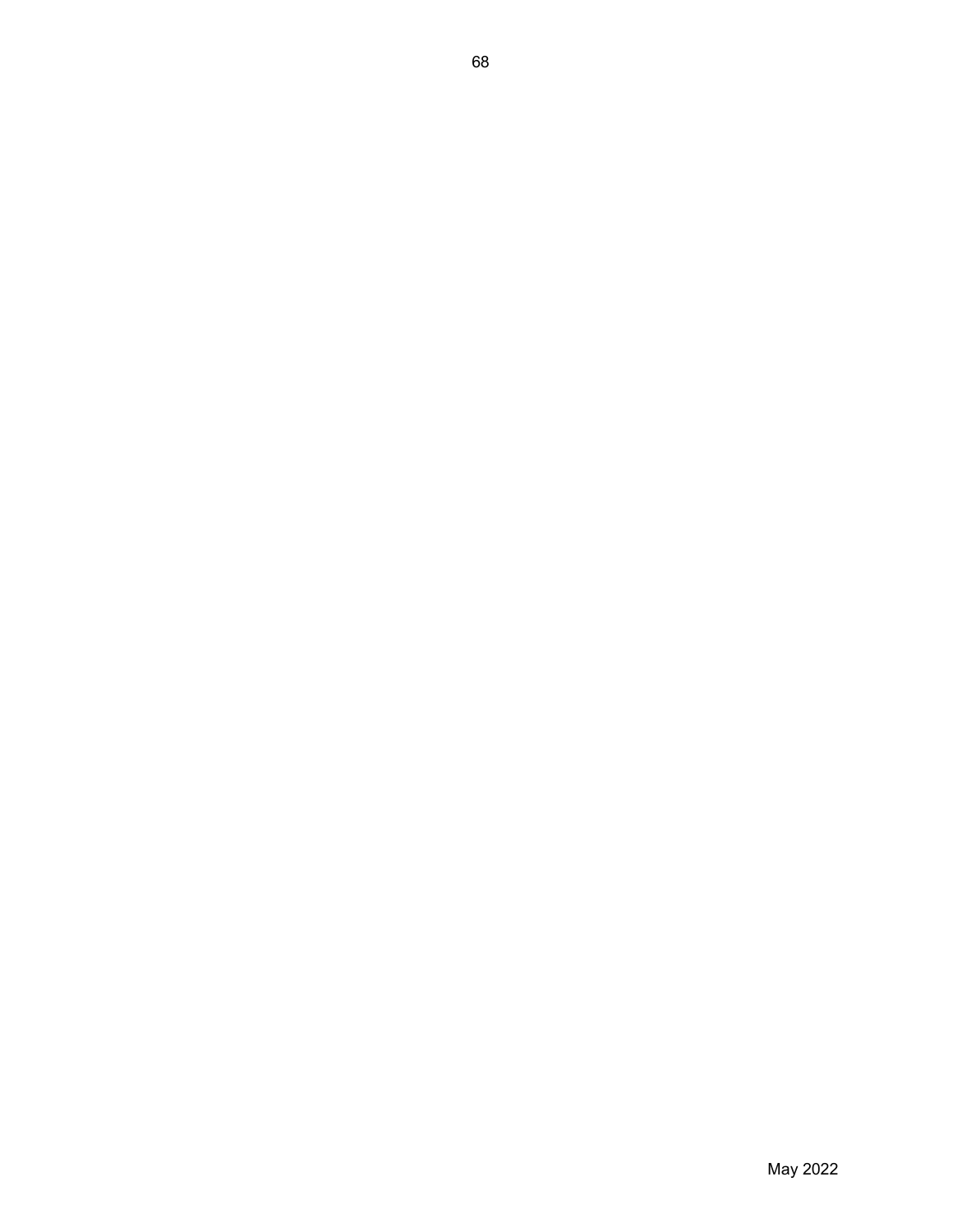#### Section 3 - Standing Orders

#### 1. MEMBERSHIP AND ATTENDANCE OF MEMBERS AT MEETINGS

- 1.1. Membership of the Woking Joint Committee shall be all county councillors with electoral divisions in Woking, one Surrey County Council Cabinet Member (who may also be a county councillor with an electoral division in Woking), and an equivalent number of borough councillors who should be politically proportionate to the borough council. At least one borough councillor shall be a member of that council's Executive. No substitutes will be permitted for the members on the Joint Committee. Members will be appointed to the committee at the first business meeting of the respective Council, at the start of each municipal year. All borough and county councillors on the Joint Committee will have equal voting rights on all issues being considered.
- 1.2. A person shall cease to be a member if he/she ceases to be a member of the County Council, a member representing an electoral division in Woking or the relevant Cabinet Member, or in the case of a member of the Borough Council, ceases to be a member of that Council, or the relevant Executive Member or resigns from the Woking Joint Committee.
- 1.3. Surrey County Council or Woking Borough Council may, through their respective Councils, co-opt representatives from the voluntary sector, public authorities or businesses in Woking onto the Joint Committee. These representatives will be able to take part in discussions on agenda items, but will not be able to vote on any item for decision.
- 1.4. The Leader of either Surrey County Council or Woking Borough Council, or appropriate Surrey County Council Cabinet Member or Woking Borough Council Executive Member with portfolio responsibilities for a matter on the agenda of the joint committee meeting may attend the meeting of the committee and, with the chairman's consent, speak on the matter or provide written representation.

#### 2. APPOINTMENT OF CHAIRMAN AND VICE-CHAIRMAN

- 2.1. For the 2016/17 Municipal Year only, the Chairman (who will be a County Councillor) and Vice-Chairman (who shall be a member of the Borough Council's Executive)shall be elected at the first business meeting of the County Council or the Borough Council (as appropriate) of that municipal year.
- 2.2. The Chairman and Vice-Chairman shall be elected at the first business meeting of the Joint Committee in the 2017/18 Municipal Year for a period of two years and every two years thereafter.
- 2.3. If the appointed Chairman is representing Surrey County Council, the Vice-Chairman must be a Woking Borough Council representative and vice-versa.
- 2.4. The Chairman and Vice-Chairman shall, unless he or she resigns the office or ceases to be a member of the Woking Joint Committee, continue in office until a successor is appointed. If a Chairman or Vice-Chairman does not complete a two year term, an alternative member from the same Council shall be elected by the Joint Committee for the remainder of that term.
- 2.5. In the absence of the Chairman and the Vice-Chairman at a meeting, the members of the Committee shall elect a chairman for that meeting.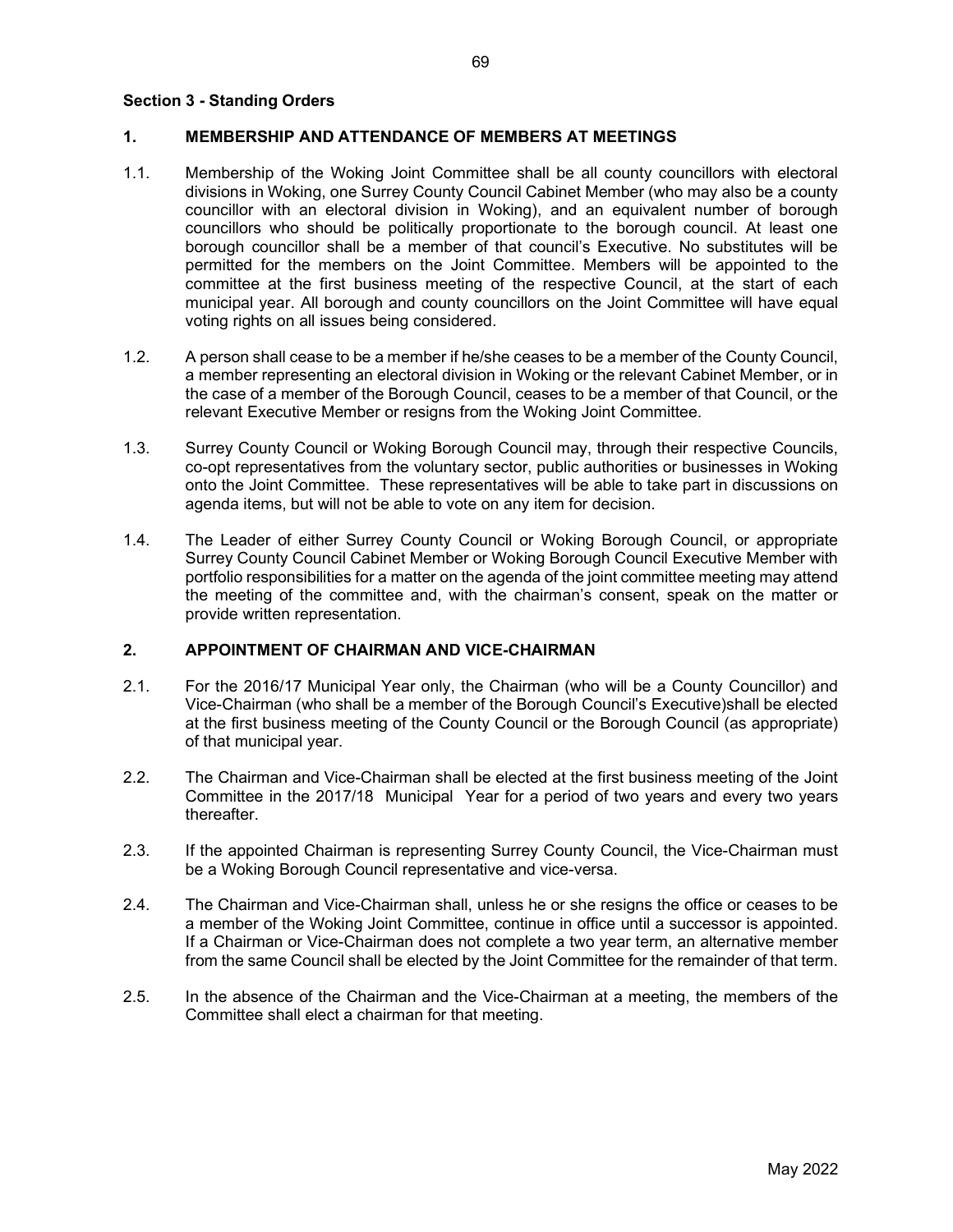#### 3. MANAGEMENT OF THE COMMITTEE

3.1. The County Council's Community Partnership's Team shall act as the Committee Manager for the Woking Joint Committee and shall be responsible for preparing and circulating agendas for meetings, advising on constitutional matters and for producing the decisions and minutes.

### 4. FORMAL MEETINGS

- 4.1. There shall be between 4 and 8 formal meetings of the Woking Joint Committee each year as determined by the Chairman and Vice-Chairman and as set out in the calendar of meetings published on the council's website.
- 4.2. The Chairman or in his/her absence the Vice-Chairman, may call a special meeting of the Woking Joint Committee to consider a matter that falls within its remit but cannot await the next scheduled meeting, provided at least seven clear working days notice in writing is given to the Committee Manager.
- 4.3. Formal meetings of the Joint Committee and its sub-committees shall be held in public except when exempt or confidential information is being considered and the press and public can be excluded in accordance with the Local Government Act 1972.
- 4.4. Meetings of any working groups or task groups established by the Joint Committee shall, unless otherwise agreed, be held in private.

#### 5. DELEGATED POWERS

- 5.1. The delegated powers mean those powers to be discharged by the Woking Joint Committee as set out in Section 2(B) of this Constitution.
- 5.2. The Woking Joint Committee shall discharge the delegated powers, within the budgetary and policy framework set by Surrey County Council in the case of County functions or by Woking Borough Council in the case of borough functions.
- 5.3. When discharging the delegated powers the Woking Joint Committee shall take decisions only after taking into account advice given in writing or orally from relevant Officers of Surrey County Council or of Woking Borough Council as appropriate, including legal, financial and policy advice.
- 5.4. If the Joint Committee is to make a Key Executive decision delegated to it by either Surrey County Council or Woking Borough Council, then the Joint Committee must follow the constitution of the authority delegating the decision, including publishing it in the monthly forward plan of that authority.

#### 6. OVERVIEW AND SCRUTINY

- 6.1. Executive decisions made by the Woking Joint Committee are subject to scrutiny by Surrey County Council's or Woking Borough Council's relevant Overview and Scrutiny Committee (depending on which authority delegated the particular function), including an Overview and Scrutiny Committee's right under the Local Government Act 2000 to request that an Executive Decision made but not implemented be reconsidered by the decision-taker (often referred to as 'call-in').
- 6.2. The processes and procedures for the exercise by the relevant Overview and Scrutiny Committee of their 'call-in' function shall be in accordance with the Constitutions of Surrey County Council or Woking Borough Council depending on which authority delegated the executive decision in question.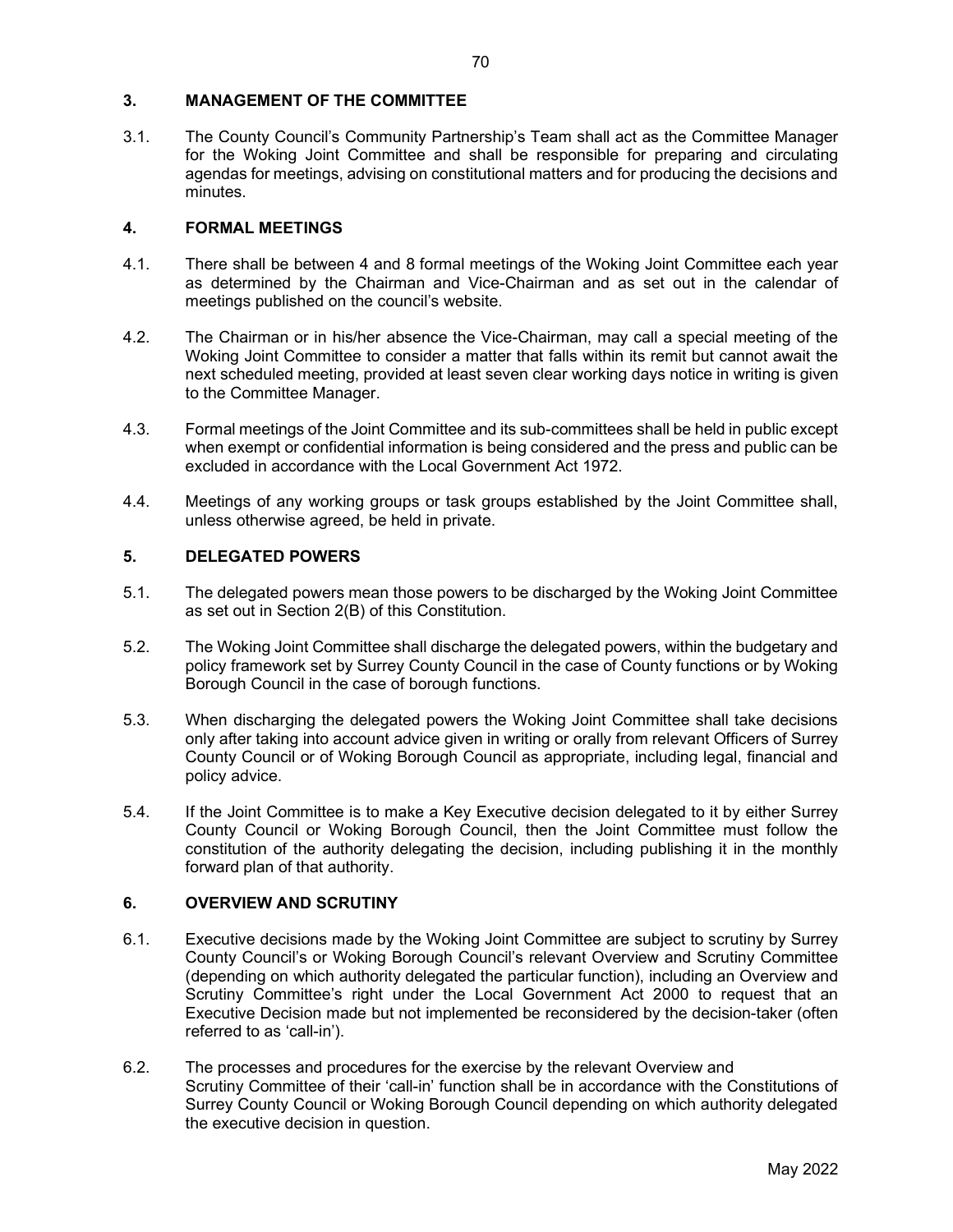- 6.3. Referral of Joint Committee Executive decisions by either Surrey County Council Cabinet or Woking Borough Council Executive (dependant on who delegated the function)
- 6.3.1 The SCC Cabinet/WBC Executive may require referral, for review and final determination, any executive decision taken by the Joint Committee which has significant policy or budgetary implications or is outside of the authority delegated to the Joint Committee, subject to notice of requirement for referral being given within 5 working days of publication of the decision.
- 6.3.2 Notice of referral may be given by the Leader or Deputy Leader of the relevant authority, or any three or more members of the SCC Cabinet/WBC Executive as appropriate.
- 6.3.3 All members of the Joint Committee will be notified that an executive decision taken by the Committee has been required for referral by SCC Cabinet/WBC Executive.
- 6.3.4 The decision will be considered by the SCC Cabinet/WBC Executive at its next appropriate meeting in discussion with the Joint Committee Chairman and Vice-Chairman and no action will be taken to implement it in the meantime.
- 6.3.5 The Joint Committee Chairman or Vice-Chairman may attend the SCC Cabinet/WBC Executive meeting, as appropriate, for the consideration of the matter and speak on the item.
- 6.3.6 The SCC Cabinet/WBC Executive may accept, reject or amend the decision taken by the Joint Committee. A report on the decision taken by the Cabinet/ Executive will be made to the next appropriate meeting of the Joint Committee, and to all the Members of either Surrey or Woking Council, as appropriate, for information.

#### The following general provisions apply to the consideration of all matters within Woking Joint Committee's remit.

#### 7. NOTICE OF MEETING

- 7.1. The date, time and place of the fixed meetings of the Woking Joint Committee will be accessed through both the Surrey County Council and Woking Borough Council websites. The notice, agenda, reports and other documents prepared for the Woking Joint Committee will be posted on the Surrey County Council website (with links from the Woking Borough Council website) and sent to Members of the Committee not less than seven clear working days before the date of the meeting.
- 7.2. Only the business on the agenda will be discussed at a meeting of the Woking Joint Committee except for urgent matters raised in accordance with the provisions in Section 100B(4)(b) of the Local Government Act 1972.

## 8. SPECIAL MEETINGS

8.1. A special meeting of the Woking Joint Committee will be convened to consider specific matters within its terms of reference at the discretion of the Chairman, or the Vice-Chairman in his/her absence. At least seven clear working days notice of a special meeting must be given.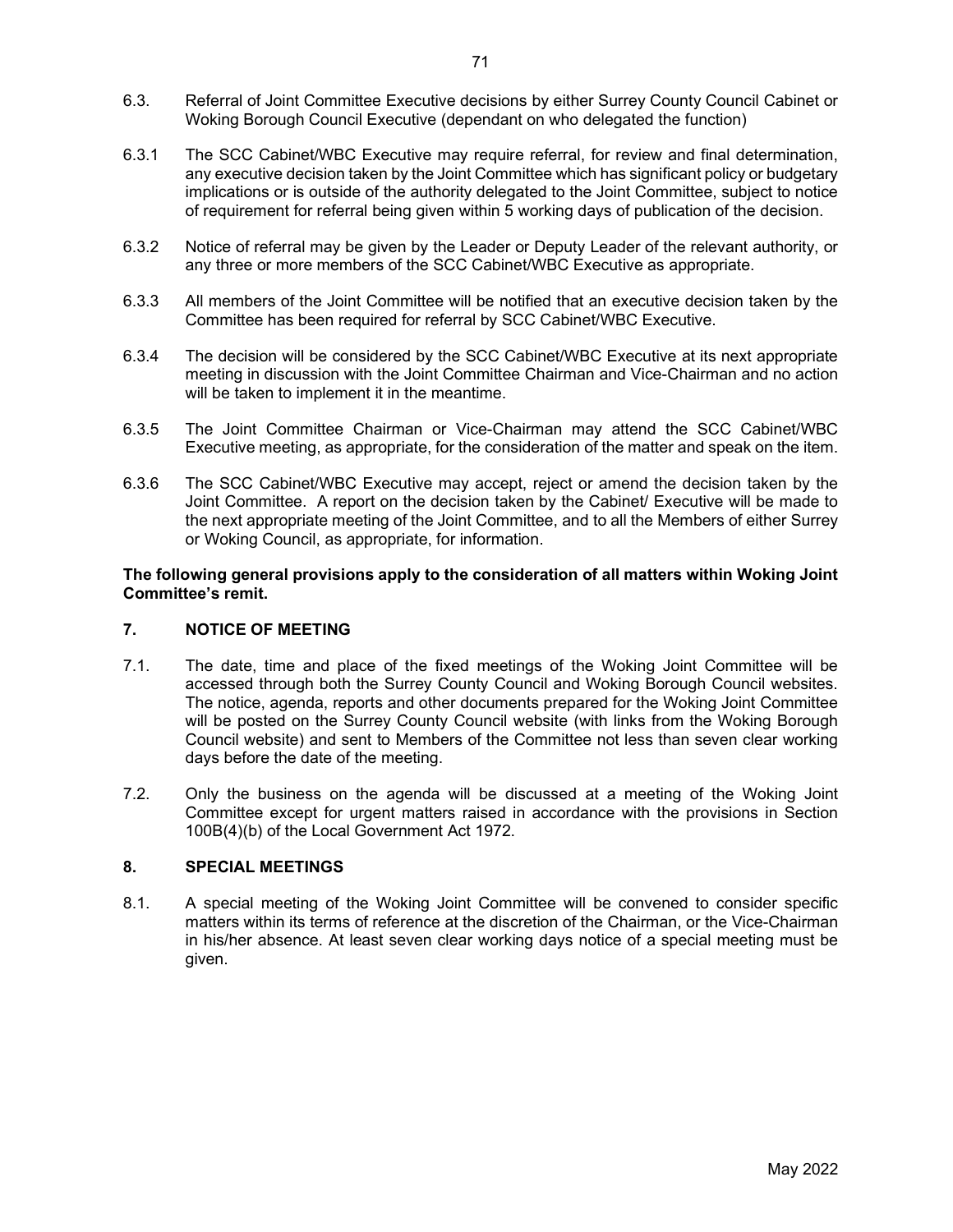#### 9. AGENDAS

- 9.1. Woking Joint Committee will comply with the Access to Information rules in Part VA of the Local Government Act 1972.
- 9.2. Agendas for meetings of the Woking Joint Committee shall be dispatched by the Committee Manager seven clear working days in advance of a meeting, and copies will be made available for public inspection at the designated County and Borough Council offices, libraries and via the County Council and Woking Borough Council websites.
- 9.3. Members of the Woking Joint Committee may suggest items for inclusion in the agenda within its remit. These will be added to the forward programme in consultation with the Chairman and Vice-Chairman of the Woking Joint Committee.

#### 10. DECISIONS AND MINUTES

- 10.1. The decisions from the meeting shall be published on the County Council's website, with links from the Woking Borough website, within three clear working days of the Committee.
- 10.2. The minutes of a meeting shall be published on the County Council's website, with relevant links, as soon as is reasonably practicable.
- 10.3. At the meeting, the Chairman will move the formal motion "That the minutes of the last meeting be confirmed and signed by the chairman" and there may only be discussion if there is disagreement about their accuracy which will be resolved by a vote in the normal way.
- 10.4. Where in relation to any meeting, the next meeting for the purpose of signing the minutes is a meeting called under paragraph 3 of schedule 12 to the Local Government Act 1972 (an Extraordinary Meeting), then the next following meeting (being a meeting called otherwise than under that paragraph) will be treated as a suitable meeting for the purposes of signing of minutes.

#### 11. CONFIDENTIALITY OF PAPERS

11.1. All Members must respect the confidentiality of any papers made available to them for the purpose of meetings of the Woking Joint Committee or otherwise for so long as those papers remain confidential.

#### Failure to observe

11.2. Any or all of the rights conferred on a Member of one of the Councils under its Constitution may be withdrawn by that Council if it is satisfied that he/she has not observed the requirements of Standing Order 11.1 in relation to any of its papers.

#### 12. QUORUM

- 12.1. The Chairman will adjourn the meeting if there is not a quorum present.
- 12.2. The quorum will be one quarter of the total number of voting members of the Committee. A quorum may not be fewer than three voting members.

#### 13. MEMBER QUESTIONS TO THE WOKING JOINT COMMITTEE

13.1. Any Member of either Council may, with the Chairman's consent, ask one or more questions on matters within the terms of reference of the committee.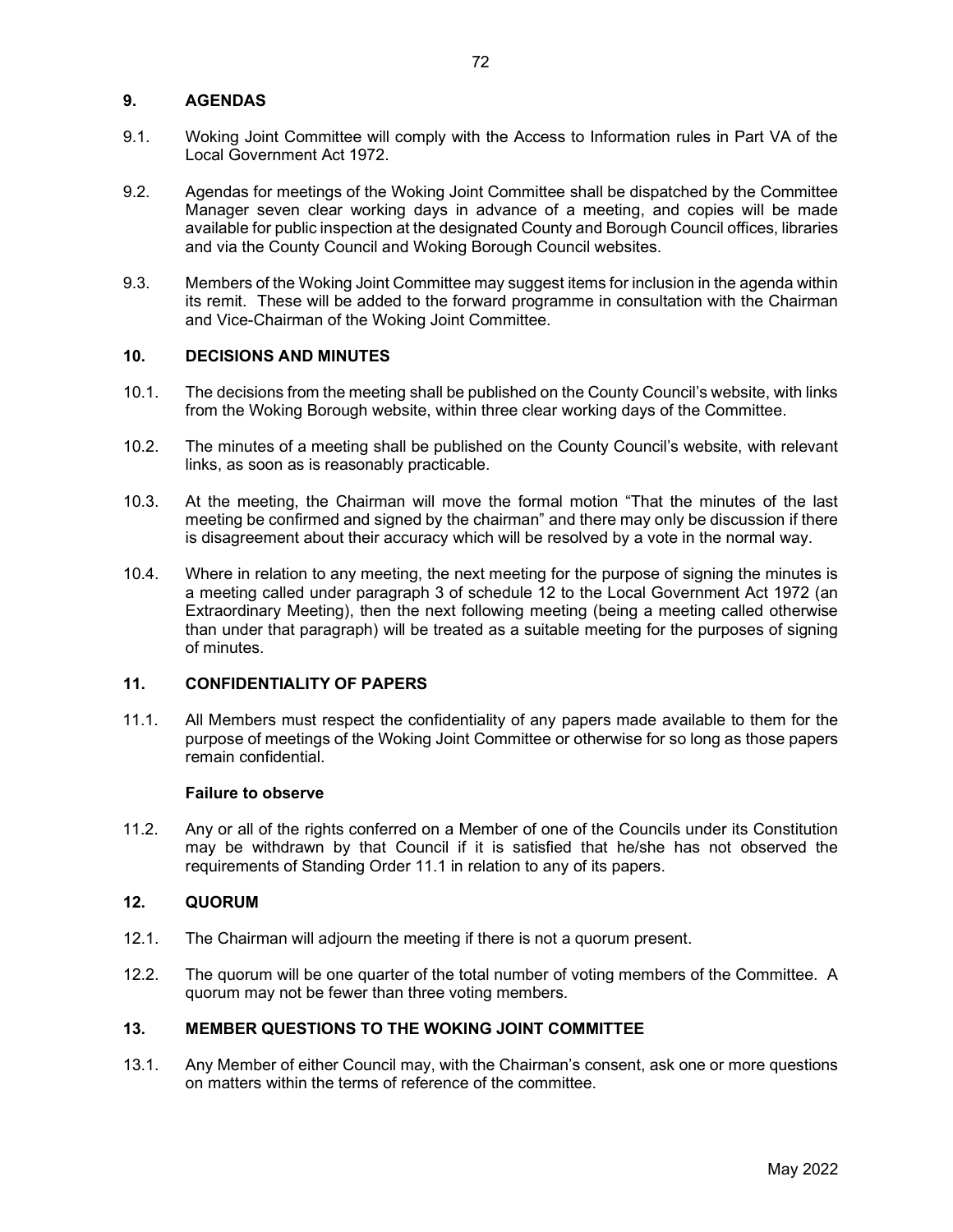- 13.2. Notice of questions must be given in writing to the Community Partnerships Team by 12 noon four working days before the meeting. If the day in question is a Bank Holiday then notice of questions should be received by 12 noon on the previous working day.
- 13.3. Questions may be asked without notice if the Chairman decides that the matter is urgent.
- 13.4. Where a Member has given notice of a question and is absent from the meeting another Member may ask it on his/her behalf.
- 13.5. Every question will be put and answered.
- 13.6. Copies of all questions will be circulated to Members before the start of the meeting.
- 13.7. Questions may be answered orally or in writing.
- 13.8. If the Chairman is unable to answer any question at the meeting he/she may send a written answer to the Member asking the question.
- 13.9. At the discretion of the Chairman, a Member who has given notice of a question may ask one supplementary question relevant to the subject of the original.
- 13.10. A record of all questions and answers will be included in the minutes of the meeting.

# 14. PUBLIC PARTICIPATION IN WOKING JOINT COMMITTEE

#### 14.1. PETITIONS

- 14.1.1. Any member of the public who lives, works or studies in the Woking Borough area may present a petition, containing 30 or more signatures or at the Chairman's discretion, relating to a matter within the terms of reference of the Committee. The presentation of a petition on the following business will not be allowed:
	- o matters which are "confidential" or "exempt" under the Local Government Access to Information Act 1985;
	- o planning applications; and
	- o matters in relation to a public rights of way under consideration by the Joint Committee.
- 14.1.2 A spokesperson for the petitioners may address the committee on the petition for up to 3 minutes or longer if agreed by the Chairman. Discussion on a petition at the meeting is at the Chairman's discretion. The petition may be referred to the next appropriate meeting of the committee or to the SCC Cabinet, Cabinet Member, WBC Executive or relevant committee of either SCC or WBC at the discretion of the Chairman.
- 14.1.3 Notice must be given in writing to the Community Partnerships Team at least 14 days before the meeting. Alternatively, the petition can be submitted on-line through Surrey County Council's or Woking Borough Council's e-petitions website as long as the minimum number of signatures has been reached 14 days before the meeting.
- 14.1.4 No more than three petitions may be presented at any one meeting of the committee unless agreed otherwise by the Chairman.
- 14.1.5 The Community Partnerships Team may amalgamate within the first received petition other petitions of like effect on the same subject.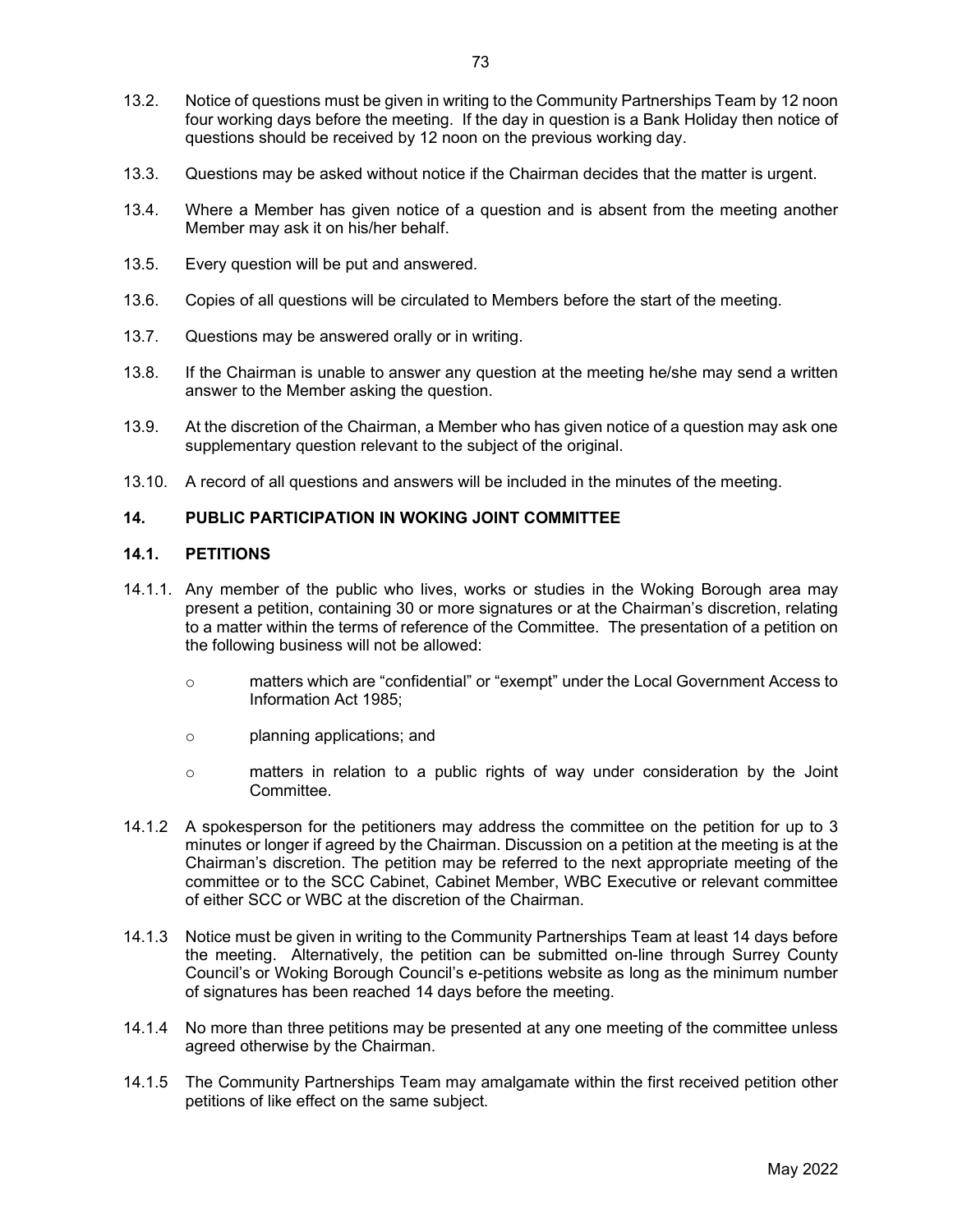14.1.5 The presentation of a petition on the same or similar topic as one presented in the last six months may only be permitted at the Chairman's discretion.

# 14.2. PUBLIC QUESTIONS AND STATEMENTS

- 14.2.1 At the start of any ordinary meeting of the Committee, any member of the public who lives, works or studies in the Woking borough area may ask one question or make a statement relating to a matter within the Committee's terms of reference. The Chairman may alternatively permit the question to be asked or the statement to be made at the start of an item on the agenda if it relates to that item.
- 14.2.2 Questions or statements will not be allowed on matters which are "confidential" or "exempt" under the Local Government Access to Information Act 1985 or on planning applications or on rights of way matters under consideration.
- 14.2.3 Notice of questions or statements must be given in writing or by e-mail to the Community Partnerships Team with details of the question or statement, by 12 noon four working days before the meeting. If the day in question is a Bank Holiday then notice of questions should be received by 12 noon on the previous working day.
- 14.2.4 The Community Partnerships Team may, having consulted a questioner, reword any question or statement received to bring it into proper form and to secure reasonable brevity. Copies will be tabled and made available in the meeting room for members of the Joint Committee and any member of the public in attendance.
- 14.2.5 Questions and statements will be taken in the order in which they are received by the Community Partnerships Team. The provision of answers to questions being asked, any response to statements, and any discussion of the question or statement will be at the discretion of the Chairman.
- 14.2.6 Following any initial reply to a question, one or more supplementary question/s in relation to the response provided may be asked by the questioner at the discretion of the Chairman. The provision of answers to supplementary questions being asked and any discussion of these questions will be at the discretion of the Chairman.
- 14.2.7 The total number of questions which may be asked or statements made at any one meeting will be at the discretion of the Chairman. The Chairman may decide that questions or statements can be held over to the following meeting, or dealt with in writing and may disallow questions or statements which are repetitious.
- 14.2.8 When dealing with any item in which public participation has occurred, the Chairman shall clarify the point at which such public participation has concluded and the Committee's formal discussion and decision making of the item is taking place.

#### 14.3. PUBLIC SPEAKING IN RELATION TO RIGHTS OF WAY

Rights of Way application decisions are quasi-judicial decisions. They are therefore subject to specific rules. The reason for the rules about public speaking reflect the right of all individuals to a fair hearing.

- 14.3.1 Members of the public and their representatives may address the Woking Joint Committee on any applications relating to public Rights of Way being considered by the committee.
- 14.3.2 Speakers must first register their wish to speak by telephone or in writing to the Community Partnerships Team by 12 noon one working day before a meeting stating on which item(s) they wish to speak.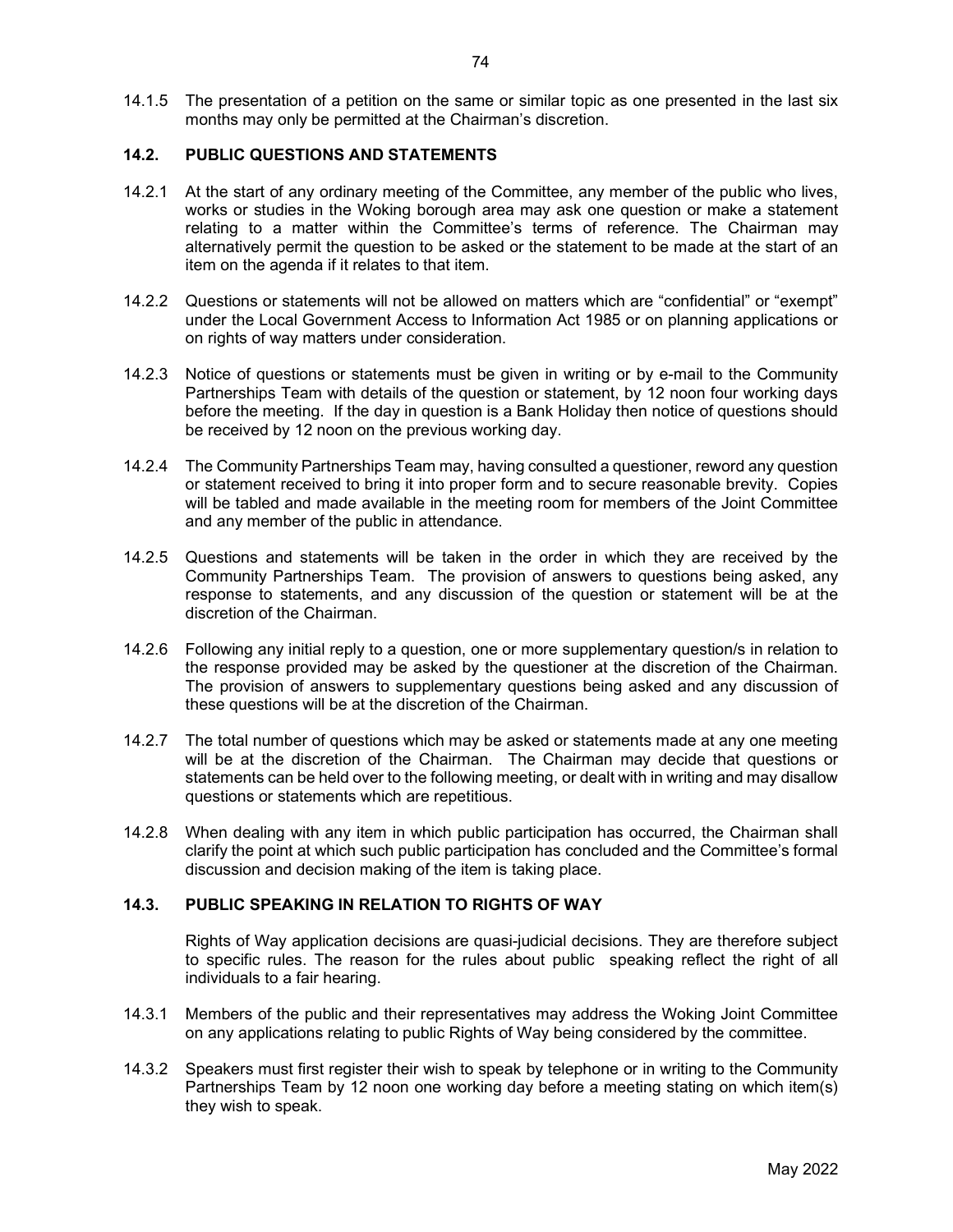- 14.3.4 Speakers must declare any financial or personal interest they may have in the application.
- 14.3.5 Registration of speakers will be on a first come first served basis and speakers will be taken in the order in which they are registered, with the first five registered being entitled to speak. Where more than one person has registered an interest to speak, the subsequent speakers will be entitled to speak first if the first named speaker is not in attendance five minutes before the start of the meeting. Representations can be combined if necessary. A reserve list will also be maintained if necessary.
- 14.3.6 The time allowed for public speaking will be limited to 15 minutes for objectors and 15 minutes for supporters per item, and to 3 minutes per speaker.
- 14.3.7 Only if a member of the public or their representative speaks objecting will the applicant/agent be allowed to speak and then only to respond to the points raised by the objectors, and will be limited to 3 minutes for each objector who has spoken.
- 14.3.8 No additional information may be circulated by speakers at the meeting and they will have no right to speak or question Members or officers once they have made their submission.
- 14.3.9 Speeches will precede the committee's formal discussion on each application requiring the committee's attention.
- 14.3.10 The right to speak will only be exercised at the first meeting at which the application is considered and will not normally be the subject of further presentations at any subsequent meeting unless significant changes have taken place after a deferral by the committee.

# 15. RIGHT TO SPEAK AT COMMITTEE

- 15.1. A Member may only speak once on a motion and amendment except:
- 15.1.1 the mover may reply to the debate but, in doing so, may only answer statements and arguments made in the course of the debate. He/she may not introduce any new matter;
- 15.1.2 the mover of a motion may speak during the debate on any amendment to the motion;
- 15.1.3 a Member who has already spoken may speak on a point of order or may, at the chairman's discretion, explain any statement made by him/her which he/she believes has been misunderstood;
- 15.1.4 the Chairman may speak before the mover of the motion or amendment replies to the debate.
- 15.1.5 A Member seconding any motion or amendment will be deemed to have spoken on it unless he/she speaks immediately and reserves his/her right to speak later.

#### 16. RELEVANCE

16.1. Every Member who speaks must direct his/her speech strictly to the motion or matter under discussion, or to a motion or amendment which he/she moves, or to a point of order.

#### 17. POINTS OF ORDER

17.1. Any Member wishing to raise a point of order must say at the outset the Standing Order or rule of debate which he/she believes has been infringed. Every point of order will be decided immediately by the chairman whose decision will be final.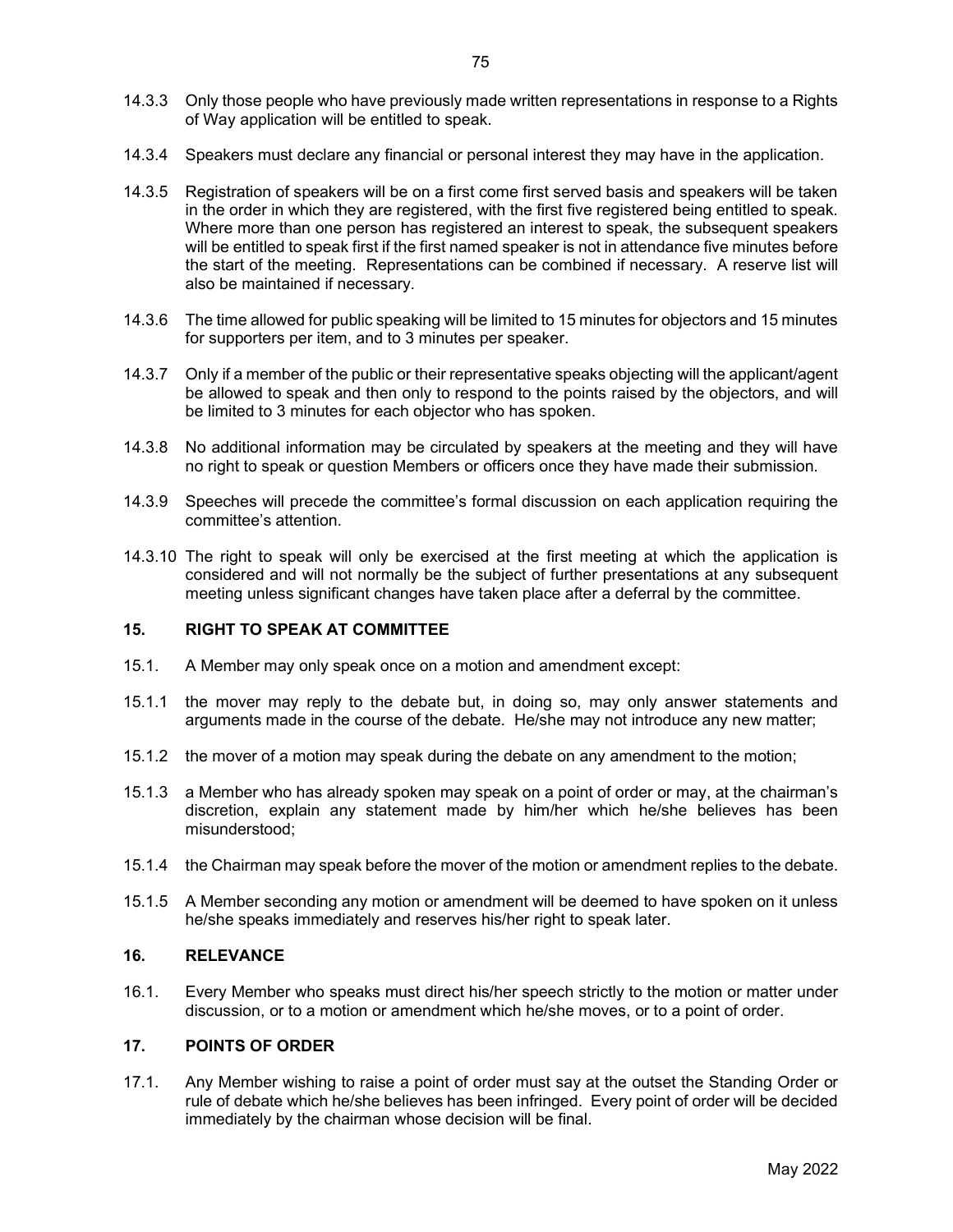#### 18. LENGTH OF SPEECHES

- 18.1. Except with the consent of the chairman, the following time limits will apply to speeches:
	- (a) The mover of a motion or an amendment. (5 minutes)

(A Member may not speak for more than five minutes unless he/she has a seconder).

- (b) The mover of a motion either speaking to an amendment or replying to the debate. (3 minutes)
- (c) The mover of an amendment replying to the debate on the amendment. (3 minutes)
- (d) The seconder of a motion or an amendment. (3 minutes)
- (e) A Member speaking on a report or in a debate. (3 minutes)

#### 19. AFTER REPLY DEBATE IS CLOSED

19.1. After the reply is made, the motion or amendment under discussion will be put from the Chair.

### 20. PROCEDURE FOR MOTIONS AND AMENDMENTS

- 20.1. Every motion or amendment must be moved and seconded and, if the Chairman requires, must be submitted in writing to the Community Partnerships Team and read aloud before it is put to the meeting
- 20.2. A Member may not move or second more than one amendment on any motion.
- 20.3. Once moved and seconded, a motion or amendment may not be withdrawn without the consent of the Committee.
- 20.4. With the consent of the Committee, a Member may:
	- a) alter a motion of which he/she has given notice; or
	- b) with the consent of his/her seconder, alter a motion which he/she has moved.

 (In either case, the alteration must be one which could be made as an amendment under the following Standing Order).

#### 21. AMENDMENTS

- 21.1. Every amendment must be relevant to the motion under discussion and will either:
	- a) move the reference back
	- b) leave out words
	- c) add words, or
	- d) leave out words and add others.
- 21.2. An amendment which forms the negative of the motion will not be allowed:
- 21.3. Whenever an amendment has been moved and seconded, no subsequent amendment may be moved until the first has been dealt with, unless the Chairman decides otherwise.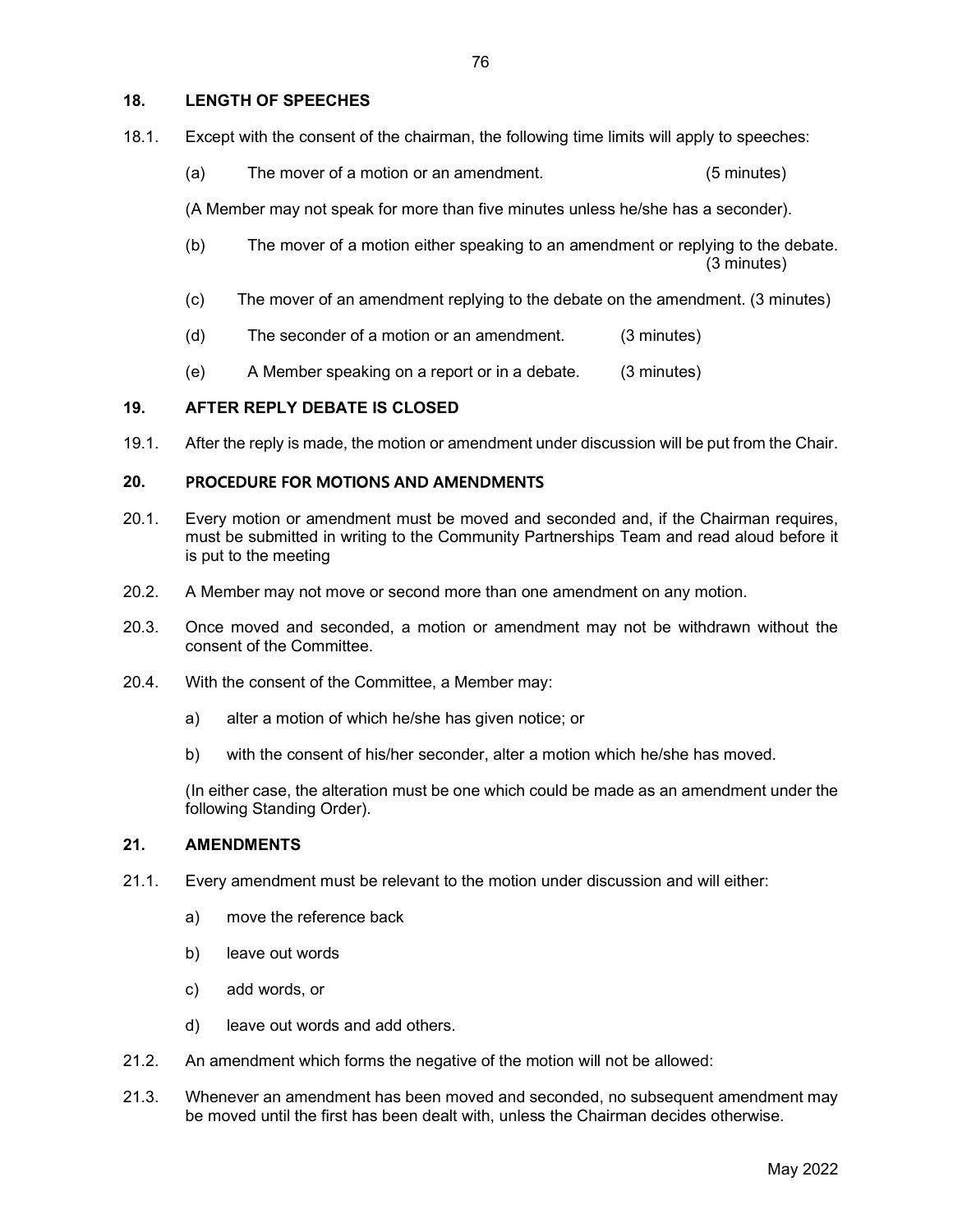- 21.4. If an amendment is lost, other amendments may be moved on the motion.
- 21.5. If an amendment is carried, the motion as amended will become the substantive motion on which further amendments may be moved.

### 22. PROCEDURAL MOTION

#### "That the question be now put"

- 22.1 Any Member may, at the close of the speech of another Member, move "That the question be now put".
- 22.2 If he/she considers that there has been adequate debate, the Chairman may put the motion "That the question be now put" without debate. If the motion is carried:
	- (a) the Chairman may speak to the motion or amendment under debate, if he/she has not already spoken; and
	- (b) the mover of the motion or amendment may reply.
- 22.3 The motion or amendment will then be put.

#### 23. INTERRUPTIONS AND DISORDERLY CONDUCT

- 23.1. If a member of the public interrupts the proceedings at a meeting the Chairman may ask him/her not to interrupt.
- 23.2. If the interruption continues the Chairman may order his/her removal from the room.
- 23.3. If there is general disturbance in all or part of the public gallery the Chairman may order that part to be cleared.
- 23.4. If a Member behaves in a disorderly or disruptive manner, any Member may move, with the consent of the Chairman, "That the named Member be not further heard". If this motion is seconded it will be put to the vote and determined without discussion.
- 23.5. If the motion is carried and the misconduct continues the Chairman may adjourn or suspend the sitting of the Committee for as long as he/she considers appropriate.

#### 24. VOTING

- 24.1. Voting will be by show of hands unless a Member demands a recorded vote. Where a recorded vote is called, the names of those voting for or against the motion or amendment will be recorded and entered in the minutes.
- 24.2. Where a demand for a recorded vote is not supported, any Member may require his/her vote for or against the motion to be recorded in the minutes.
- 24.3. On a formal motion put from the Chairman (e.g. "That the report be received"), the question may be decided by the voice of the Members, unless any Member demands a show of hands.
- 24.4. If immediately after a vote is taken any Member so requires, the way in which he/she voted (or abstained) will be recorded in the minutes of that meeting.
- 24.5. The person presiding at the meeting, having already voted, may in the event of a tie exercise a second or casting vote.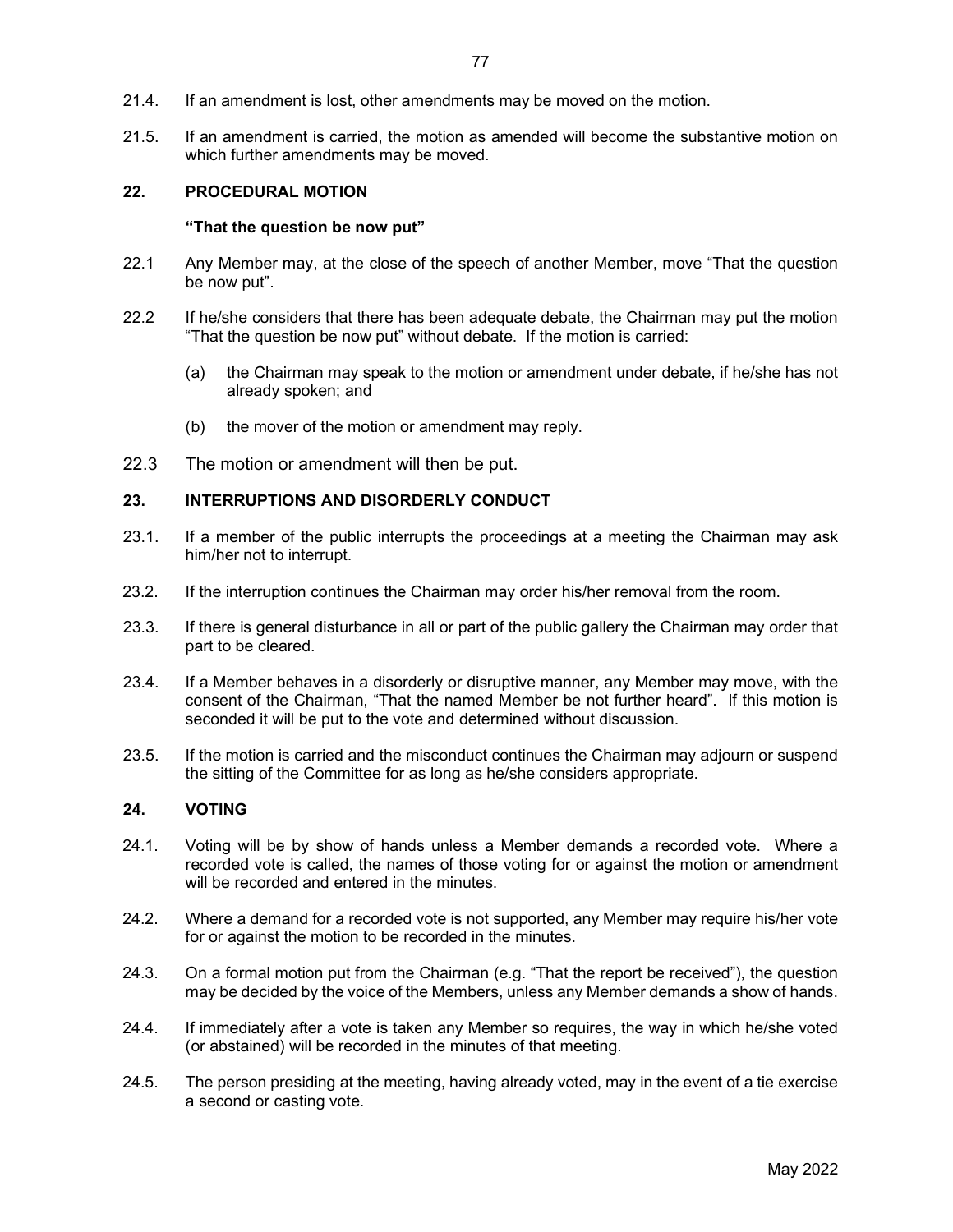#### 25. MEMBERS CODE OF CONDUCT

25.1. Members are bound by the Code of Conduct of the authority which appointed them to the Woking Joint Committee and should particularly observe the provisions of their respective Codes concerning the declaration of pecuniary interests when attending meetings of the Woking Joint Committee.

#### 26. INTERESTS OF MEMBERS

- 26.1. At any meeting where a Member becomes aware that a matter under consideration relates to:
	- a) one of their interests that they must disclose in accordance with their respective council's Codes not already entered on the relevant Council's register and/or
	- b) the donor of any gift and/or hospitality they have accepted and not yet entered on the relevant Council's register

The Member must disclose the interest to the meeting and, within 28 days, notify this to either the County Council's Monitoring Officer in the case of County Councillors or the Borough Council's Monitoring Officer in the case of Borough Councillors for inclusion in the register.

#### 27. PARTICIPATION IN RELATION TO DISCLOSABLE PECUNIARY INTERESTS

- 27.1. A Member with a disclosable pecuniary interest in any matter must:
	- a) not participate in any discussion or vote relating to the matter;
	- b) withdraw from the room or chamber when it becomes apparent that the matter is being considered at that meeting;
	- c) not exercise functions in relation to that matter; and
	- d) not take any steps in relation to the matter (except for the purposes of enabling the matter to be dealt with otherwise than by them) unless he/she has obtained a dispensation from the County Council's Audit and Governance Committee for County Councillors or the Borough Council's Monitoring Officer for Borough Councillors.

#### 28. ATTENDANCE OF MEMBERS

28.1. Members will sign a register of attendance.

#### 29. EXCLUSION OF THE PRESS AND PUBLIC

29.1. The Woking Joint Committee may, by resolution, exclude the press and public from a meeting during an item of business wherever it is likely, in view of the nature of the business to be transacted or the nature of the proceedings, that if members of the public were present during that item there would be disclosure of Exempt or Confidential information as defined by the Local Government Act 1972 and the Local Authorities (Executive Arrangements) (Meetings and Access to Information) (England) Regulations 2012.

#### 30. SUB-COMMITTEES AND TASK GROUPS

- 30.1. The Woking Joint Committee may appoint:
	- a) 30.1.1 Sub-Committees with power to act to discharge any of its functions as agreed by the Joint Committee.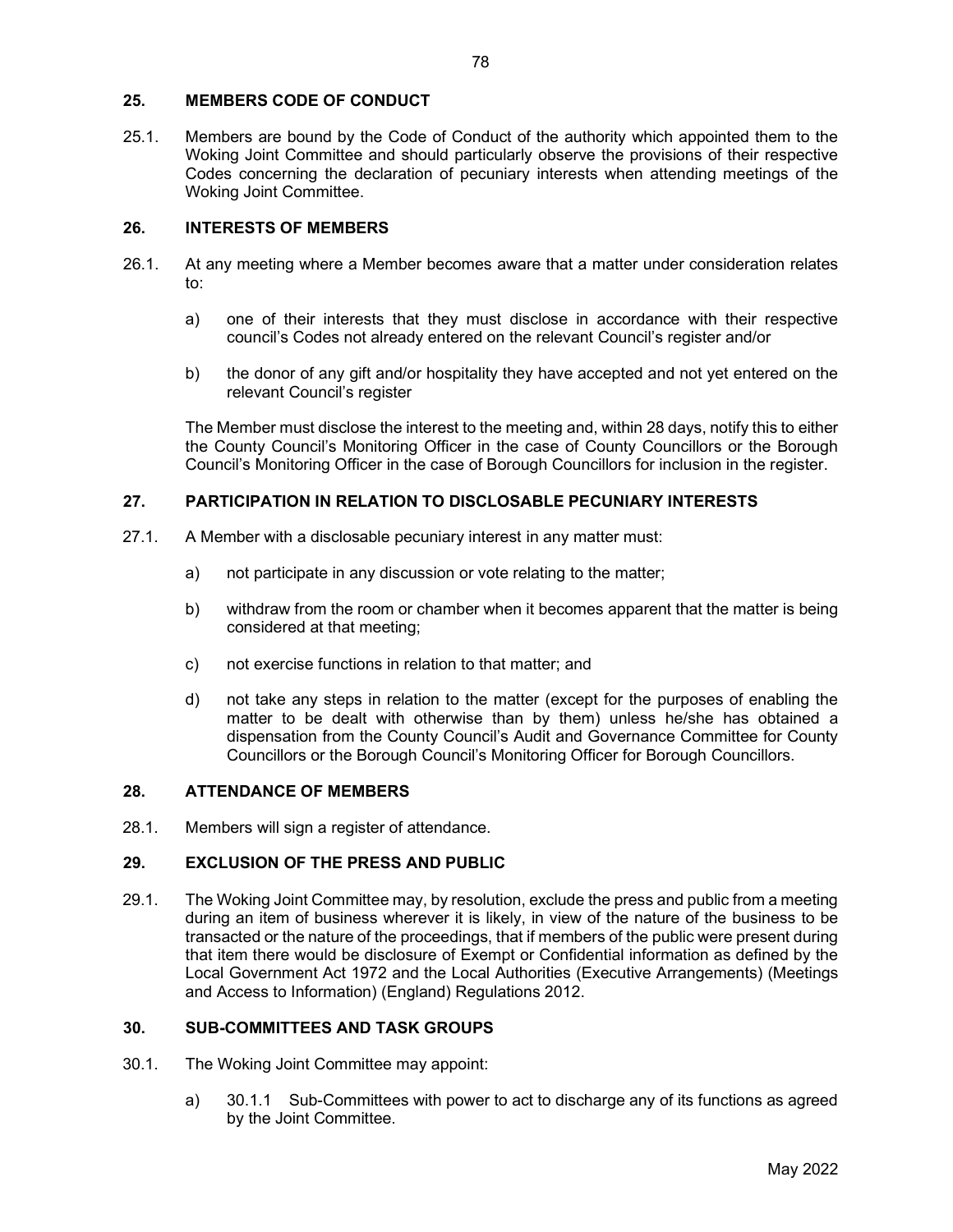b) 30.2.2 Task Groups which cannot make decisions but may consider specific matters and report back to a future meeting of the Woking Joint Committee.

# 31. CONDUCT AT MEETINGS

31.1. The conduct of meetings and the interpretation of these Standing Orders are at all times a matter for the Chairman of the meeting whose ruling is final.

#### 32. STANDING ORDERS OF SURREY COUNTY COUNCIL TO APPLY

- 32.1 Save to the extent that a matter is dealt with in these governance arrangements, the Woking Joint Committee shall be subject to the County Council's Rules of Procedure contained in its Constitution (in so far as they are relevant, and with the necessary changes being made).
- 32.2 If there is any conflict between these governance arrangements and those Rules of Procedure, these governance arrangements shall have precedence.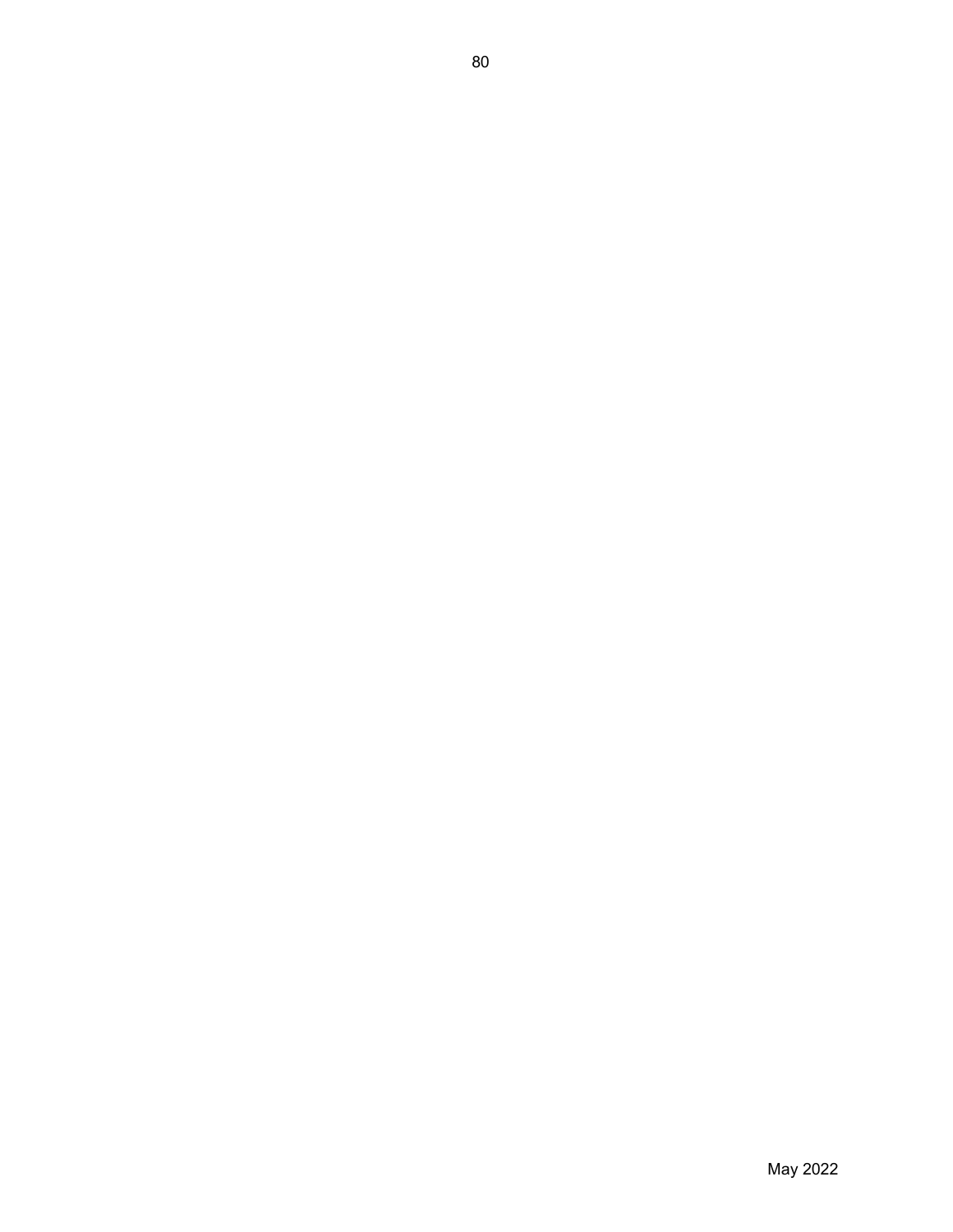# Joint Waste Collection Services Committee

# **Constitution**

This Constitution has been approved by Elmbridge Borough Council, Mole Valley District Council, Rushmoor Borough Council, Surrey County Council, Surrey Heath Borough Council and Woking Borough Council, as the Constitution of the Joint Waste Collection Services Committee.

#### 1. Establishment of the Joint Waste Collection Services Committee

- 1.1 The Joint Waste Collection Services Committee shall be the "Elmbridge Borough Council, Mole Valley District Council, Rushmoor Borough Council, Surrey County Council, Surrey Heath Borough Council and Woking Borough Council".
- 1.2 The Joint Waste Collection Services Committee is established under Sections 101(5) and 102 of the Local Government Act 1972, and Regulation 11 of the Local Authorities (Arrangements for the Discharge of Functions) (England) Regulations 2012 by the Executives or relevant Committees of Elmbridge Borough Council, Mole Valley District Council, Rushmoor Borough Council, Surrey County Council, Surrey Heath Borough Council and Woking Borough Council.

#### 2. Objectives of the Joint Waste Collection Services Committee

- 2.1 The Councils have agreed to establish the Joint Waste Collection Services Committee to facilitate the Councils in working together to improve the quality and effectiveness of the discharge of their waste management functions under the relevant provisions of the Environmental Protection Act 1990, in particular the joint procurement of a contract to deliver associated waste services.
- 2.2 This working together shall include the three phases of pre-procurement; procurement; and options for contract management.
- 2.3 This working together shall also include working in partnership with Surrey County Council as the Waste Disposal Authority to maximise integration opportunities.

#### 3. Powers Delegated to and matters reserved from the Joint Waste Collection Services **Committee**

- 3.1 The Joint Waste Collection Services Committee and the Lead Officers reporting thereto shall have such powers delegated as are set-out in the Inter Authority Agreement and such further powers as may from time to time be delegated to the Joint Waste Collection Services Committee by the Leaders or Executives of the constituent Councils or of any of the constituent Councils.
- 3.2 In so far as any powers may from time to time be delegated to the Joint Waste Collection Services Committee, the following functions (the Reserved Matters) are matters reserved to each of the Councils making such delegation and shall not be within the powers of the Joint Waste Collection Services Committee:
- 3.2.1 All non-executive functions of any of the Councils.
- 3.2.2 Any decision which is contrary to or not wholly in accordance with the budget approved by each Council for the Joint Waste Collection Services Committee.
- 3.2.3 Any decision in respect of which a Scrutiny Committee of any of the appointing Authorities has notified the Secretary to the Joint Waste Collection Services Committee in writing of the Council's formal objection to the proposed decision in accordance with clause 10.1 (below).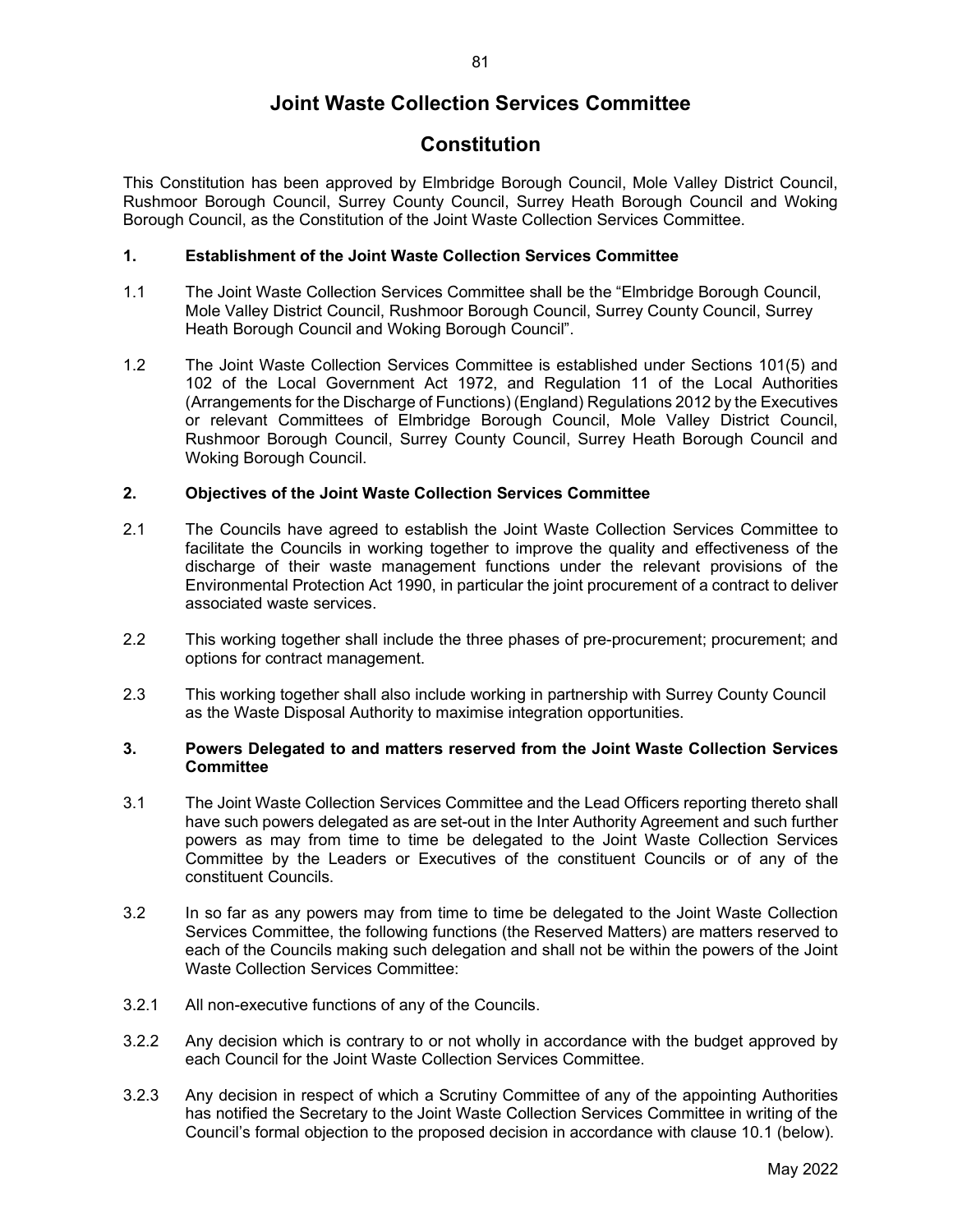- 3.2.4 Approval or amendment of any joint working agreement between the Councils in respect of the discharge of the Councils' waste disposal functions.
- 3.2.5 Any decision by a Council to withdraw its Membership from the Joint Waste Collection Services Committee.
- 3.2.6 Approval of the final award of any Contract for the collection of waste.

#### 4. Membership and Appointment of the Joint Waste Collection Services Committee

- 4.1 The Joint Waste Collection Services Committee shall comprise six Members, being the relevant Member nominated from each Council.
- 4.2 The Joint Waste Collection Services Committee shall also have a delegated power to permit additional membership of the Committee in a co-opted role without voting rights.
- 4.3 Each Member of the Joint Waste Collection Services Committee shall be appointed for the term of office, or the balance of the term of office, of the Executive of the appointing Council.
- 4.4 The appointment of Members of the Joint Waste Collection Services Committee to fill any vacancy for such Members shall be made by the Executives or relevant Committee of each Council:
- 4.4.1 as soon as practicable following the adoption of this Constitution by the Executive or relevant Committee or full Council of that Council;
- 4.4.2 as soon as practicable after the appointment of the Executive or relevant Committee of that Council in accordance with that Council's Constitution; and
- 4.4.3 as soon as practicable after a vacancy arises in respect of a seat on the Joint Waste Collection Services Committee to which the Executive or relevant Committee of that Council has the power to make an appointment.
- 4.5 A Member of the Joint Waste Collection Services Committee shall cease to be a Member of the Joint Waste Collection Services Committee, and a vacancy shall automatically arise, where:
- 4.5.1 the Member resigns from the Joint Waste Collection Services Committee by giving notice in writing to the Secretary to the Joint Waste Collection Services Committee;
- 4.5.2 the Member ceases to be, or is suspended under Part III of the Local Government Act 2000 from acting as, a Member of the appointing Council, or a Member of the Executive or relevant Committee of the appointing Council;
- 4.5.3 the Member is removed from membership of the Joint Waste Collection Services Committee by notification in writing from the Leader of the appointing Council to the Secretary of the Joint Waste Collection Services Committee.
- 4.6 All appointments to membership of the Joint Waste Collection Services Committee shall be made by notification in writing from the Leader or the Chief Executive of the appointing Council to the Secretary of the Joint Waste Collection Services Committee.
- 4.7 Upon being made aware of any Member ceasing to be a Member of the Joint Waste Collection Services Committee, the Secretary of the Committee shall write to that Member confirming that he/she has ceased to be a Member of the Joint Waste Collection Services Committee, and notifying the appointing Council and the other Members of the Joint Waste Collection Services Committee accordingly.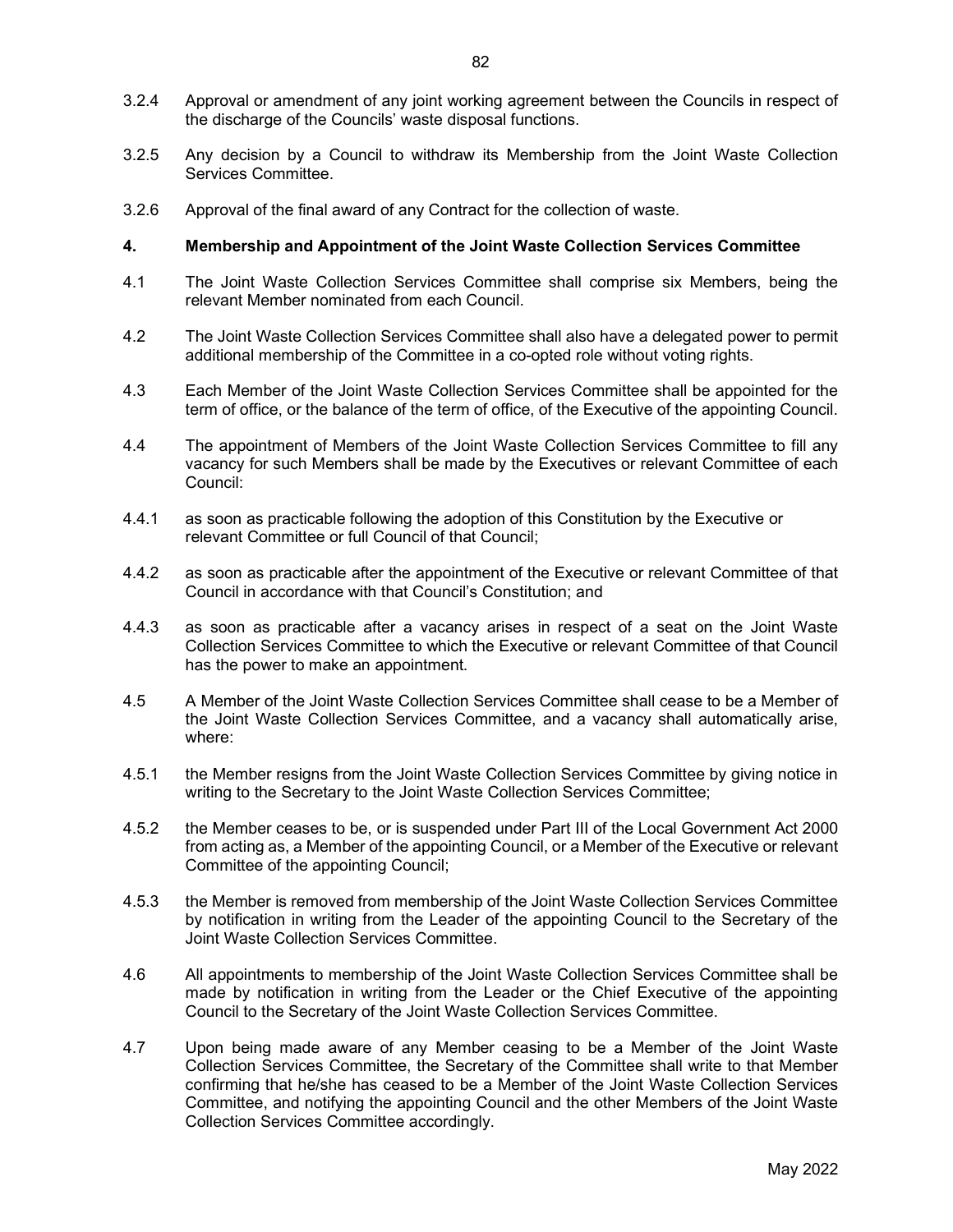4.8 Each Council will appoint a substitute Member of the Joint Waste Collection Services Committee on the same terms as the Council's appointed Member of the Joint Waste Collection Services Committee. The substitute Member may attend any meeting of the Joint Waste Collection Services Committee with all the powers of the Council's appointed Member in the event that an appointed Member is unable to attend a particular meeting.

#### 5. Chairman and Vice-Chairman of the Joint Waste Collection Services Committee

- 5.1 At the first meeting of the Joint Waste Collection Services Committee after the annual meetings of each Council in any year, the Joint Waste Collection Services Committee shall elect a Chairman of the Joint Waste Collection Services Committee and a Vice Chairman of the Joint Waste Collection Services Committee for the following year from among the Members of the Joint Waste Collection Services Committee, save that any co-opted Members shall not be entitled to election as Chairman or Vice-Chairman of the Joint Waste Collection Services Committee.
- 5.2 By convention, if the Chairman of the Joint Waste Collection Services Committee in any year is a Member of one of the Councils, the Chairman of the Joint Waste Collection Services Committee for the next year would normally be a Member of another of the Council.
- 5.3 The Chairman and the Vice Chairman of the Joint Waste Collection Services Committee shall each hold office until:
- 5.3.1 a new Chairman or Vice-Chairman of the Joint Waste Collection Services Committee is elected in accordance with clause 5.1 above,
- 5.3.2 he/she ceases to be a member of the Joint Waste Collection Services Committee, or
- 5.3.3 he/she resigns from the office of Chairman or Vice-Chairman by notification in writing to the Secretary of the Joint Waste Collection Services Committee.
- 5.4 Where a casual vacancy arises in the office of Chairman or Vice Chairman of the Joint Waste Collection Services Committee, the Joint Waste Collection Services Committee shall at its next meeting elect a Chairman or Vice Chairman, as the case may be, for the balance of the term of office of the previous Chairman or Vice Chairman.
- 5.5 Where, at any meeting or part of a meeting of the Joint Waste Collection Services Committee, both the Chairman and the Vice-Chairman of the Joint Waste Collection Services Committee are either absent or unable to act as Chairman or Vice Chairman, the Joint Waste Collection Services Committee shall elect one of the Members of the Joint Waste Collection Services Committee present at the meeting to preside for the balance of that meeting or part of the meeting, as appropriate.

#### 6. Secretary to the Joint Waste Collection Services Committee

- 6.1 The Joint Waste Collection Services Committee shall be supported by the Chief Executive or nominated officer of the Lead Authority in his/her capacity as Secretary to the Joint Waste Collection Services Committee.
- 6.2 The functions of the Secretary of the Joint Waste Collection Services Committee shall be:
- 6.2.1. To maintain an online record of membership of the Joint Waste Collection Services Committee.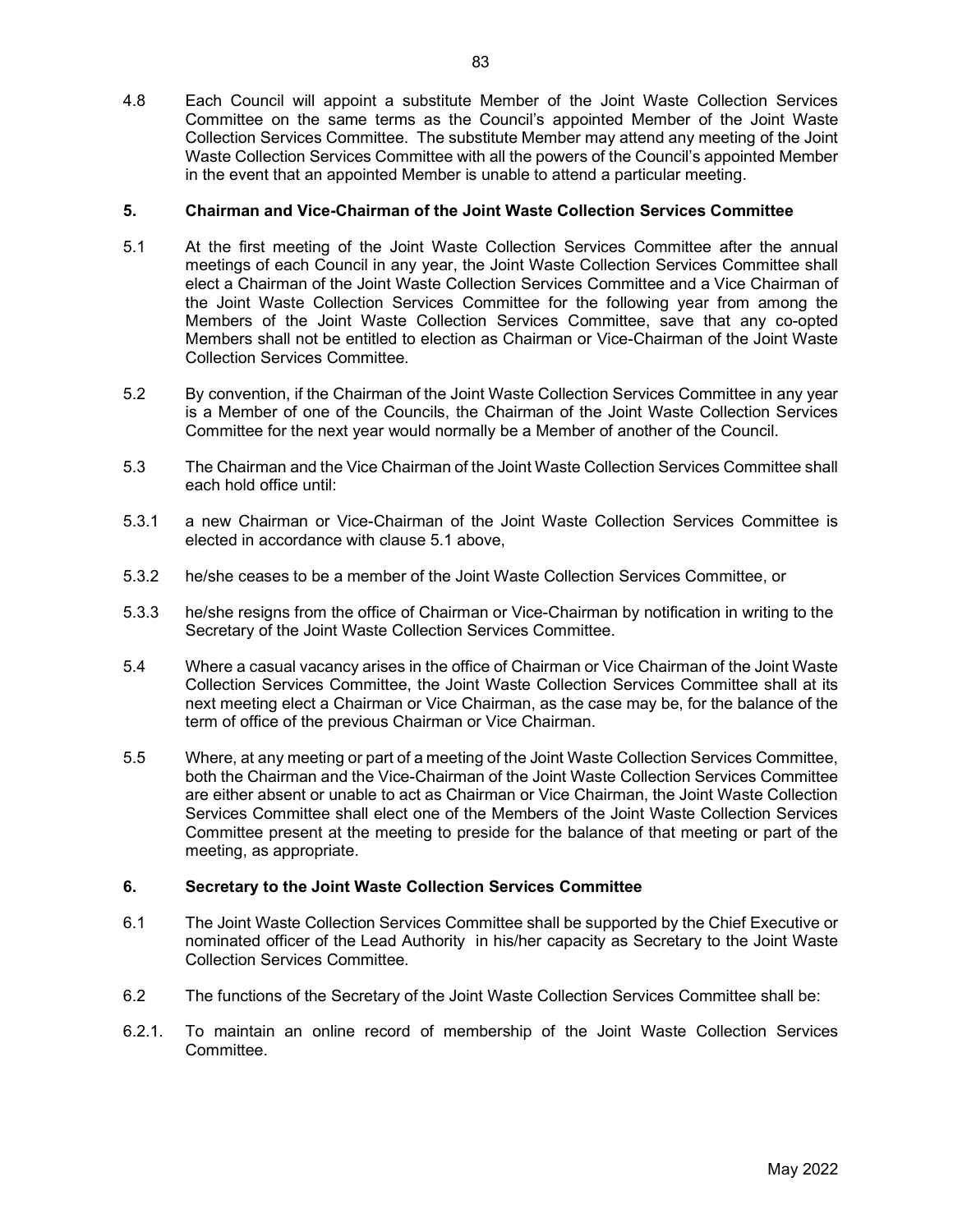- 6.2.2. To notify the Chief Executive and Lead Officer of each appointing Council of any anticipated decisions to be taken by the Joint Waste Collection Services Committee over the year (whether or not key decisions) and updated on a monthly basis, to enable such decisions to be included in the Forward Plans of each appointing Council as required by the Local Authorities (Executive Arrangements)(Meetings and Access to Information) (England) Regulations 2012 and in accordance with their respective constitutions.
- 6.2.3. To carry out such notification to and consultation with Members of the appointing Councils as may be necessary to enable the Joint Waste Collection Services Committee to take urgent decisions which have not been included in the Forward Plans of the Councils.
- 6.2.4. To notify the Chief Executives of the Councils of the dates, times and venues of meetings and to publish the dates times and venues.
- 6.2.5. To summon meetings of the Joint Waste Collection Services Committee in accordance with clause 7 below.
- 6.2.6. To prepare and send out the agenda for meetings of the Joint Waste Collection Services Committee in consultation with the Chairman and the Vice Chairman of the Committee and the Lead Officers.
- 6.2.7. To keep a record of the proceedings of the Joint Waste Collection Services Committee.
- 6.2.8. To take such administrative action as may be necessary to give effect to decisions of the Joint Waste Collection Services Committee.
- 6.2.9. To undertake such other functions as may be determined by the Joint Waste Collection Services Committee

#### 7. Convening of Meetings of the Joint Waste Collection Services Committee

- 7.1 Meetings of the Joint Waste Collection Services Committee shall be held at such times, dates and places as may be notified to the Members by the Secretary to the Joint Waste Collection Services Committee, being such time, place and location as :
- 7.1.1 the Joint Waste Collection Services Committee shall from time to time resolve;
- 7.1.2 the Chairman of the Joint Waste Collection Services Committee, or if he/she is unable to act, the Vice-Chairman of the Joint Waste Collection Services Committee, shall notify to the Secretary of the Joint Waste Collection Services Committee; or
- 7.1.3 the Secretary of the Joint Waste Collection Services Committee, in consultation where practicable with the Chairman and Vice Chairman of the Joint Waste Collection Services Committee, shall determine in response to receipt of a request in writing addressed to the Secretary of the Joint Waste Collection Services Committee:
	- $\circ$  From and signed by two Members of the Joint Waste Collection Services Committee, or
	- o From the Chief Executive of a Council, or
	- o From the Leader of a Council,

which request sets out an item of business within the functions of the Joint Waste Collection Services Committee that needs to be considered prior to the next scheduled meeting of the Joint Waste Collection Services Committee.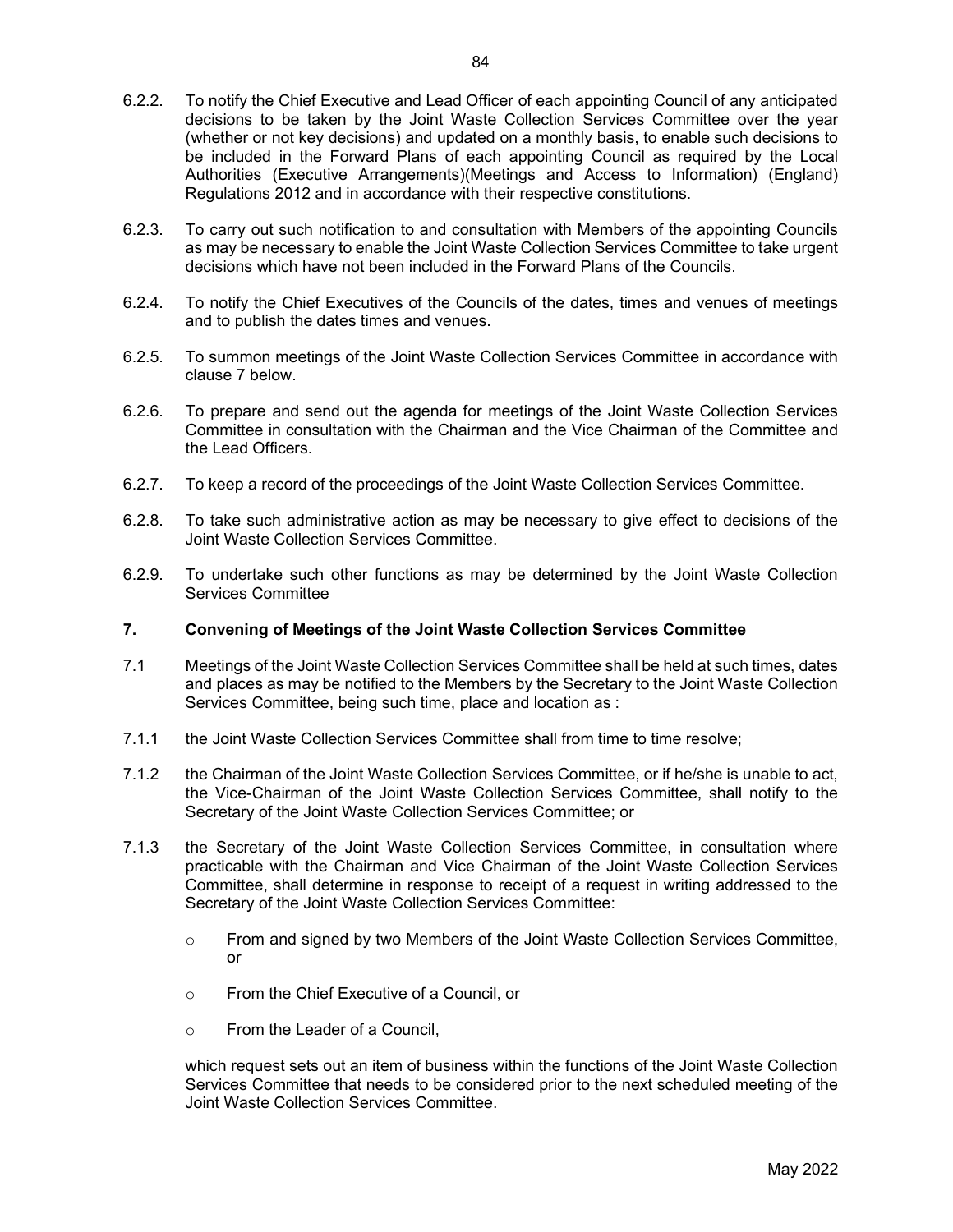- 7.2 The Secretary of the Joint Waste Collection Services Committee shall formulate the agenda for any meeting of the Joint Waste Collection Services Committee after consulting, where practicable:
- 7.2.1 the Project Manager, Lead Officers;
- 7.2.2 the Chairman and the Vice-Chairman of the Joint Waste Collection Services Committee;
- 7.2.3 and shall incorporate in the agenda any items of business and any reports submitted by
	- o any two Members of the Joint Waste Collection Services Committee in accordance with clause 7.1.3 above
	- o the Leader of any of the Councils
	- $\circ$  The Chief Executive of any of the Councils (or their nominated officers)
	- o Lead Officers
	- o the Chief Finance Officer/Section 151 Officer to any of the Councils
	- o the Monitoring Officer to any of the Councils
	- $\circ$  such other officers as the Joint Waste Collection Services Committee may determine for this purpose.

#### 8. Procedure at Meetings of the Joint Waste Collection Services Committee

- 8.1 The Joint Waste Collection Services Committee shall conduct its business in accordance with the Executive Decision-Making Procedure Rules of the Lead Authority, and as set out below.
- 8.2 The quorum for a meeting of the Joint Waste Collection Services Committee shall be four Members.
- 8.3 The Chairman of the Joint Waste Collection Services Committee, or in his/her absence the Vice Chairman of the Joint Waste Collection Services Committee, or in his/her absence the Member of the Joint Waste Collection Services Committee elected for this purpose, shall preside at meetings of the Joint Waste Collection Services Committee.
- 8.4 Whilst the Joint Waste Collection Services Committee shall seek, wherever possible, to work on a principle of consensus, decisions of the Joint Waste Collection Services Committee shall, subject to clause 8.5 below, be determined by a majority of the Members of the Joint Waste Collection Services Committee present and voting. In the event of an equality of votes, the person presiding shall have a second or casting vote.
- 8.5 Where the Joint Waste Collection Services Committee are unable to support any motion on a matter, or any voting Member of the Joint Waste Collection Services Committee is unable to support any motion on a matter, the decision will be held in abeyance until the next meeting of the Committee where a decision shall be taken in relation to that matter. In such circumstances, the Secretary of the Joint Waste Collection Services Committee will notify the matter to the Leaders of the Councils.
- 8.6 Any decision of the Joint Waste Collection Services Committee is subject to the scrutiny arrangements as set out in clause 10 below.
- 8.7 If there is a conflict between the governance arrangements contained in this Constitution and the Executive Decision-Making Procedure Rules of the Lead Authority, the governance arrangements contained in this Constitution shall have precedence.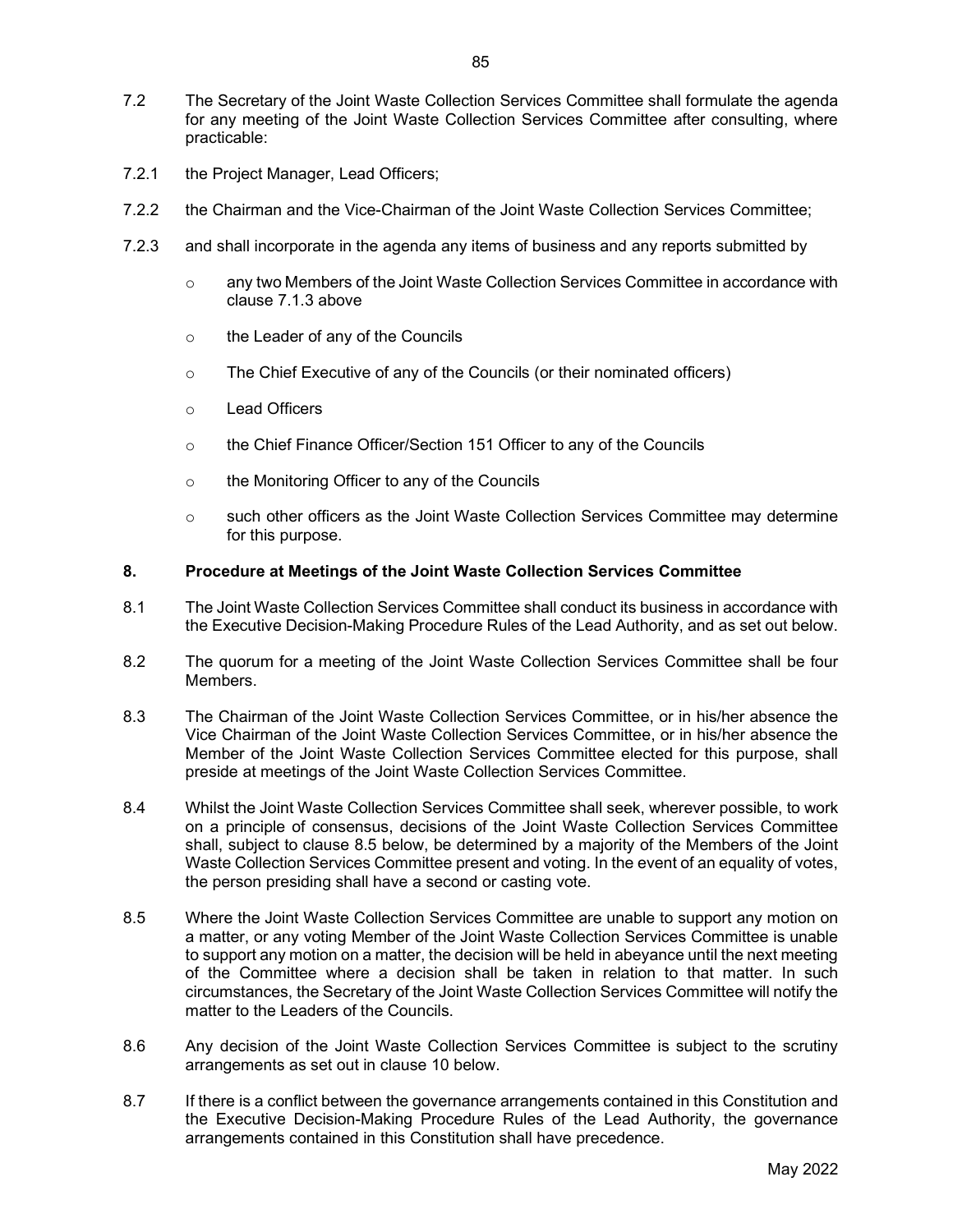#### 9. Attendance at Meetings of the Joint Waste Collection Services Committee

- 9.1 Notwithstanding that, in accordance with the provisions of the Local Government Act 1972, a meeting or part of a meeting of the Joint Waste Collection Services Committee may not be open to the press and public, the Members and officers specified in Clause 9.2 below of each Council shall be entitled, in person or by another officer nominated by that officer, to attend any or all parts, of such meetings, unless the particular Member or officer has a conflict of interest, which under any applicable Code of Conduct, prohibits attendance at the meeting whilst the matter is under consideration.
- 9.2 The following are the elected Members and Officers who shall have a right of attendance in accordance with clause 9.1 above:
- 9.2.1. all elected Members of the constituent Councils
- 9.2.2. the Chief Executive of any of the constituent Council or nominated Officers
- 9.2.3. the Lead Officers of the constituent Councils
- 9.2.4. the Chief Finance Officer/Section 151 officer to any of the constituent Councils
- 9.2.5. the Monitoring Officer to any of the constituent Councils
- 9.2.6. any person appointed by the Joint Waste Collection Services Committee to manage particular projects
- 9.2.7. any other officer of the Council at the request of any member of the Joint Waste Collection Services Committee.

#### 10. Call-In by Scrutiny Committees

- 10.1 The delegation of powers from each Council to the Joint Waste Collection Services Committee is subject to the limitation that all decisions taken by the Joint Waste Services Committee in accordance with delegations from each Council shall only take effect five clear working days after publication of the decisions following a relevant meeting of the Joint Waste Collection Services Committee and shall be ineffective if a relevant Scrutiny Committee of one or more of the Council has given notice in writing of Call-In to the Chief Executives of the other Councils and to the Secretary to the Joint Waste Collection Services Committee within such period of five clear working days.
- 10.2 The Council seeking Call-In needs to identify which part or parts of the decision are Called-In and to give the reasons for Call-In and shall have support of the relevant number of its Members as set out in the Constitution of that Council.
- 10.3 If a decision of the Joint Waste Collection Services Committee is Called-In, it shall not be implemented save where the decision on the Call-In is to support or take no further action, in which case the decision shall take effect at the conclusion of that Call-In Meeting, or

 where the Meeting of the Council's Overview and Scrutiny Committee does not take place within ten clear working days of the valid submission of a notice triggering a Call-In under clause 10.2 above, the decision shall take effect on the date of the expiry of the ten working day period.

10.4 Such matters shall within a further ten clear working days be referred and considered by a Meeting of the relevant Scrutiny Committee(s). The relevant Scrutiny Committee(s) may make such recommendations to the next Meeting of the Joint Waste Collection Services Committee on the matter as they think fit.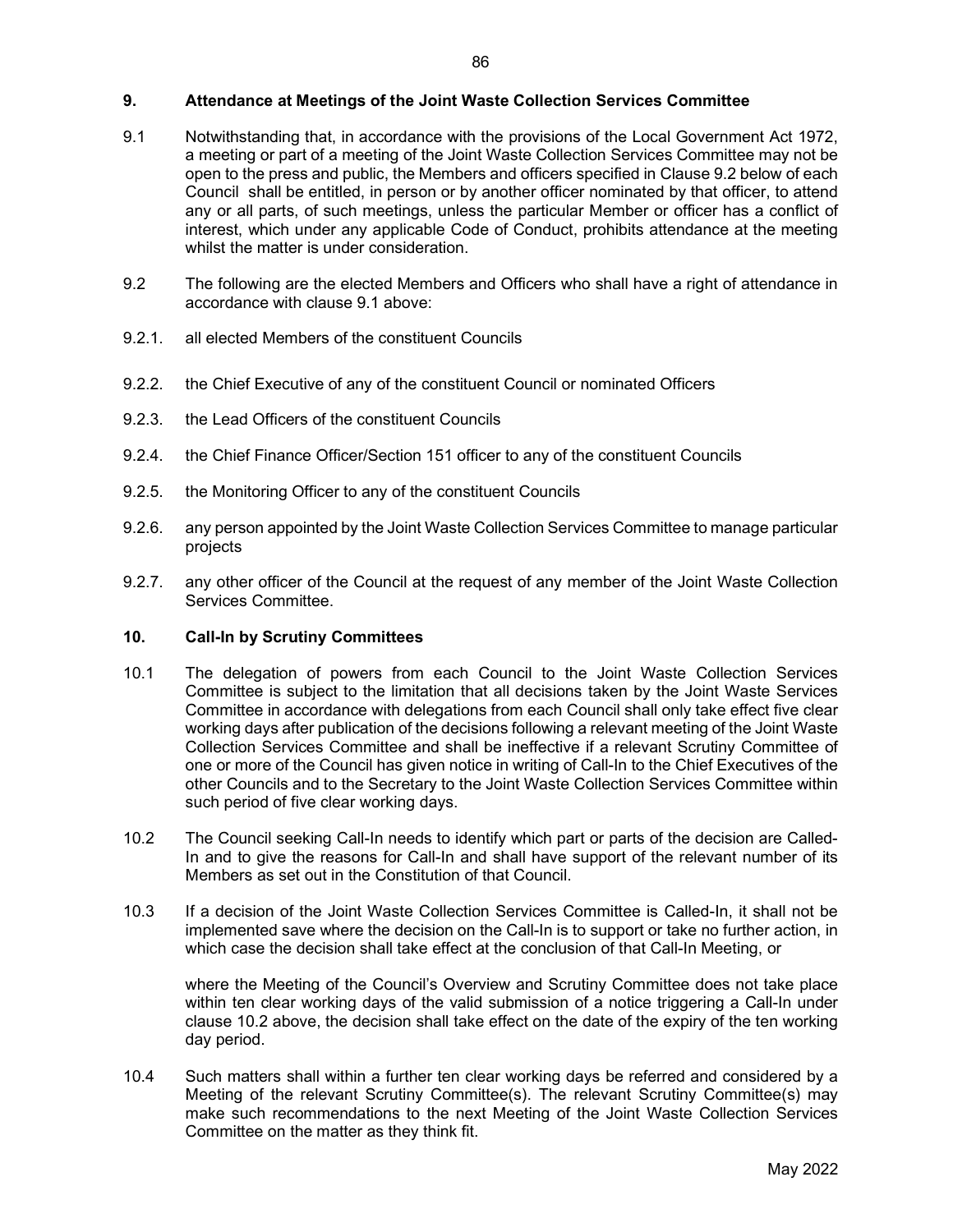10.5 Where a Council or Councils have made such objection in respect of a matter, the Joint Waste Collection Services Committee shall then reconsider the matter within a further ten clear working days and come to a decision. That second decision shall take effect immediately and no Council then can Call-In that second decision.

#### 11. Standing Orders for Contracts, Financial Regulations and Officer Employment Procedure Rules

11.1 The Joint Waste Collection Services Committee shall operate under the Standing Orders for Executive Decision Making of the Lead Authority.

#### 12. Amendment of this Constitution

12.1 This Constitution can only be amended by agreement of all the Councils.

#### 13. Definitions

In this Constitution, the following words and phrases shall have the meanings set out below:

"Lead Authority" means Elmbridge Borough Council.

 "Councils" means Elmbridge Borough Council, Mole Valley District Council, Rushmoor Borough Council, Surrey County Council, Surrey Heath Borough Council and Woking Borough Council.

 "Policy and Budget Framework" means the plans and strategies approved by the Council of each of the Authorities for the purpose of Regulation 4 and Schedule 3 of the Local Authorities (Functions and Responsibilities) (England) Regulations 2000, as may be amended or replaced from time to time.

 "Project Manager" means the responsible person for the project management of the delivery of the procurement of the Joint Waste Services Contract.

 "Lead Officers" means the relevant Directors or Heads of Service responsible for waste, recycling and street cleaning.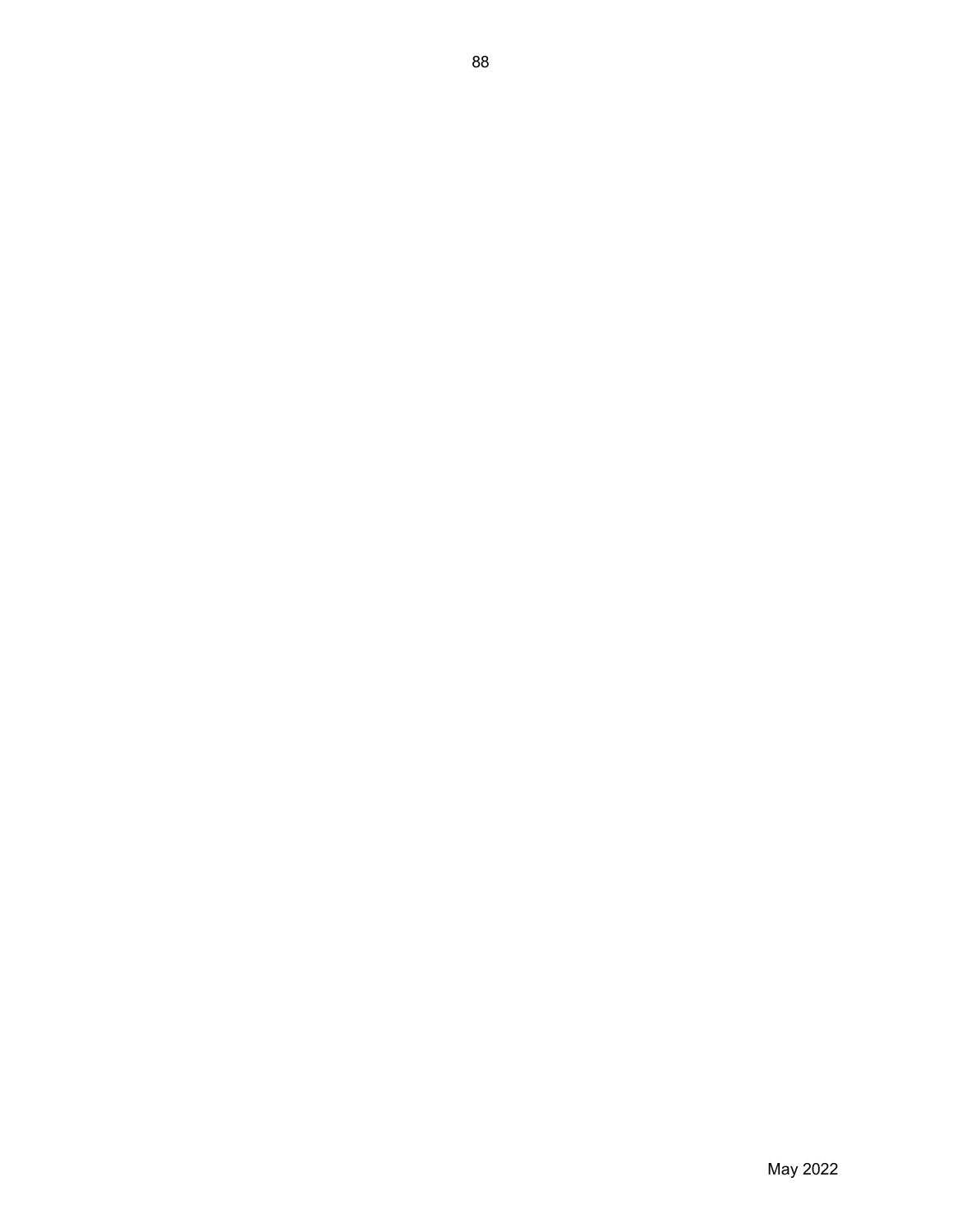## Management Arrangements

This document sets out the Council's general management arrangements.

#### MANAGEMENT STRUCTURE

#### 1. CORPORATE LEADERSHIP TEAM

- 1.1 The Council's Corporate Leadership Team comprises the Chief Executive, the Monitoring Officer (Director of Legal and Democratic Services), the Chief Finance Officer (Director of Finance), Strategic Director - Corporate Resources, Strategic Director - Communities and Strategic Director - Place or such other composition as the Council may from time to time determine.
- 1.2 The Corporate Leadership Team will:
	- o provide policy advice and support to the Council;
	- o act as the interface between the Council and its staff;
	- o lead, direct and support the staff, and
	- o deliver the agenda set by the Council.
- 1.3 The Corporate Leadership Team performs a strategic and service role with senior managers responsible for day-to-day operations. Individual members of the Corporate Leadership Team will contribute to the effective collective work and responsibility of the Corporate Leadership Team; they will ensure cross-unit collaboration and will hold senior managers to account for delivery of the Council's objectives, services and priorities.
- 1.4 Individual members of the Corporate Leadership Team are accountable for ensuring that the fullest empowerment possible, including self-service by citizens, is achieved within the areas subject to their oversight (under the "People, Place, Us" agenda).
- 1.5 The designation of one of the Director posts as Deputy Chief Executive is within the personal discretion of the Chief Executive.

### 2. STATUTORY OFFICERS

- 2.1 The Council designates officers to the following statutory positions:
	- o Head of Paid Service (Section 4 Local Government and Housing Act 1989);
	- o Monitoring Officer (Section 5 Local Government and Housing Act 1989), and
	- o Chief Finance Officer (Section 151 Local Government Act 1972).
- 2.2 The statutory officers shall exercise the statutory functions set out in Article 11 of this Constitution.
- 2.3 The Monitoring Officer and the Chief Finance Officer shall, at all times, enjoy unfettered rights to:-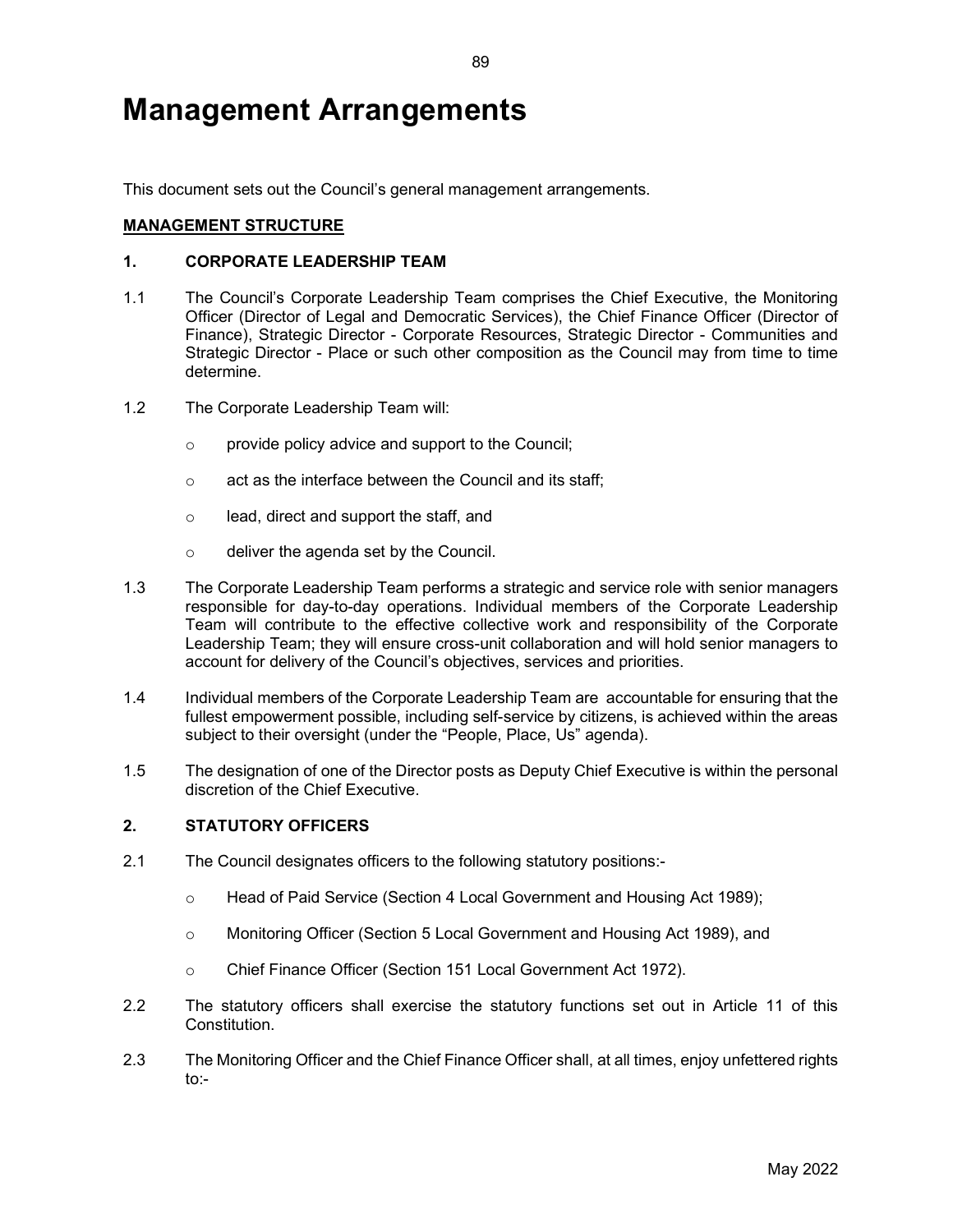- $\circ$  Report direct to the Council, the Leader, the Executive, the Overview and Scrutiny Committee and all other Committees of the Council in exercise of their statutory functions, or where they consider it appropriate to do so;
- $\circ$  Attend meetings of the Corporate Leadership Team when issues relevant to their areas of responsibility are being considered (Note: this right will apply in the event that Council determines that the Monitoring Officer and/or the Chief Finance Officer should not be a member of the Corporate Leadership Team);
- o Contribute to papers for Corporate Leadership Team meetings in advance with access to decisions made (Note: this right will apply in the event that Council determines that the Monitoring Officer and/or the Chief Finance Officer should not be a member of the Corporate Leadership Team), and
- o Advise, consult with or report to the Chief Executive, the Corporate Leadership Team or to Councillors whenever they consider it appropriate to do so.
- 2.4 The Chief Finance Officer shall at all times enjoy unfettered access to:-
	- $\circ$  Internal Audit, including the ability to influence and control those parts of its work programme that relate to the discharge of her/his statutory duties, and
	- o External Audit to ensure that they enjoy complete and up-to-date information about the financial arrangements in operation within the Council.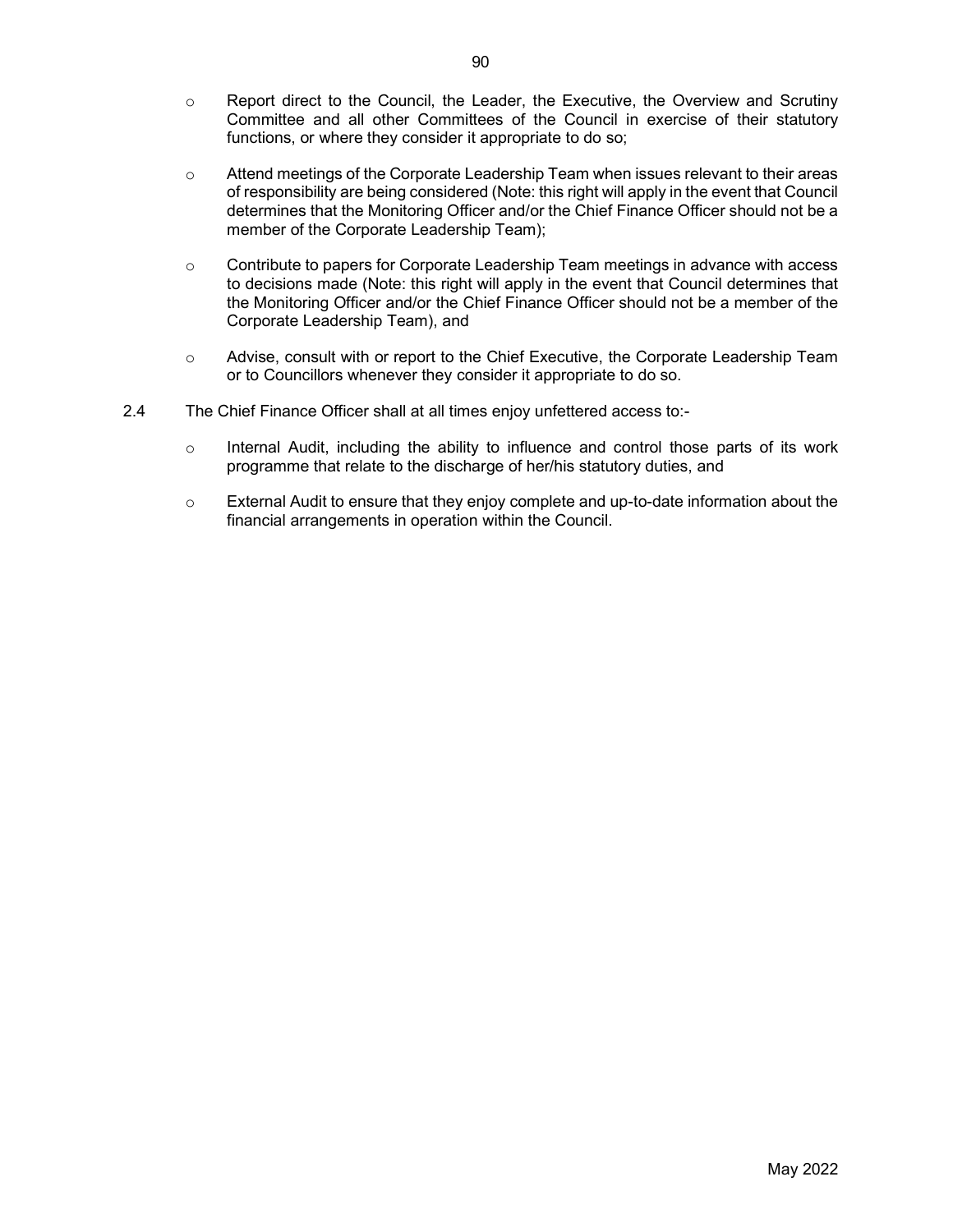# Scheme of Delegations

#### 1. INTRODUCTION

1.1 This document lists the powers, duties and functions (both executive and non-executive) which are delegated to Officers under Section 101 Local Government Act 1972 and/or Section 14 Local Government Act 2000.

91

- 1.2 The specified powers, duties and functions have been expressly delegated to Officers subject to the limitations set out below.
- 1.3 The tasks which Officers carry out within their ostensible authority are not listed. Such tasks shall, where appropriate, be undertaken in consultation with the Ostensible Authority Standing Panel. The Panel's terms of reference are appended at the end of this Scheme of Delegations.
- 1.4 Delegations granted (before or after the adoption of this Constitution) in respect of specific projects or matters ("one-off" delegations) are not necessarily listed. Such delegations remain in force.

#### 2. OPERATING PRINCIPLES

- 2.1 The Director of Legal and Democratic Services shall maintain the list of delegations set out in this document.
- 2.2 An Officer to whom a power, duty or function has been delegated may authorise another Officer to exercise the delegation on his/her behalf provided:
	- (i) he/she considers that other Officer to be a suitable and qualified person to exercise the delegation;
	- (ii) that other Officer reports to, or is responsible to, the Officer to whom the power, duty or function has been delegated, and
	- (iii) written notice of the authorisation is given to the Director of Legal and Democratic Services (who shall maintain a written record of all such authorisations).
- 2.3 The Chief Executive may, in consultation with the other members of the Corporate Leadership Group ("CLT"), nominate Officers to exercise the powers, duties and functions listed. The Chief Executive may also nominate an Officer to act in another's absence. The Chief Executive shall give written notice of any nomination to the Director of Legal and Democratic Services (who shall maintain a written record of all such nominations).
- 2.4 Any power, duty or function delegated to an Officer below CLT level may, in the absence of that Officer, be exercised by the CLT member to whom that Officer reports, or is responsible, to.
- 2.5 The exercise of functions delegated to Officers under this Scheme must comply, as appropriate, with the following requirements:
	- o any statutory requirements or restrictions;
	- o the Council's Constitution;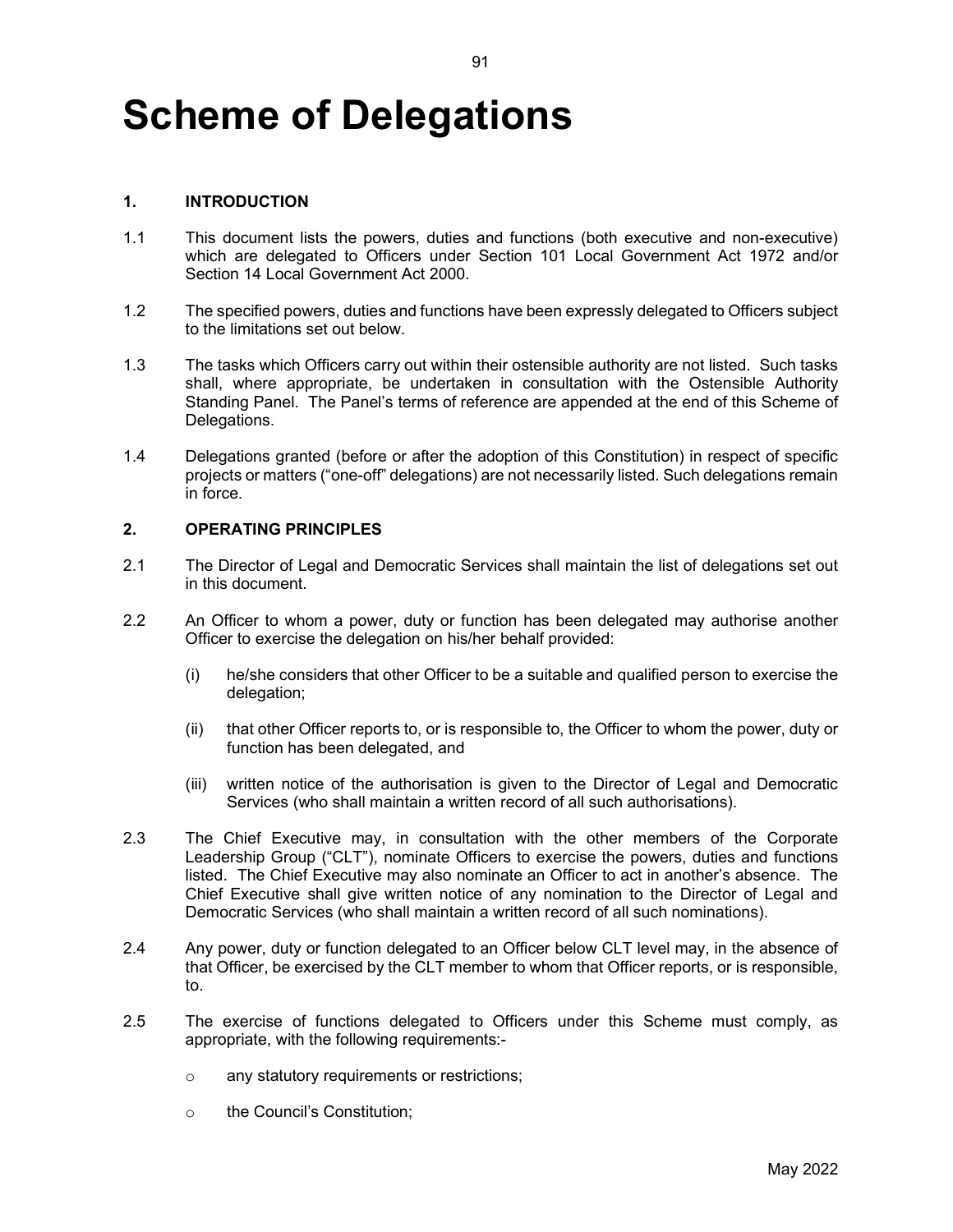- $\circ$  the Council's policy framework and any other approved plans and strategies;
- o the Council's approved budget;
- o the Officer Employment Procedure Rules;
- o Contract Standing Orders and Financial Regulations, and
- o all Codes and Protocols
- 2.6 This Scheme does not delegate any power, duty or function to an Officer which:-
	- $\circ$  is reserved by law, or this Constitution, to full Council, the Executive or any Committee of the Council;
	- o may not by law be delegated to an Officer; or
	- $\circ$  is an Executive function which the Leader has reserved to him/herself.
- 2.7 The exercise of powers, duties or functions delegated to Officers under this Scheme shall be subject to:-
	- $\circ$  the right of the Overview and Scrutiny Committee to review and scrutinise Officer decisions (Article 6.03(b) of the Constitution and Rule 14 of the Overview and Scrutiny Procedure Rules), and
	- o consultation by the Officer with the appropriate Portfolio Holder or Committee Chairman where the decision is known to have a significant policy, service or operational implication, or is known to be politically sensitive.
- 2.8 Any reference to a statutory provision shall be construed as including a reference to any statutory provision re-enacting or amending the same.
- 2.9 No Officer shall exercise a delegation without first identifying and documenting the source of the delegated authority, whether contained in this Scheme of Delegations, or otherwise granted to the Officer. Where authority to act is in question, Officers must take the advice of the Director of Legal and Democratic Services before exercising the delegation.
- 2.10 The Director of Legal and Democratic Services is authorised to amend this Scheme of Delegations to:
	- $\circ$  reflect organisational changes, such amendments shall only re-allocate existing delegations, and
	- $\circ$  keep it up-to-date in the light of re-enactments or amendments to the statutory provisions referred to.

#### 3. RECORDING OF DECISIONS

- 3.1 An Officer exercising a delegation in respect of an Executive function (i.e. a decision on a matter which would otherwise be made by the Executive/Leader) shall, as soon as reasonably practicable after making the decision, prepare a written record which includes:
	- o a record of the decision including the date it was made;
	- o a record of the reasons for the decision;
	- $\circ$  details of any alternative options considered and rejected when making the decision;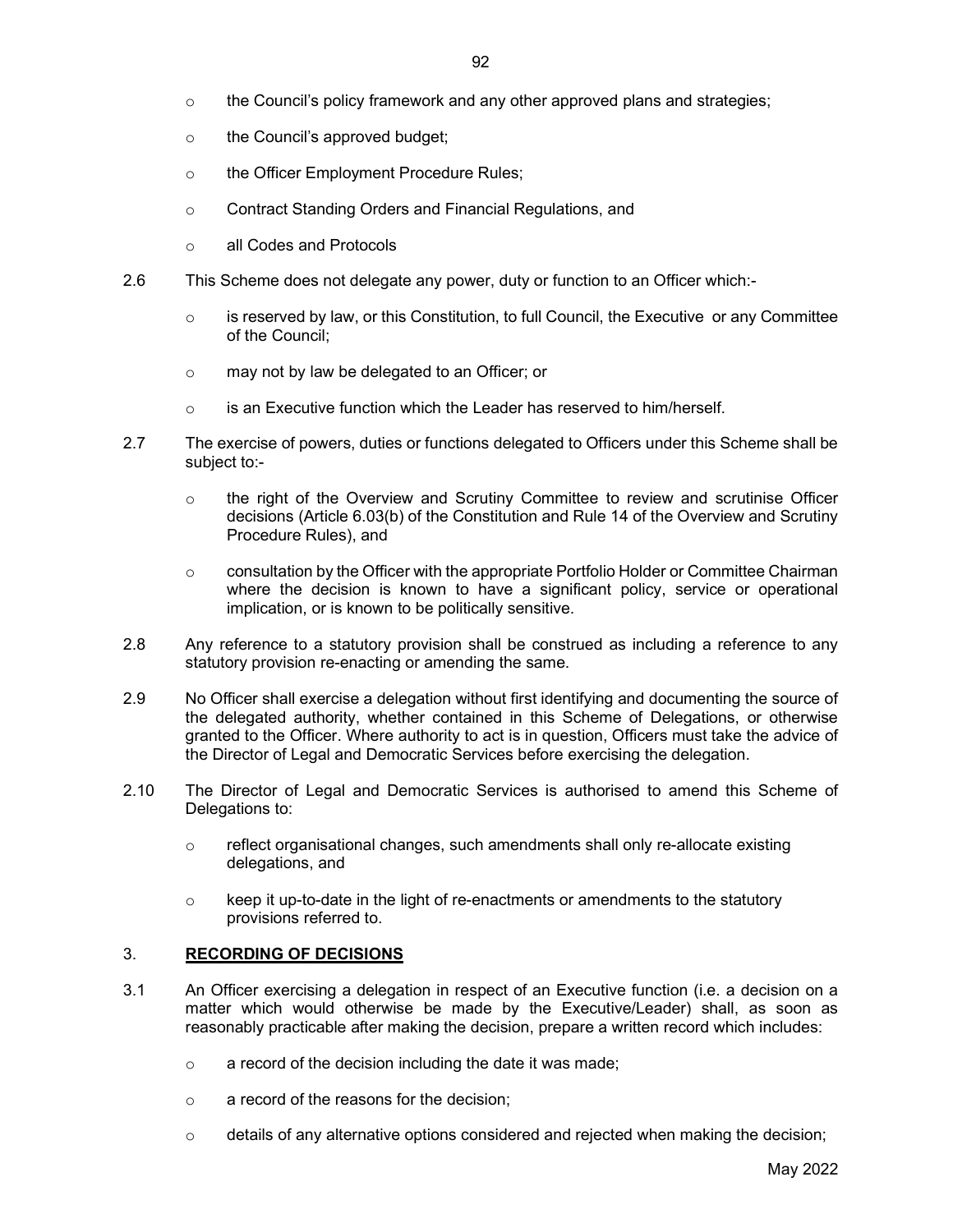- o a record of any conflict of interest declared by any Member of the Executive who is consulted by the Officer which relates to the decision, and
- $\circ$  a note of any dispensation granted in respect of any declared conflict of interest.
- 3.2 An Officer exercising a delegation in respect of a non-Executive function (i.e. a decision on a matter which would otherwise be made by full Council or a Committee) must produce a written record of any decision which was made:
	- (i) under a specific express authorisation, or
	- (ii) under a general authorisation and the effect of the decision is to:
		- (a) grant a permission or licence;
		- (b) affect the rights of an individual, or
		- (c) award a contract or incur expenditure which, in either case, materially affects the Council's financial position.

The written record must be produced as soon as reasonably practicable after the decision was made, and shall include the following information:

- $\circ$  the date the decision was taken;
- o a record of the decision taken along with the reasons for the decision;
- o details of alternative options, if any, considered and rejected, and
- $\circ$  where the decision was taken under a specific express authorisation, the names of any Member who has declared a conflict of interest in relation to the decision.
- 3.3 The written record must be forwarded to Democratic Services who will arrange for it to be available for public inspection at the Civic Offices and on the Council's website.
- 3.4 The Officer shall also forward to Democratic Services, for publication in the same manner, a copy of any report considered by the Officer which is relevant to the decision made.
- 3.5 These requirements do not extend to confidential or exempt information.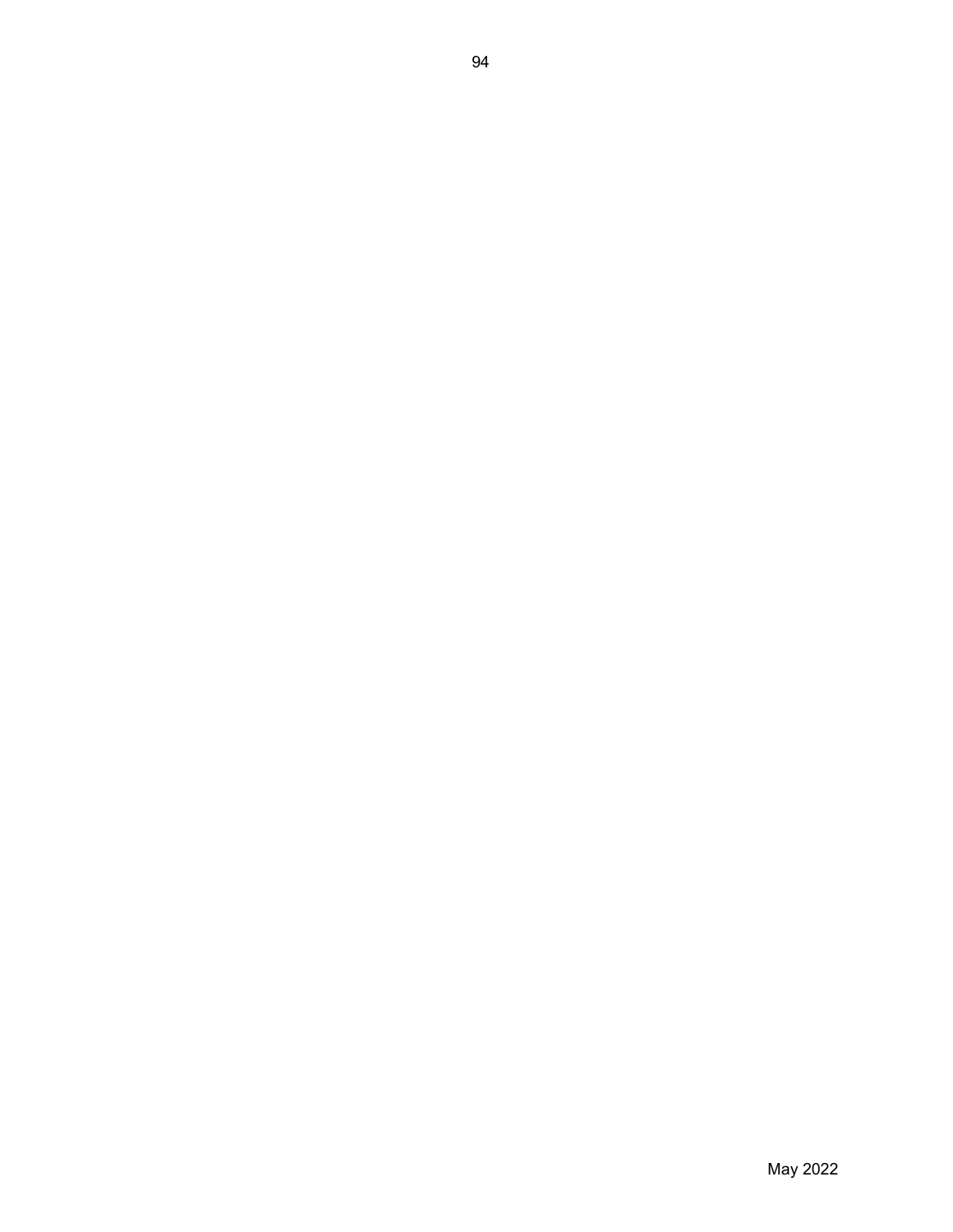#### CORPORATE LEADERSHIP GROUP (CLT): GENERAL DELEGATIONS

#### 1. Emergency/Urgency Powers

 Each CLT Member is authorised to act in an emergency, or in relation to an urgent matter, arising in respect of any of the Council's powers, duties or functions. The exercise of this delegation shall, where practicable, be in consultation with the Leader of the Council or (in his/her absence) the Deputy Leader of the Council.

#### 2 Local Government (Miscellaneous Provisions) Act 1976, Section 16

 Each CLT Member is authorised to serve a notice to seek from individuals the nature of their interest in land subject to statutory action.

#### CHIEF EXECUTIVE

#### 1. Head of Paid Service

 To act as the Council's Head of Paid Service under section 4 of the Local Government and Housing Act 1989 and to be responsible for the general management of the Council's workforce and the general management of the authority.

#### 2. Elections

 To act as Electoral Registration Officer in maintaining the Electoral Register and as Returning Officer in conducting Local Government Elections.

#### 3. Powers of Entry

 The Chief Executive may authorise named officers to enter land for the purposes specified in Section 324 of the Town and Country Planning Act 1990.

#### 4. Conferences

 The Chief Executive is authorised to attend all conferences, assemblies, seminars and meetings of the Local Government Association (LGA) and to respond to consultations by the LGA on any aspect of such conferences, in consultation with the Group Leaders.

#### 5. Christmas and New Year Holiday Arrangements

 The Chief Executive is authorised, in consultation with the Leader of the Council, to agree appropriate business arrangements over the Christmas and New Year period.

#### 6. Regulation of Investigatory Powers Act 2000

 The Chief Executive is authorised to appoint Senior Officers as authorising officers for the purposes of the Regulation of Investigatory Powers Act 2000.

 The Chief Executive and, in her absence, the Director of Legal and Democratic Services are authorised to approve the use of "juvenile sources", "vulnerable individuals", and directed surveillance and/or the use of a CHIS which is likely to result in confidential information being acquired.

 The Chief Executive is the Council's "Senior Responsible Officer" for the purposes of the Regulation of Investigatory Powers Act 2000.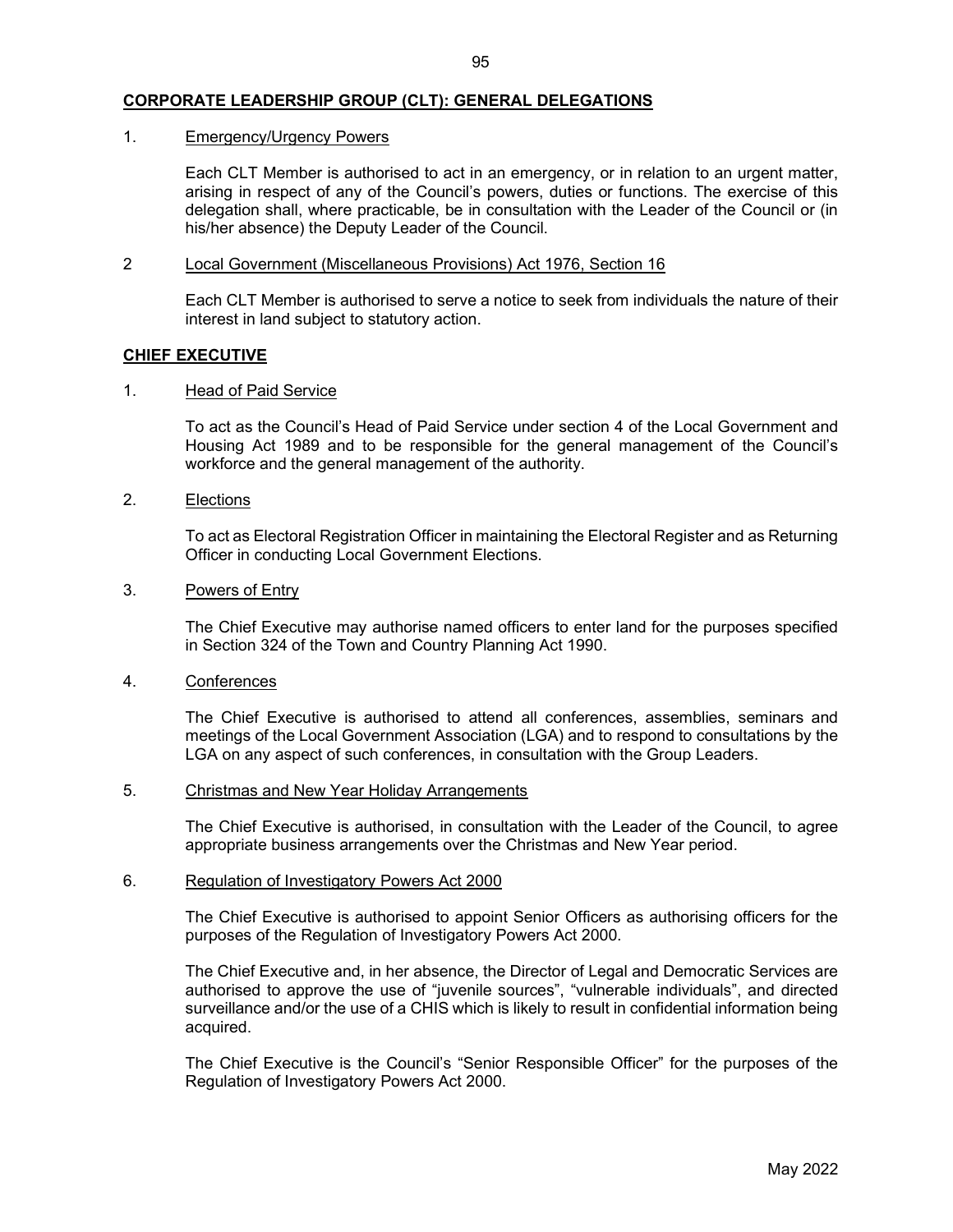#### 7. Thameswey Housing Limited

 The Chief Executive is authorised to approve, from time to time, the acquisition of further share capital in the company on a project by project basis.

#### 8. Staffing Levels

 In consultation with the Leader of the Council, to vary staffing levels in accordance with business needs, provided that any variation complies with any limits determined by Council.

#### 9. Temporary Staff

To employ staff, from a temporary bank, as required in relation to vacant posts

#### 10. Petitions

 In consultation with the Leader of the Council, to determine whether a petition is vexatious, abusive or otherwise inappropriate and, therefore, not covered by the Petition Scheme adopted by the Council on 28 June 2010.

#### 11. Woking Community Safety Anti Social Behaviour Policy

Authority be delegated to the Chief Executive to review the Anti Social Behaviour Policy from time to time, in consultation with the Portfolio Holder, to ensure that it is updated to reflect good practice, current legislation and case law (with any updates being reported to Council for information).

Authority be delegated to the Chief Executive in consultation with the Police and/or other appropriate consultees, to issue Closure Notices under Part 4 of the Anti-Social Behaviour, Crime and Policing Act 2014.

Authority be delegated to the Chief Executive to:-

- a. issue Community Protection Notices;
- b. authorise registered social landlords to issue Community Protection Notices;
- c. issue Fixed Penalty Notices for breach of a Community Protection Notice;
- d. authorise any persons to issue Community Protection Notices and issue Fixed Penalty Notices for breach of a Community Protection Notice;
- e. take remedial action when a Community Protection Notice has not been complied with.

under Part 4 of the Anti-Social Behaviour, Crime and Policing Act 2014 (9E/Council/30.07.20/73.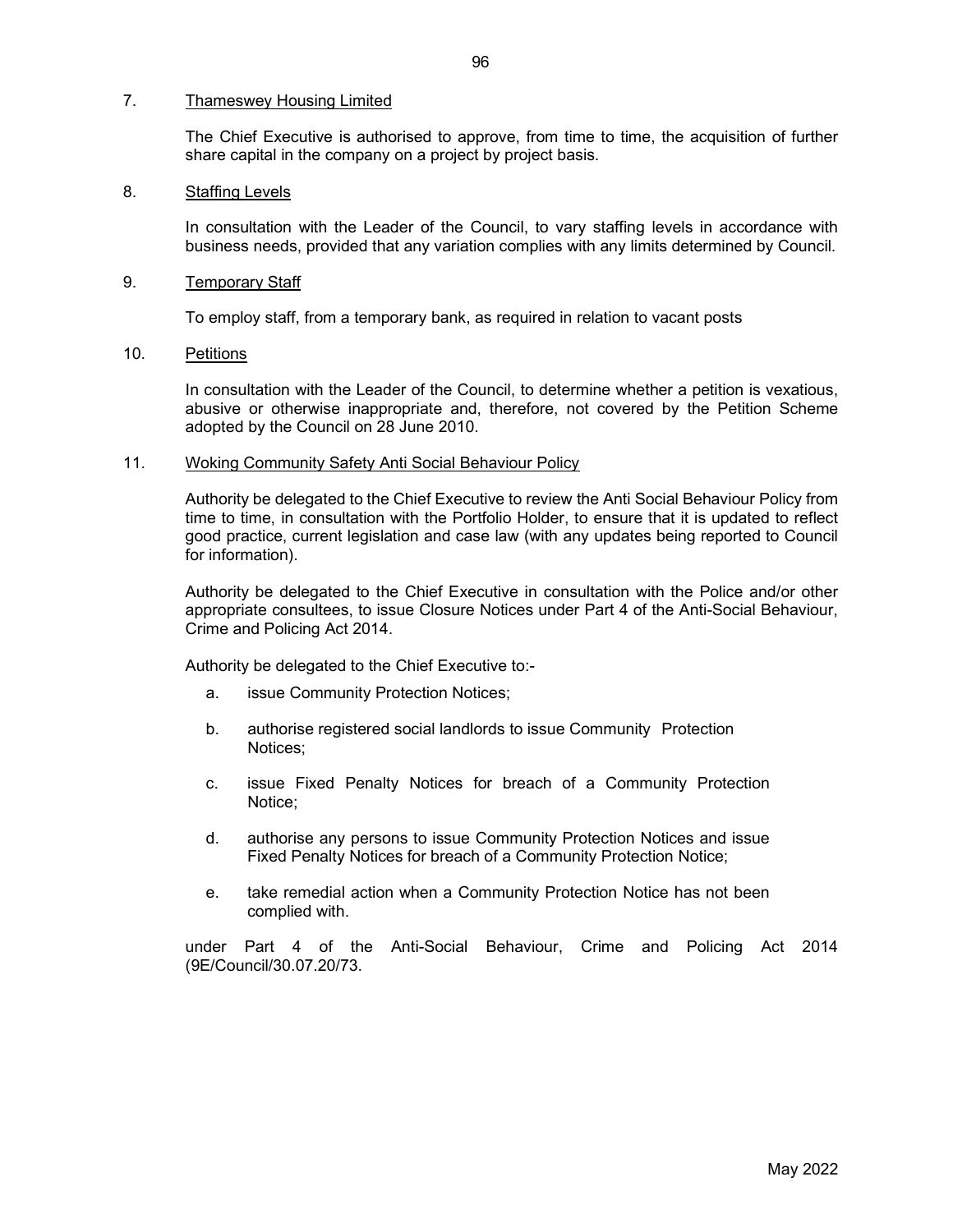#### DIRECTOR OF FINANCE / 151 OFFICER

#### 1. Chief Finance Officer

 To act as the officer responsible for the administration of the Council's financial affairs, appointed as such pursuant under Section 151 Local Government Act 1972, and to perform the functions of 'Chief Finance Officer' specified in section 114 of the Local Government Finance Act 1988.

#### 2. Internal Audit

 The Chief Finance Officer is authorised to maintain an adequate and effective system of internal audit under the Accounts and Audit Regulations 1996 and in accordance with appropriate professional standards.

#### 3. Council Tax

 To carry out the functions required by the Local Government Finance Act 1992 and subsequent legislation for administration, billing, collection and recovery of Council Tax.

#### 4. Non-Domestic Rates

 To carry out the functions required by the Local Government Finance Act 1988 and subsequent legislation for administration, billing, collection and recovery of NDR.

#### 5. Council Mortgages

To approve transfers of mortgages / additional mortgagees

#### 6. Housing Benefits

 To administer a system of housing benefits including provision for payment pursuant to the Social Security and Housing Benefits Act 1982 and subsequent and amending legislation.

#### 7. Banking Arrangements:

 To operate such banking accounts as she/he considers necessary. Applications to open new bank accounts shall be countersigned by the Chief Executive.

#### 8. Mortgage Interest Rates:

To determine the local average rate and the rate to be applied to variable rate loans.

#### 9. Council Property – Option to Tax.

To opt to tax on Council property.

#### 10. Thameswey Housing Limited

 To approve, from time to time, the investment of further loans in the company on a project by project basis provided always that such investment is within the prudential arrangements authorised by the Council.

 To approve, from time to time, the making of further grants to the company, on a project by project basis, provided they are financed from the S.106 commuted sums secured by the Council for affordable housing.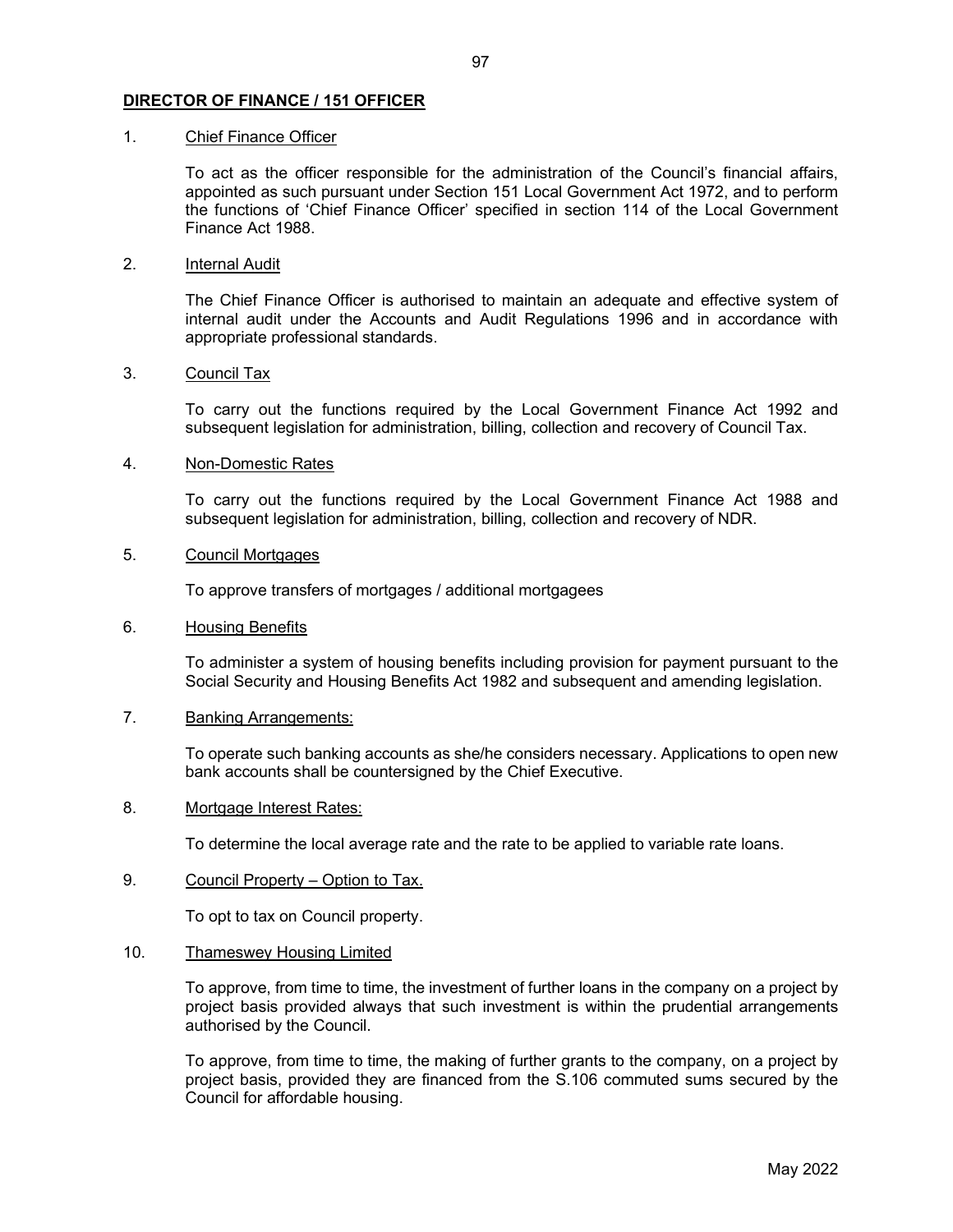#### 11. Housing Revenue Account Service Charges

To vary Housing Revenue Account service charges in line with external factors.

#### 12. Housing Revenue Account Rents

To set rents for new Housing Revenue Account properties.

#### 13. Fees and Charges

To agree any necessary in-year changes to fees and charges levied/charged by the Council.

#### 14. Treasury Management

 The Chief Finance Officer is responsible for the execution and administration of Treasury Management decisions. The Chief Finance Officer shall act in accordance with the Council's policy statement, Treasury Management practices and CIPFA's Standard of Professional Practice on Treasury Management.

#### 15. Council Tax Recovery Policy

The Finance Director be delegated authority to issue civil penalties under Schedule 3 to the Local Government Finance Act 1992 (and subsequent Orders) (10/Council/18.10.18/148).

#### DIRECTOR OF LEGAL AND DEMOCRATIC SERVICES/MONITORING OFFICER

- 1. Sealing of Documents: As Director of Legal and Democratic Services, to attest and execute documents giving effect to decisions of the Council, the Executive, a Committee or Member/Officer exercising delegated powers (SO 14)
- 2. Legal Proceedings: As Director of Legal and Democratic Services , to institute, carry on, defend, compromise or settle legal proceedings (civil or criminal) or other disputes in connection with any of the Council's powers, duties or functions, including the enforcement of any judgement or order obtained (SO 15.2).
- 3. Authentication of Documents: As Director of Legal and Democratic Services, to authenticate any document which will be a necessary step in legal proceedings, or shall otherwise need to be authenticated, on behalf of the Council (unless any enactment requires otherwise or the Council has given the necessary authority to some other person for the purpose of such other proceedings) (SO 15.1).
- 4. Authority to Appear in Court: As Director of Legal and Democratic Services, to authorise officers to appear in Court for the Council.
- 5. Planning Enforcement (references to the 1990 Act are to the Town and Country Planning Act 1990): As Director of Legal and Democratic Services,
	- (a) Seeking of information: to seek to obtain by Notice information as to interests in land or activities on land (for the purposes of Section 16 of the Local Government Act (Miscellaneous Provisions) Act 1976 and Sections 171C and 330 of the 1990 Act); and to prosecute in the event of non-compliance;
	- (b) Emergency Enforcement/Stop Action: to issue Enforcement/Stop Notices in an emergency, take all necessary steps in relation thereto, and to prosecute in the event of non-compliance;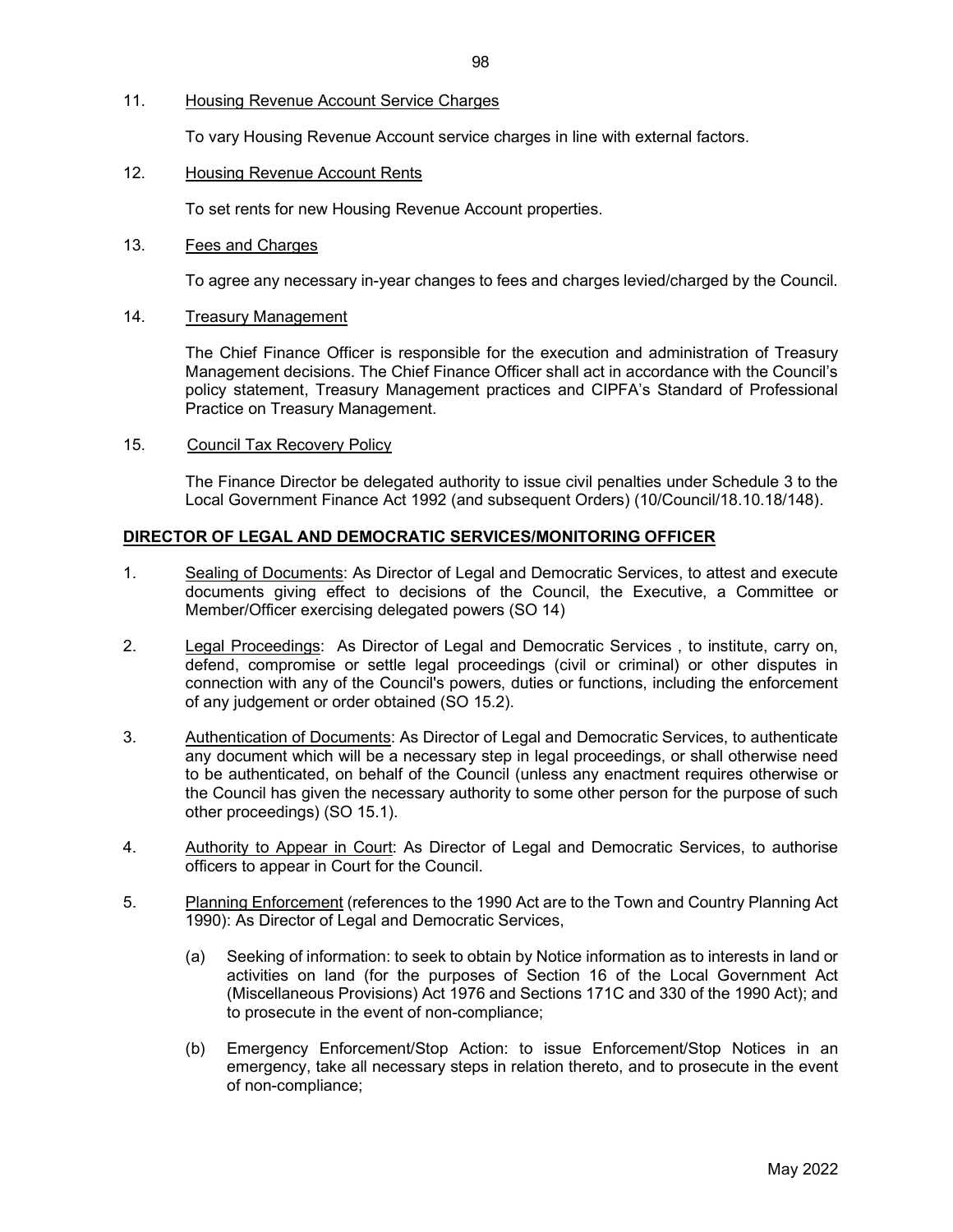- (c) Breach of Condition Notices: to issue Notices alleging Breach of Condition pursuant to Section 187(A) of the 1990 Act, to take all necessary steps in relation thereto, and to prosecute in the event of non-compliance;
- (d) Injunctions: to seek injunctive relief, in consultation with the Chairman of the Planning Committee (where practicable), to restrain actual or apprehended Breaches of Planning Control (Section 187B of the 1990 Act) Tree Preservation Control (Section 214A of the 1990 Act) or Listed Building Control (Section 44A of the Planning (Listed Building and Conservation Areas) 1990 Act);
- (e) Obstruction: to prosecute persons wilfully obstructing officers acting in pursuance of the enforcement function (Section 178(6) of the 1990 Act), in the exercise of a right of entry (Section 196C(2) and 214D(3) of the 1990 Act), in the carrying out of operations in default of a planning obligation (Section 106(8) of the 1990 Act), in executing works in default pursuant to a Listed Building Enforcement Notice (Section 88B(3) Planning (Listed Buildings and Conservation Areas) Act 1990), or in enforcing the duty to plant replacement trees (Section 209(6) of the 1990 Act); and
- (f) Misstatement/Deception: to prosecute persons who, in response to a planning contravention notice (Section 171D(5) of the 1990 Act), in the course of an application for a Certificate of Lawful Use or Development (Section 194(2) of the 1990 Act) or in providing evidence that an application for planning permission has been properly publicised (Section 65(6) of the 1990 Act) make false or misleading statements or with intent to deceive, use any document which is false or misleading or withhold any material information.
- (g) Breach of Condition Enforcement Notices: to issue Enforcement Notices (failing to comply with a condition or limitation subject to which planning permission has been granted) under Section 172 of the 1990 Act, and to take all necessary steps to secure compliance with such Enforcement Notices including (without limitation) direct action under Section 178 of the 1990 Act and prosecution under Section 179 of the 1990 Act.
- 6. Officer Interests: As Director of Legal and Democratic Services, to maintain a register of officer interests and to record the receipt by officers of gifts/hospitality.
- 7. Regulation of Investigatory Powers Act 2000: As Director of Legal and Democratic Services to amend the RIPA policy and procedures to keep them up-to-date and/or to take account of emerging good practice. Amendments shall be reported to the Executive in the annual RIPA report.

#### 8 Freedom of Information

 As Director of Legal and Democratic Services, to make any appropriate amendments to the publication scheme required (a) to incorporate good practice or (b) to keep the scheme upto-date.

 To make any appropriate amendment to the procedures for dealing with requests for information under the Act, and the records management policy, required (a) to incorporate good practice; or (b) to keep the documents up-to-date; and

 To determine the fees that will apply to requests for information under the Freedom of Information Act 2000.

#### 9. Environmental Information Regulations

 As Director of Legal and Democratic Services to deal with requests for environmental information under the Environmental Information Regulations 2004, primarily on a "business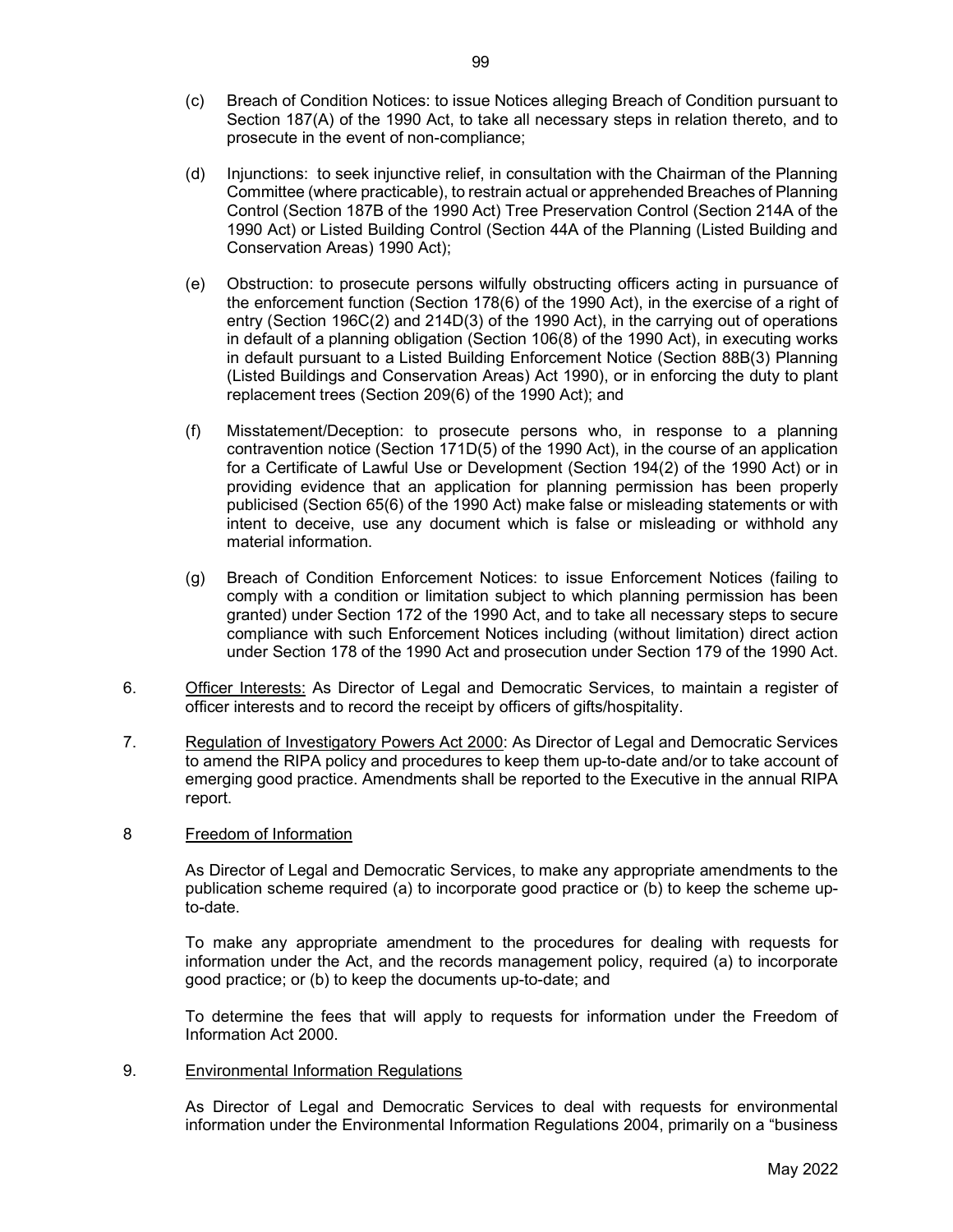as usual" basis (i.e. outside the procedure for dealing formally with requests that require a great deal of research, or which are otherwise outside the "norm"), and is responsible for monitoring that requests are dealt with consistently across the Council.

 To settle the detail of the procedure for dealing with requests for environmental information in accordance with emerging guidance from the Information Commissioner, the Secretary of State and other bodies, and thereafter to make appropriate amendments to the procedure required to incorporate good practice or to keep it up-to-date.

#### 10. Assets of Community Value

As Director of Legal and Democratic Services:

- (i) To determine a review into the listing of land as an Asset of Community Value.
- (ii) To review and amend the procedure and process for dealing with a nomination to list an Asset of Community Value in line with good practice and case law.

#### 11. Housing Benefit Overpayments

 As Director of Legal and Democratic Services , to recover Housing Benefit overpayments under the Social Security (Overpayments and Recovery) Regulations 2013 and any subsequent and amending legislation.

- 12. Monitoring Officer: Subject to appointment by the Council, to act as Monitoring Officer pursuant to section 5(1) Local Government and Housing Act 1989.
- 13. Executive Arrangements: As Monitoring Officer, to act as Proper Officer for the purposes of the Local Authorities (Executive Arrangements) Access to Information (England) Regulations 2000, the Local Authorities (Standing Orders) (England) Regulations 2001 and the Local Authorities (Executive Arrangements) (Meetings and Access to Information) (England) Regulations 2012.
- 14. Confidential Reporting Policy: As Monitoring Officer, overall responsibility for the maintenance and operation of this policy, including the keeping of a record of concerns raised and outcomes (para.9.1 of the Policy).
- 15. Applications for a dispensation under Section 33 of the Localism Act 2011 (allowing a Member to participate in an item in which he/she has a disclosable pecuniary interest) shall be made to, and determined by, the Monitoring Officer.
- 16. Elections

To act as Deputy Electoral Registration Officer in maintaining the Electoral Register.

17. Regulation of Investigatory Powers Act 2000

 In the absence of the Chief Executive, the Director of Legal and Democratic Services is authorised to approve the use of "juvenile sources", "vulnerable individuals", and directed surveillance and/or the use of a CHIS which is likely to result in confidential information being acquired.

#### 18. Data Protection Officer

To act as the Council's Data Protection Officer.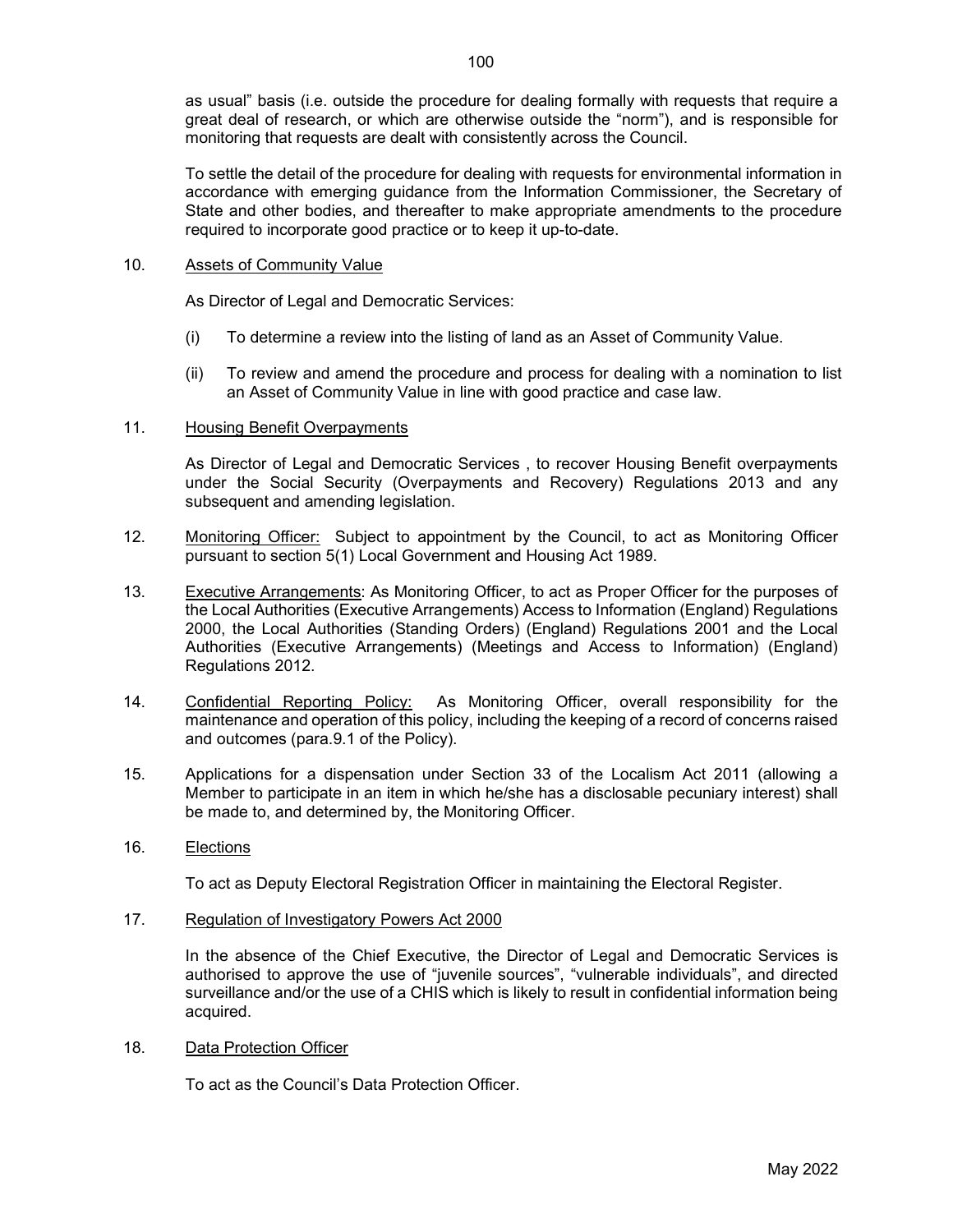#### 19. Coronavirus Regulations

The Director of Legal and Democratic Services be authorised to make designations of authorised persons under the current Coronavirus Regulations and any further coronavirus regulations which may be enacted from time to time in response to the current pandemic (3/Executive/08.10.20/134).

#### 20. Housing Standards Enforcement Policy

The Director of Legal and Democratic Services be delegated authority to issue financial penalties under the Housing and Planning Act 2016.

The Director of Legal and Democratic Services be delegated authority to issue financial penalties under the Smoke and Carbon Monoxide Alarm (England) Regulations 2015.

The Director of Legal and Democratic Services be delegated authority to issue financial penalties under the Redress Schemes for Lettings Agency Work and Property Management Work (Requirement to Belong to a Scheme etc.) (England) Regulations 2014.

21. Proper Officer

Subject to proper officer appointments by virtue of position, the Director of Legal and Democratic Services shall be authorised to act as the proper officer for any statutory responsibilities.

#### STRATEGIC DIRECTOR - COMMUNITIES

- 1. Circuses and Fairs: To agree the best possible charges for hiring facilities to circuses, fairs, etc.
- 2. Small Grants Scheme (Arts, Sport and Youth): To approve small grants up to the value of £500, after consultation with the appropriate community group.
- 3. Accredited User Status: To approve applications for accredited use of HG Wells and the Rhoda McGaw Theatre, subject to applicants meeting prescribed grant criteria.
- 4. Staffing Levels: To recruit and/or vary staffing levels to meet front-line business needs, provided that such changes are within any limits determined by Council.
- 5. Safeguarding of Children, Young People and Vulnerable Persons: To act as Lead Officer for the Council and accordingly be authorised to:- (a) share personal information relating to service users with other agencies, all in accordance with agreed information sharing protocols and for the purposes of safeguarding and protecting individuals; and (b) in consultation with other relevant Officers and Human Resources, as necessary, make determinations as to the appropriateness of undertaking DBS checks against applicants for employment or persons seeking to carry out work for the Council, and in doing so ensure that such compliance measures and appropriate training are put in place and carried out.
- 6. Access to Personal Files Act 1987: To determine at first instance applications for information made pursuant to the Housing Regulations of 1989.
- 7. Housing Act 1985 (Part III): To set a weekly charge for bed and breakfast with reference to the current cost of a normal unit of temporary accommodation and the current local rent threshold.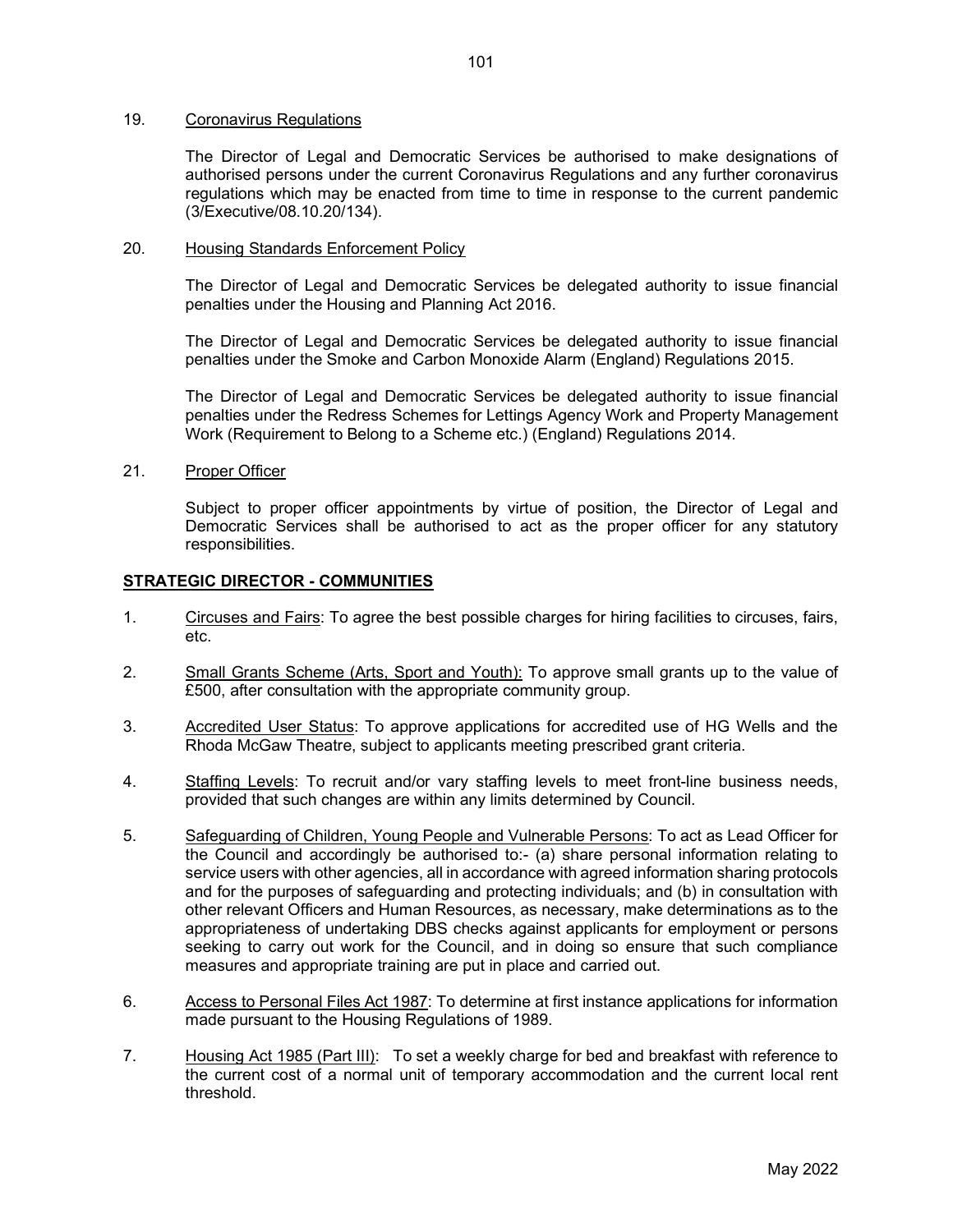- 8. Intentional Homelessness: To determine decisions on intentional homelessness subject to a consultative procedure where members of the Appeals Committee shall receive details of a proposed decision and be afforded a right to call in the decision or determination by the Committee.
- 9. Home Repair Assistance (HRA): To approve Discretionary applications for HRA from elderly (over 60) owner occupiers and elderly private tenants in receipt of specified benefits (maximum £2,000). A maximum limit of total assistance of up to £4,000 in respect of the same dwelling in any three year period. To approve disabled adaptations, regardless of age of applicant, provided works would attract a Disabled Facilities Grant with a means tested contribution of zero.
- 10. Discretionary Renovation Grants: To approve discretionary renovation grants:
	- (i) to bring a dwelling up to the standard of fitness, where renovation is the most satisfactory course of action; and
	- (ii) for necessary repairs in conjunction with a mandatory disabled facilities grant.
- 11. Home Insulation Grants: To determine applications and approve as necessary.
- 12. Houses in Multiple Occupation (HMO): To approve Discretionary HMO grants where:
	- (i) there are inadequate means of escape from fire; and/or
	- (ii) there are inadequate other fire precautions; and
	- (iii) these works would qualify for a notice being served under section 352(I) Housing Act 1985 (maximum £15,000).
- 13. Review of Housing Policies: To approve changes to Housing Policies where they:
	- (i) consolidate new legislation
	- (ii) give effect to statutory obligation; or
	- (iii) reflect changes to organisation structure (19/Executive/15.04.04/405).
- 14. Homelessness. To approve other initiatives to prevent homelessness in individual cases at reasonable cost to the Council and within approved budget limits.
- 15. Housing Act 2004
	- (i) Authority to implement mandatory licensing of Houses in Multiple Occupancy, including hearing of representations under Schedule 5 of the Act in respect of the granting, refusal, variation or revocation of licences and Schedule 6 of the Act relating to the making of Management Orders;
	- (ii) Authority to review the existing charges for enforcement action and make any necessary changes to the fees.
	- (iii) Authority to take enforcement action under Section 265 of the Housing Act 1985 to make a Demolition Order;
	- (iv) Authority to take enforcement action under Parts 1, 2, 3, 4 and 7 of the Housing Act 2004 as described in, but not limited to, the table below.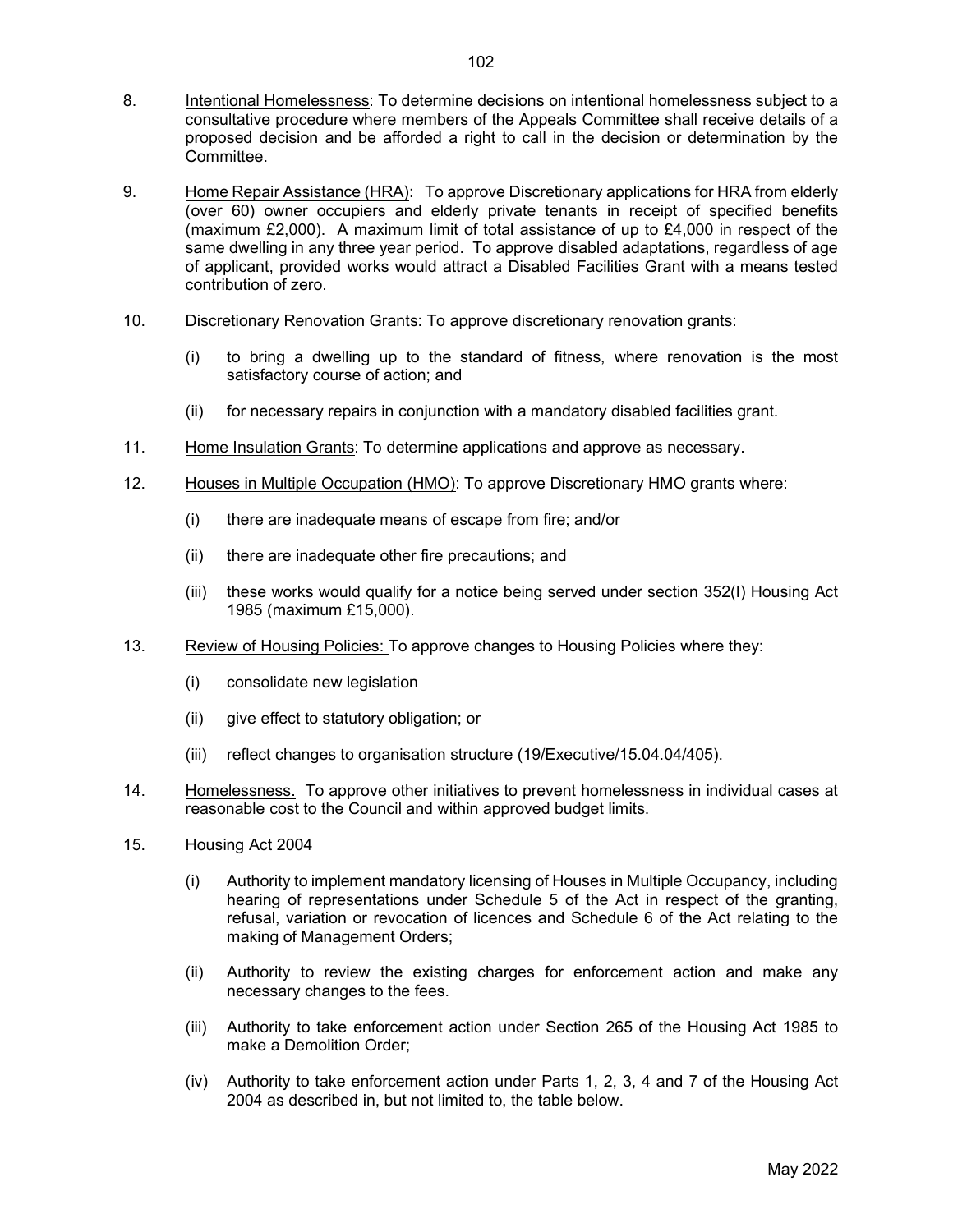| Housing Act 2004                 |                                                                                                                                                                   |  |
|----------------------------------|-------------------------------------------------------------------------------------------------------------------------------------------------------------------|--|
| Sections 11, 12, 14, 16, 17 & 18 | Relating to the service of improvement notices and<br>follow up action                                                                                            |  |
| Sections 20, 21, 23, 25, 26 & 27 | Relating to the service of prohibition orders and<br>follow up action                                                                                             |  |
| <b>Sections 28 &amp; 29</b>      | Relating to the service of hazard awareness<br>notices                                                                                                            |  |
| Sections 30 & 31                 | Relating to the enforcement of improvement<br>notices                                                                                                             |  |
| Sections 32                      | Relating to the enforcement of prohibition orders                                                                                                                 |  |
| Sections 40, 41, 42 & 43         | Relating to emergency remedial action and<br>emergency prohibition orders                                                                                         |  |
| <b>Sections 49 &amp; 50</b>      | Relating to powers to charge for certain<br>enforcement action and recovery of charges                                                                            |  |
| Section 62                       | Relating to temporary exemption from licensing                                                                                                                    |  |
| Sections 72,73 & 74              | Relating to the granting and refusal of HMO<br>licences and the revocation and variation of<br>licences.                                                          |  |
| Sections 102, 103, 106 & 110     | Relating to the making and operation of interim<br>management orders                                                                                              |  |
| Sections 111 & 112               | Relating to the variation and revocation of interim<br>management orders                                                                                          |  |
| Sections 113, 115, 119 & 120     | Relating to the making and operation of final<br>management orders                                                                                                |  |
| Sections 121 & 122               | Relating to the variation and revocation of final<br>management orders, procedural requirements and<br>appeals relating to interim and final management<br>orders |  |
| Sections 127, 129 & 130          | Relating to the management and termination of<br>final management orders                                                                                          |  |
| Section 131                      | Relating to Management orders: power of entry to<br>carry out work                                                                                                |  |
| Section 139 & 144                | Relating to overcrowding notices in certain houses<br>in multiple occupation not required to be licensed                                                          |  |
| Section 234                      | Relating to enforcement of management<br>regulations                                                                                                              |  |
| Sections 235                     | Relating to the power to require documents to be<br>produced                                                                                                      |  |
| Section 240                      | Relating to warrant to authorise entry                                                                                                                            |  |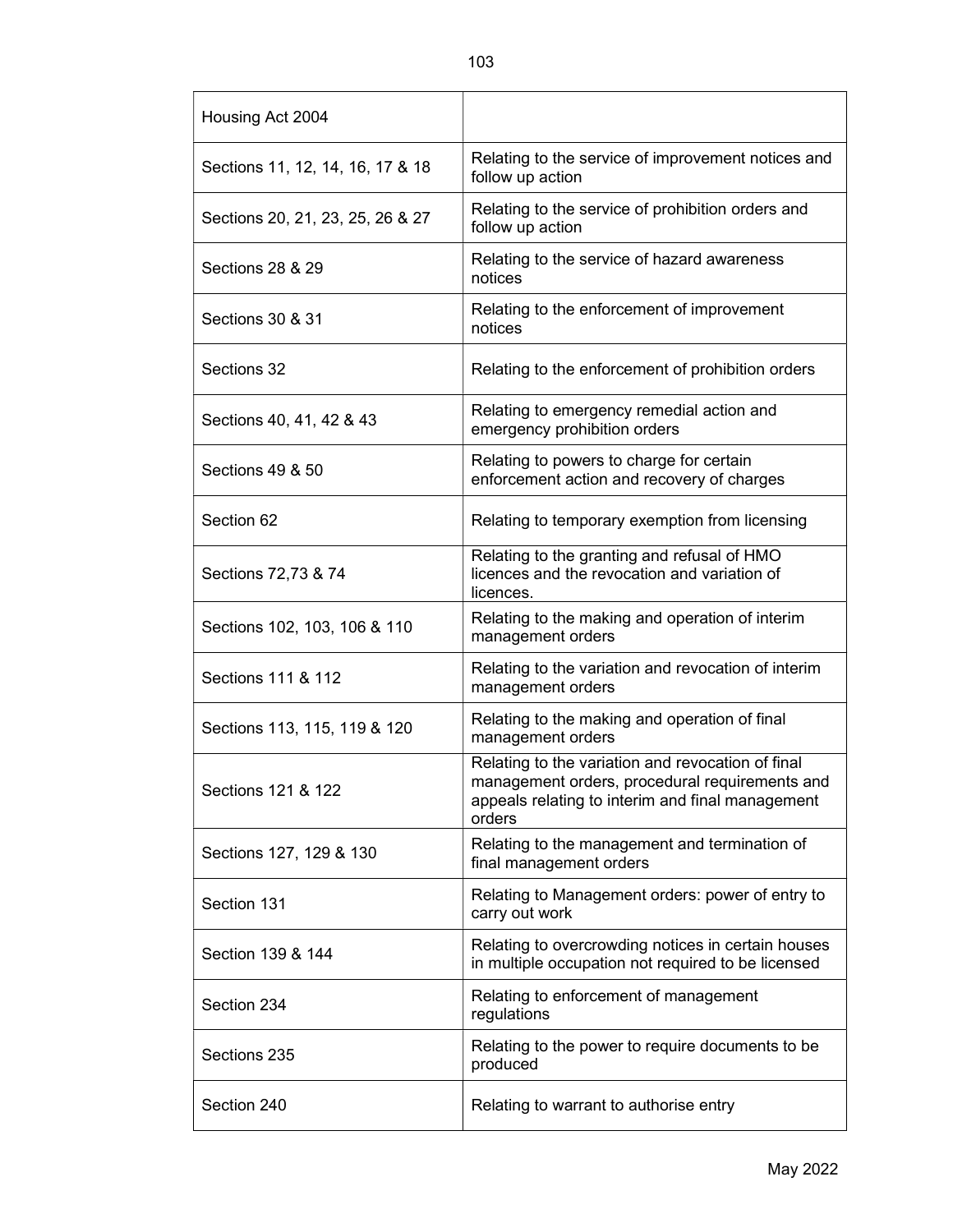| Section 242       | Relating to notice requirements for the protection of<br>owners  |
|-------------------|------------------------------------------------------------------|
| Section 245       | Relating to powers to dispense with notices                      |
| Section 255 & 256 | Relating to HMO declarations & revocation of HMO<br>declarations |

#### 16. Housing Assistance Policy 2015-18

 To agree minor amendments to the Housing Assistance Policy in consultation with the Portfolio Holder.

#### 17. Assisted Moves

 In consultation with the Leader of the Council, to approve targeted incentives of up to £1,000 in respect of difficult to let properties.

#### 18. Rent Act 1977:

Section 68: To make application to the Rent Office for the consideration of a fair rent.

#### 19. Policy on Discharging the Council's Homelessness Duty into the Private Rented Sector

The Strategic Director - Communities be delegated authority to agree minor amendments to the Policy on discharging the Council's homelessness duty into the Private Rented Sector in consultation with the Portfolio Holder.

The Housing Needs Manager be delegated authority, in consultation with the Portfolio Holder, to determine reviews under this Policy and that consequential changes to the Council's Constitution are undertaken to accommodate such (7/Council/09.02.17/265).

#### 20. Homelessness and Rough Sleeping Strategy

The Strategic Director - Communities, in consultation with the Portfolio Holder for Housing, be delegated authority to make minor amendments to the Strategy and to update the action plan as required (8/Council/13.02.20/240).

21. Next Steps Accommodation Programme

The Strategic Director - Communities, in consultation with the Portfolio Holder for Housing, be authorised to take all necessary actions to secure the grant funding and deliver the scheme (9B/Council/03.12.20/202).

#### 22. Safeguarding – Policy and Procedure – A Guide to Safeguarding Vulnerable Adults and Children

The Strategic Director responsible for safeguarding be delegated authority to agree minor amendments to the Policy in consultation with the Lead Member for Safeguarding (9/Council/06.04.17/230).

#### 23. Housing Standards Enforcement Policy

The Strategic Director - Communities be delegated authority to agree minor amendments to the Housing Standards Enforcement Policy in consultation with the Portfolio Holder.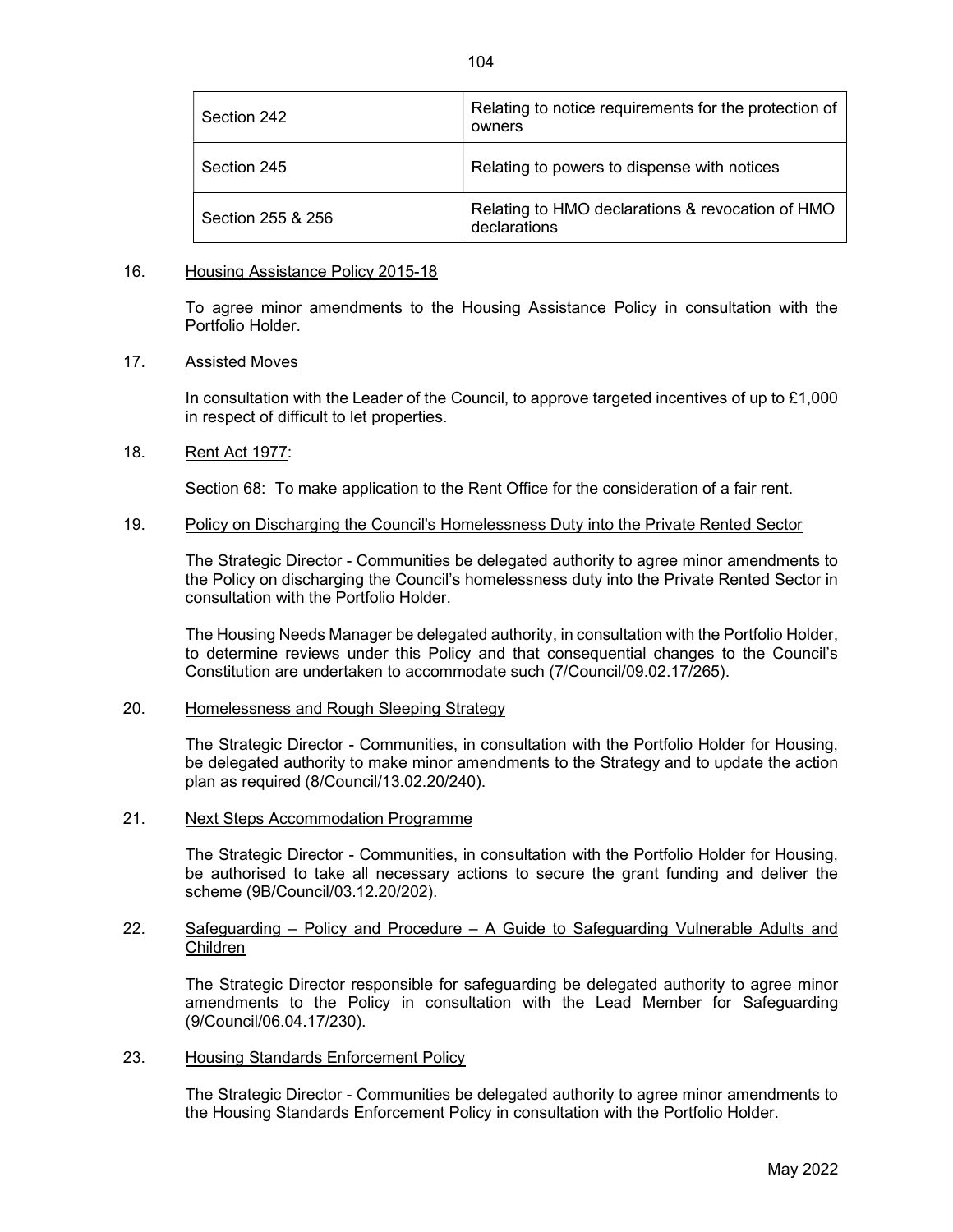The Strategic Director be delegated authority to apply for Banning Orders proposed in the Housing and Planning Act 2016 from the implementation date.

The Strategic Director be delegated authority to enter relevant private landlord details onto the Rogue Landlord Database proposed in the Housing and Planning Act 2016 from the implementation date (7/Council/20.07.17/46).

#### 24. Private Rented Sector Access Scheme Policy

The Strategic Director - Communities be delegated authority to agree leases with private landlords for accommodation to be used in accordance with the Policy.

The Strategic Director - Communities be delegated authority to make minor amendments to the Policy

#### 25. Major Works Affecting Leaseholders and Arrangement for the Payment of Service Charges

Delegated authority be given to the Strategic Director - Communities to make minor changes to the policy in consultation with the Portfolio Holder for Housing (6/Council/19.10.17/122).

#### 26. Housing Allocations Policy 2018

The Strategic Director, in consultation with the Portfolio Holder for Housing, be delegated authority to make minor amendments to the Policy as part of an annual review (7/Council/05.04.18/279).

#### 27. Anti-Social Behaviour, Crime and Policing Act 2014

- (i) To issue Community Protection Notices;
- (ii) To authorise Registered Social Landlords to issue Community Protection Notices;
- (iii) To issue Fixed Penalty Notices;
- (iv) To authorise any persons to issue Fixed Penalty Notices, and
- (v) To take remedial action when a Community Protection Notice has not been complied with

Under Part 4 of the Anti-Social Behaviour, Crime and Policing Act 2014.

#### STRATEGIC DIRECTOR - PLACE

- 1. Skinpiercing, etc.: To register applicants engaged in the business of acupuncture, tattooing, ear piercing and electrolysis for registration under Sections 14-17 of the Local Government (Miscellaneous Provisions) Act 1982 .
- 2. Advertisements: To remove posters and placards displayed in contravention of the Advertisement Regulations.
- 3. Air Pollution Control:
	- (i) to grant, vary and revoke authorisations to persons controlling prescribed processes under Schedule B of the Environmental Protection (Prescribed Processes and Substances) Regulations 1991;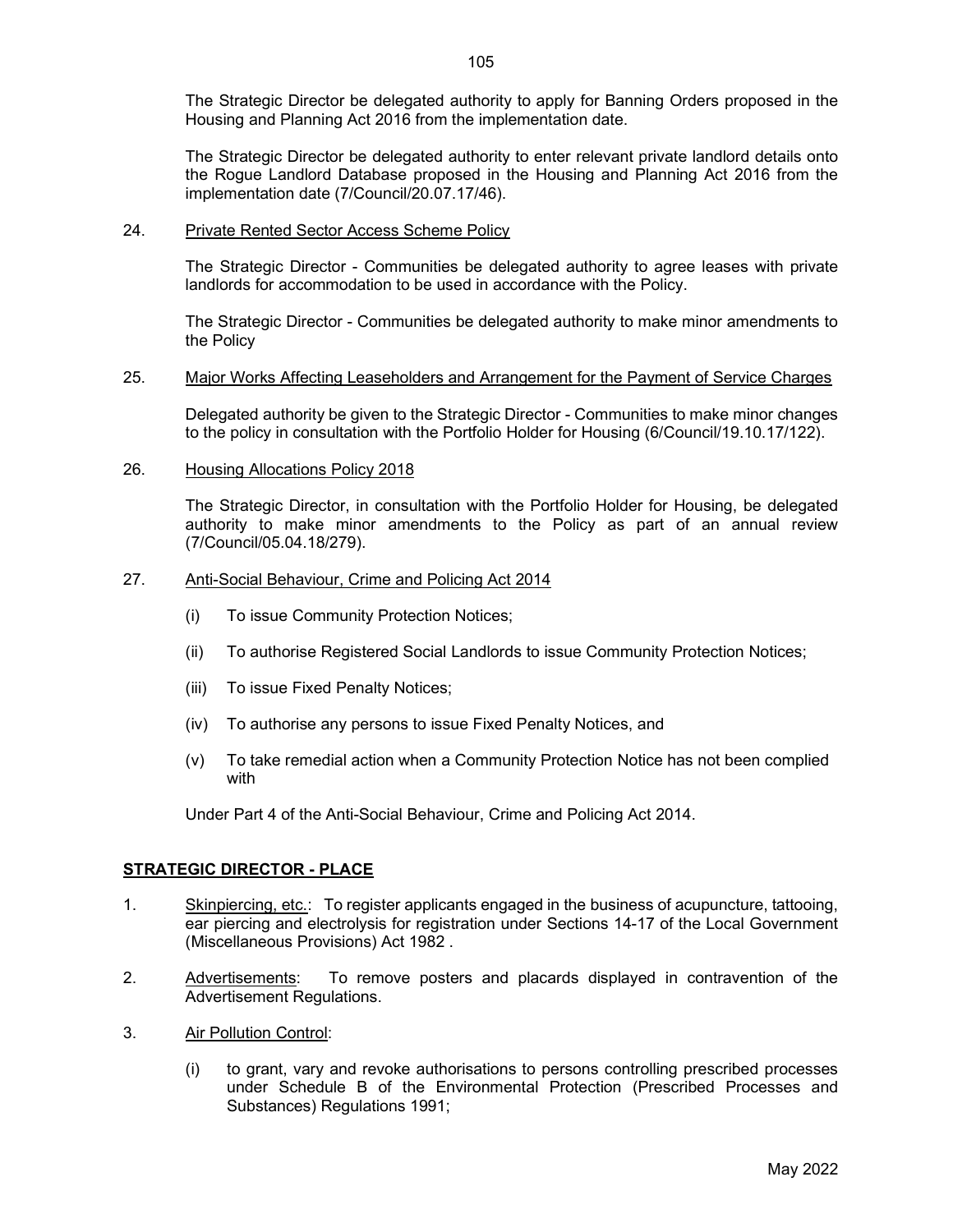- (iii) to grant, vary and revoke permits under the Pollution Prevention and Control (England and Wales) Regulations 2000
- 4. Building Act 1984
	- Section 59: To serve notice to require satisfactory drainage systems to be provided to buildings.
	- Section 60: To serve notice to require the proper use of soil ventilation pipes.
	- Section 64: To serve notice to require the provision of closets in a building.
	- Section 65: To serve notice to require the provision of sanitary conveniences at certain work places.
	- Section 66: To serve notice to require the replacement of earth closets.
	- Section 67: To loan temporary sanitary conveniences.
	- Section 76: To serve notice to remedy the defective state of premises when unreasonable delay would occur if the procedure provided in the Public Health Act 1936 were followed.
	- Section 84: To serve notice to require the improvement of pavings and drainage to yards and passages.
- 5. Caravan Site Licences:

 Authority to take action under the Caravan Sites and Control of Development Act 1960 as set out, but not limited to, below:-

- (i) To issue a site licence pursuant to section 3 of the Caravan Sites and Control of Development Act 1960.
- (ii) To attach conditions to a site licence pursuant to section 5 of the Caravan Sites and Control of Development Act 1960.
- (iii) To transfer a site licence pursuant to section 10 of the Caravan Sites and Control of Development Act 1960.
- (iv) To serve, revoke or vary compliance notices on site owners/occupiers where site licence conditions are breached pursuant to section 9A of the Caravan Sites and Control of Development Act 1960.
- (v) To take action following conviction of an occupier for failing to comply with a compliance notice pursuant to section 9D of the Caravan Sites and Control of Development Act 1960.
- (vi) To take emergency action where there is a failure to comply with licence conditions and as a result there is imminent risk of serious harm to the health or safety of any person who is, or may be, on the land, pursuant to section 9E of the Caravan Sites and Control of Development Act 1960.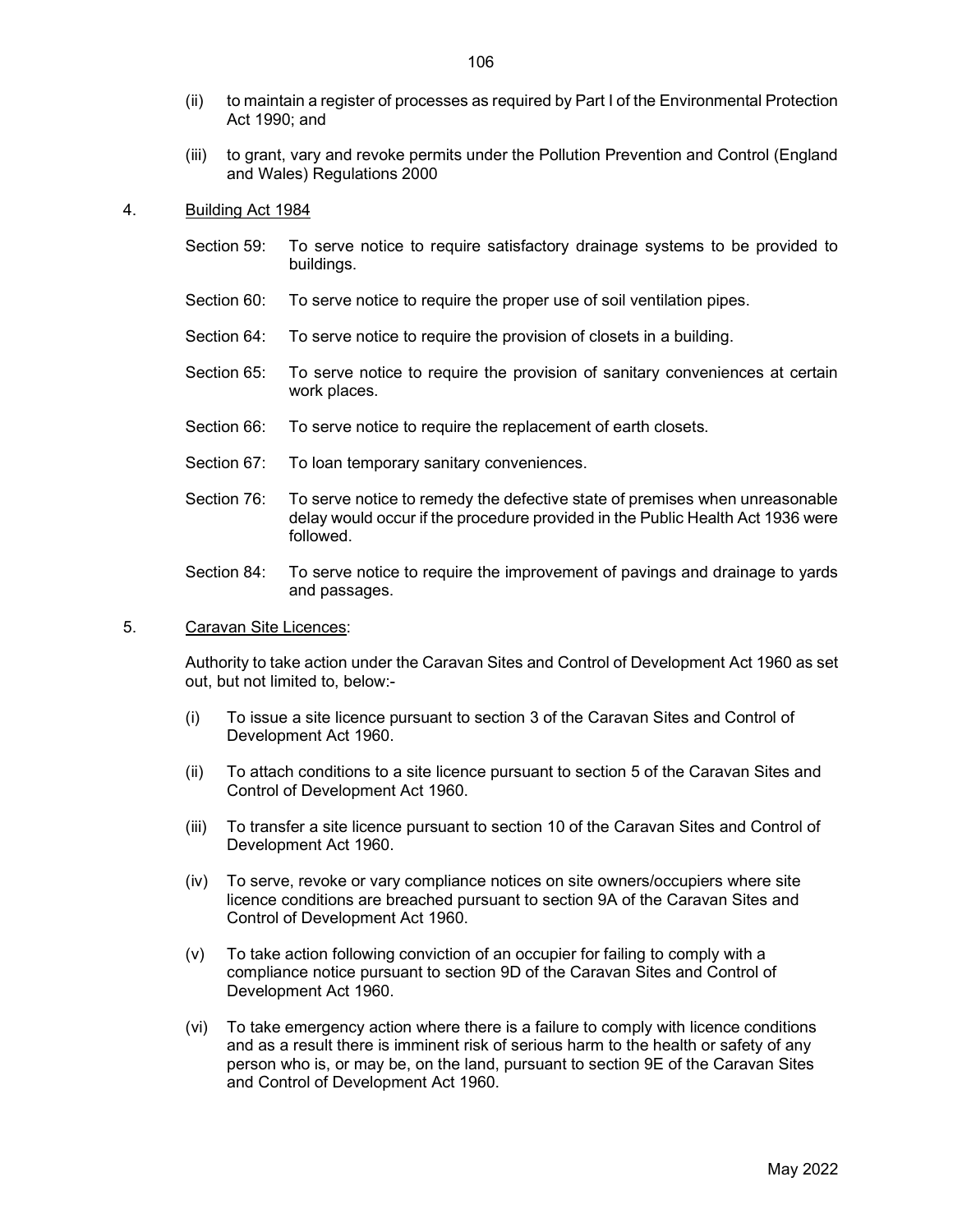#### 6. Control of Pollution Act 1974:

Section 60: To serve notice to control noise on construction sites.

Section 61: To give prior consent, including limiting conditions for work on construction sites.

#### 7. Dog Controls:

- (i) to issue renewal licences under the Breeding of Dogs Act 1973 and, in consultation with the Chairman of the Licensing Committee to issue new licences under the Act ;
- (ii) to exercise the powers to deal with stray dogs under the provisions of Sections 149- 151 Environmental Protection Act 1990 ;
- (iii) the Council's Dog Wardens are authorised to issue Fixed Penalty Notices under the Dogs (Fouling of Land) Act 1996 .

#### 8. Food Safety:

 Environmental Health staff, by reason of their appointment, are authorised to exercise the powers available under the provisions of:-

- o European Communities Act 1972
- o Regulation (EC) No.178/2002
- o Regulation (EC) No.852/2004
- o Regulation (EC) No.853/2004
- o Regulation (EC) No.2073/2005
- o Food Safety Act 1990
- o Products of Animal Origin (Third Country Imports) (England) (No.4) Regulations 2004
- o Food Hygiene (England) Regulations 2006

All instruments and regulations made under or amending the above legislation

 The level at which an Officer may operate shall depend upon their competency, as stated in the Food Standards Agency Code of Practice and Practice Guidance, and outlined in the Environmental Health Service's policy and procedures.

- 9. Goods Vehicle Operating Centres: To vet operators licence applications, in consultation with Surrey County Council (as appropriate) .
- 10. Local Government (Miscellaneous Provisions) Act 1976:
	- Section 8: To give notice and to take action to secure the safety of certain unoccupied premises.
	- Section 16: To serve notice to seek from individuals the nature of their interest in land subject to statutory action.
	- Section 29: To give notice and to take action to secure the protection of certain unoccupied buildings.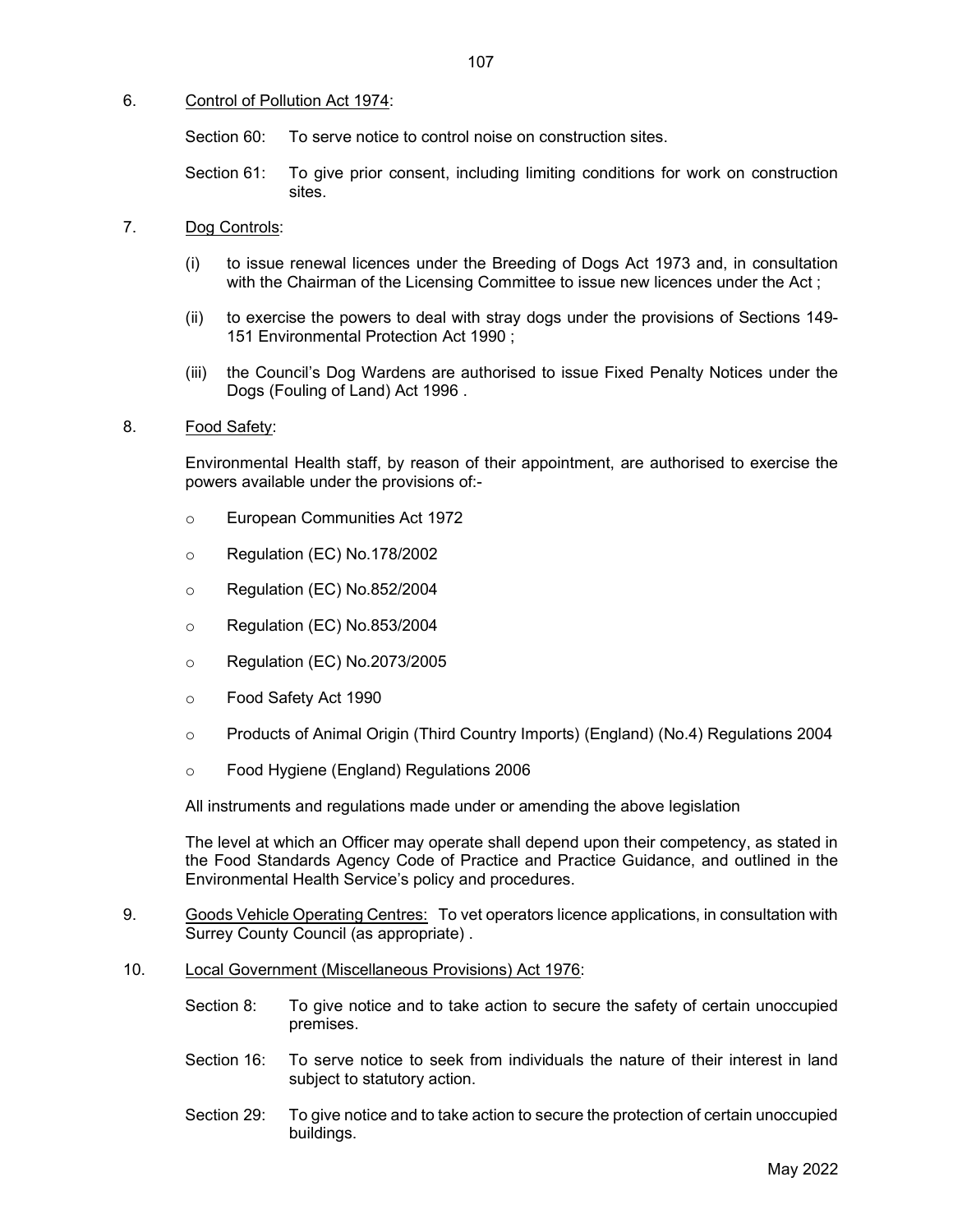Section 33: To take action to ensure the restoration or continuation of supplies of water, gas or electricity.

- Section 35: To serve notice to require the clearance of a blocked private sewer.
- 11. Local Government (Miscellaneous Provisions) Act 1982:

Section 27: To serve notice to require the repair of drains and to remedy stopped up drains.

12. Prevention of Damage By Pests Act 1949:

Section 4: To serve notice requiring steps to be taken for the destruction of rats or mice, or for keeping land free from rats or mice.

- 13. Public Health Act 1936:
	- Section 45: To serve notice to require the repair of defective closets.
	- Section 48: To examine and test drains believed to be defective.
	- Section 50: To serve notice to deal with overflowing and leaking cesspools.
	- Section 83: To serve notice to cleanse filthy and verminous premises.
	- Section 84: To cleanse verminous articles.
	- Section 85: To cleanse verminous persons and their clothing.
- 14. Public Health Act 1961:

Section 17: Notice to clear blocked drains.

- Section 34: To serve notice before clearing rubbish which is seriously detrimental to the amenities of the neighbourhood.
- 15. Contaminated Land: Contaminated Land (England) Regulations 2000: authority to serve remediation notices.
- 16. Statutory Nuisances: To serve Nuisance Abatement Notices under Section 80 of the Environmental Protection Act 1990 .
- 17. Sunday Trading Loading Control: To determine applications for consent, and vary or revoke them, for the purposes of Section 2 and Schedule 2 of the Sunday Trading Act 1994.
- 18. Various Licences:
	- (i) to issue renewal licences under the Acts detailed below where no objections are received; and
	- (ii) to issue new licences and register premises (as appropriate) under the Acts detailed below in consultation with the Chairman of the Licensing Committee:
		- o Animal Boarding Establishments Act, 1963
		- o Dangerous Wild Animals Act, 1976
		- o Guard Dog Act, 1975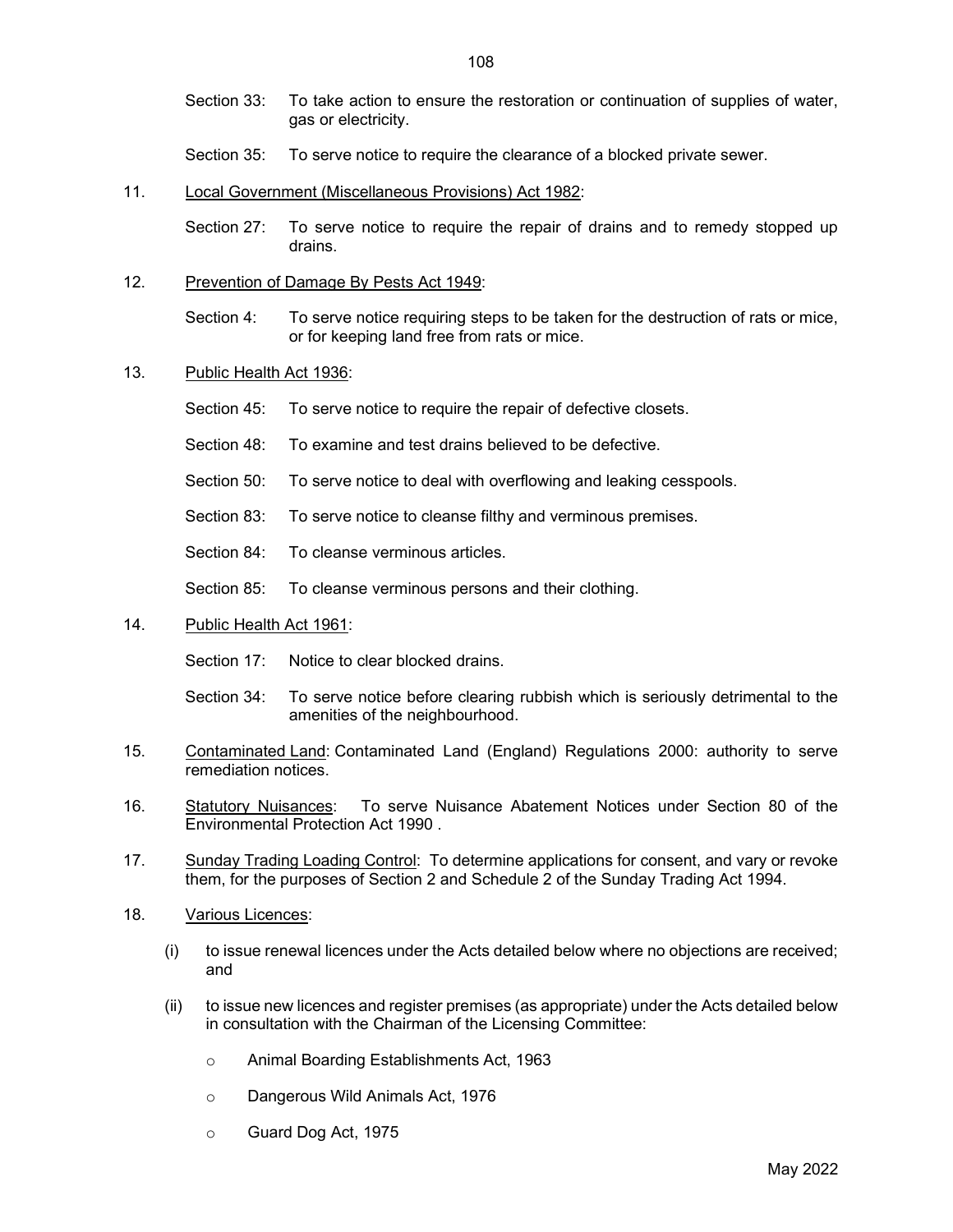- o Pet Animals Act, 1951
- o Riding Establishments Acts, 1964 and 1970
- o Game Act, 1831
- o Scrap Metal Dealers Act, 2013 (25/H&H/14.3.91/691)
- 19. Appointment of Inspectors: To appoint Inspectors from amongst the Council's Environmental Health Staff for the purposes of discharging the functions of the Health and Safety at Work Act 1974.
- 20. Control of Pesticides Regulations 1986:
	- (i) Environmental Health Officers, by reason of their appointment, be authorised to exercise the powers under the provisions of the Food and Environmental Protection Act 1985 (Part III), in particular to exercise their powers relating to entry and inspection and the service of notices contained in Section 19 of the Act; and
	- (ii) Environmental Health Officers, by reason of their appointment, be authorised to exercise the powers available under the Food and Environmental Protection Act 1985 for the carrying into effect of the powers of entry and inspection contained in Section 19 of the Act .
- 21. Dangerous Wild Animals Act 1976: To carry out inspections and to request a veterinary surgeon to carry out initial annual inspections under the Act.
- 22. Documents: To sign all documents/notices as may be required to be issued in respect of the discharge of the Council's Environmental Health functions.
- 23. Health and Safety at Work Act 1974:
	- (i) to authorise persons to accompany Inspectors appointed under Section 19 of the Health and Safety at Work Act 1974;
	- (ii) to empower persons under Section 19 of the Health and Safety at Work Act to carry out a selected range of duties under Section 20(2) of the Health and Safety at Work Act as appropriate ; and
	- (iii) Environmental Health staff by reason of their appointment be authorised to exercise the powers available under the Health and Safety at Work Act, regulations relating thereto and all other relevant legislation; in particular, to exercise the powers relating to entry and inspection, service of notices and institution of proceedings .
- 24. Public Health (Control of Diseases) Act 1984: To make arrangements for burial and cremation where no suitable arrangements exist.
- 25. Clean Air Act 1993: To approve or refuse chimney heights.
- 26. Appointment of Proper Officers (Public Health (Control of Disease) Act 1984. and National Assistance Acts 1948 and 1951: To appoint and authorise named Surrey PCT (up to 31/3/13)/Public Health England (from 1/4/13) staff as proper officers for the relevant purposes under the Public Health (Control of Diseases) Act 1984 and associated regulations and the National Assistance Acts 1948 and 1951.
- 27. House to House Collections: To licence charitable collections from house to house pursuant to Section 2 of the House to House Collection Act 1939 and to grant licences where no objections have been received.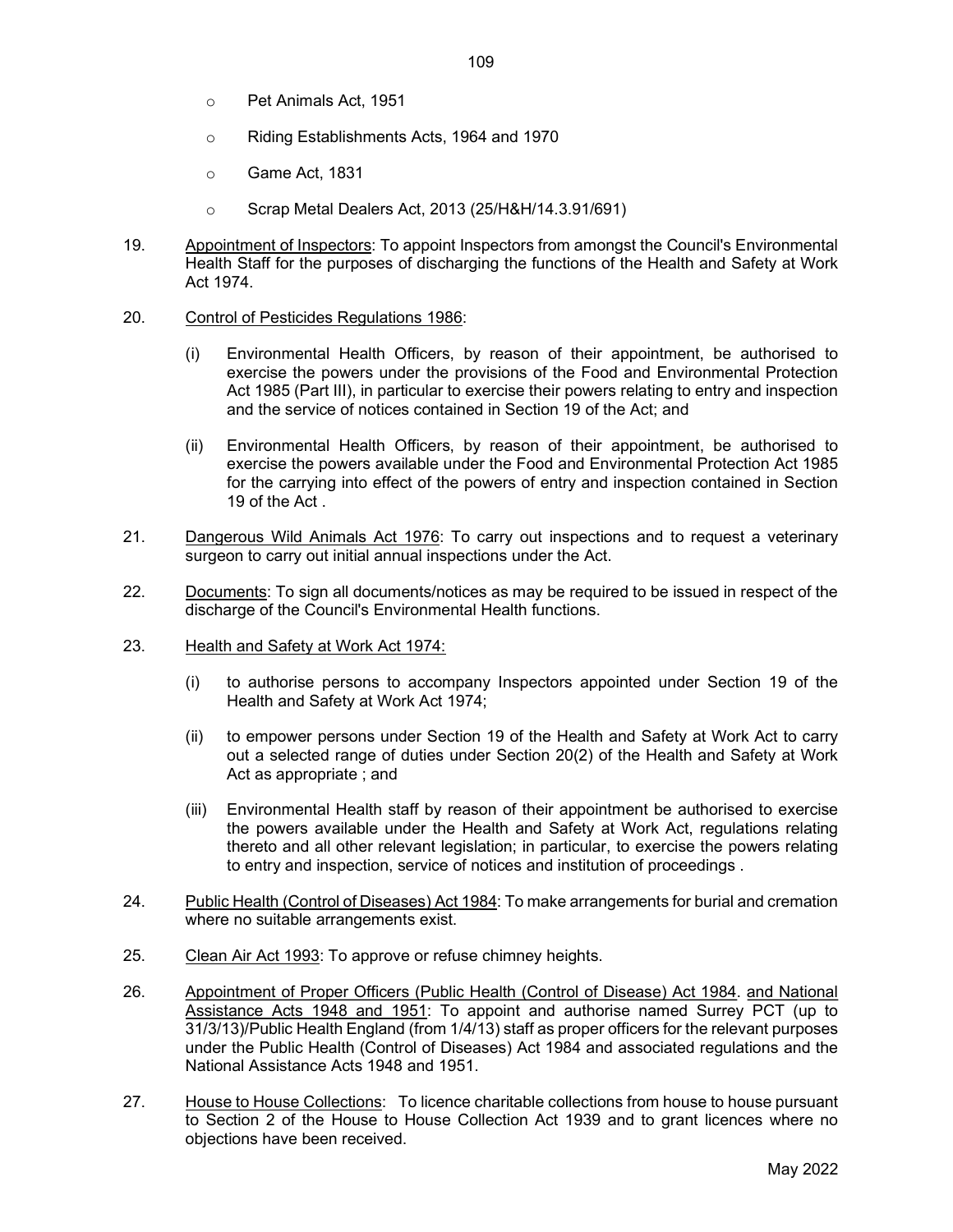- 28. Street Collections: To approve applications for street collection permits, where no objections have been received, and to administer/regulate street collections made pursuant to Section 5 of Police, Factories etc (Miscellaneous Provisions) Act 1916 (and regulations thereunder).
- 29. Health Act 2006: Enforcement of Smokefree Legislation. To authorise any such persons as deemed necessary to enforce the smokefree provisions of the Health Act 2006 and associated regulations.
- 30. Town Centre Policy. To approve bookings that differ from the policy in exceptional circumstances.
- 31. Christmas Car Parking: In consultation with the Leader of the Council, to settle special parking arrangements in the Council's car parks during the months of November, December and the first two weeks of January each year.
- 32. Fund-Raising Events: In consultation with the Leader of the Council, to give or withhold permission for fund raising events by charitable organisations in Borough Council controlled car parks.
- 33. Street Trading: To issue consents for street trading in Commercial Way and in certain streets specified by the Highways Committee on 4 February 1992.
- 34. Trading Licences: To determine applications for trading licences, in consultation with the Leader of the Council and the appropriate Ward Councillors.
- 35. Waste: To authorise any persons to issue fixed penalty notices under Section 34A of the Environmental Protection Act 1990.
- 36. Rights of Way: To respond to the County Council on all matters concerning proposals to amend Rights of Way, in consultation with the relevant Ward Member(s) and Portfolio Holder, except in cases where a serving member of the Council or member of staff has an interest in the application, in which case the matter shall be determined by the Executive.
- 37. Wheeled Bins. To determine operational matters within the agreed Council Policy.
- 38. Motor Salvage Operators Regulations 2002 to register operators pursuant to the Regulations.
- 39. Signing Documents etc.

 To sign all documents/notices as may be required to be issued in respect of the discharge of the Council's environmental health function.

- 40. Consent Streets: To advertise the Council's intention to designate newly adopted streets as consent streets.
- 41. Litter:
	- (i) To issue Orders designating Litter Control Areas pursuant to Section 90(3) of the Environmental Protection Act 1990;
	- (ii) To issue Street Litter Control Notices pursuant to Section 93(1) of the 1990 Act; and
	- (iii) To serve Litter Abatement Notices pursuant to Section 92(1) of the 1990 Act.
	- (iv) To authorise any persons to issue fixed penalty notices under Section 88 of the 1990 Act.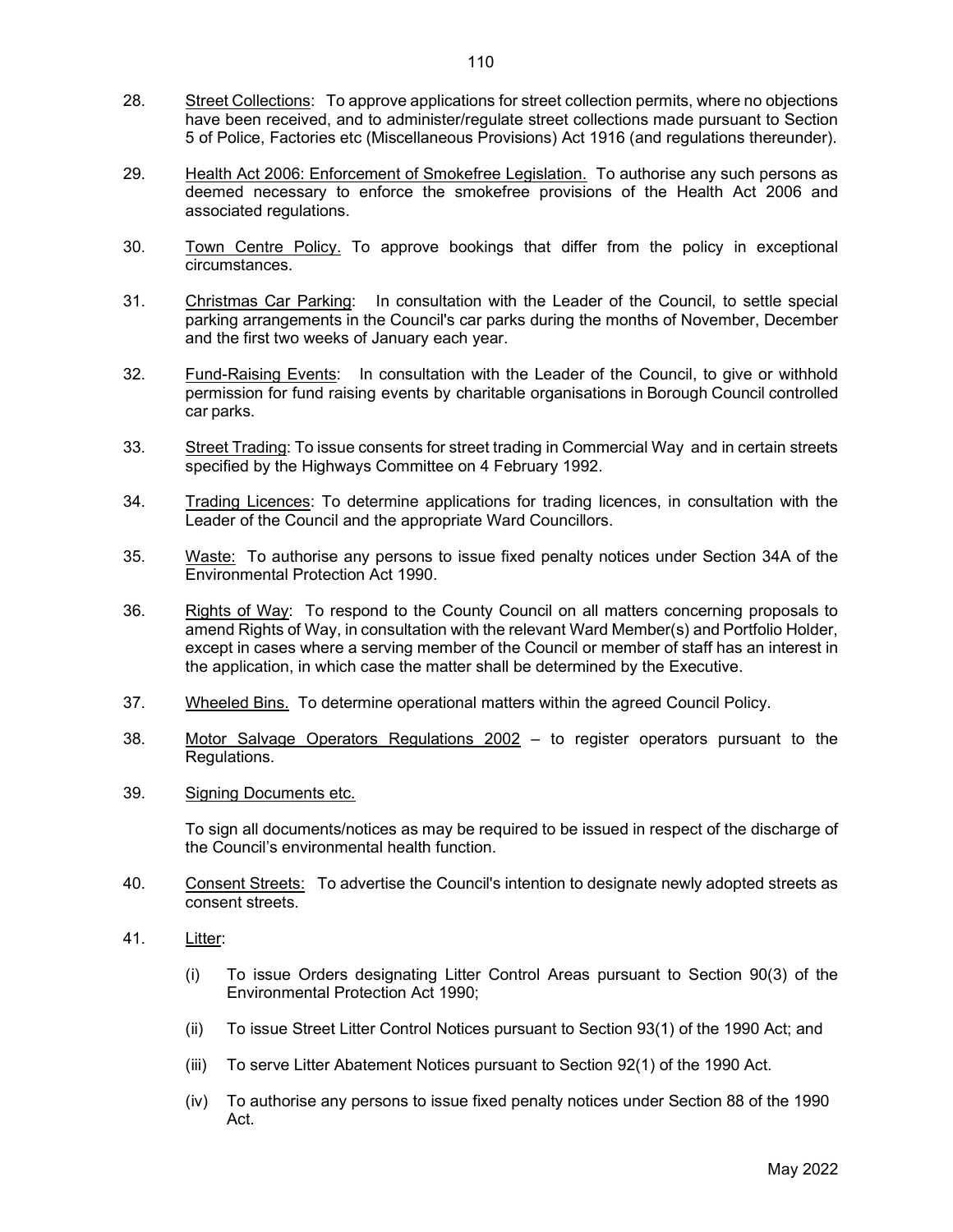#### 42. Air Quality Management Areas

 To declare an Air Quality Management Area where air quality does not meet the Government's objectives.

#### 43. Naming and Numbering of Streets and Properties

- (i) to agree the naming of new streets or any amendment to a street name under the Public Health Act 1925; and
- (ii) to agree the numbering/naming of properties within a street or any amendments to a property name/number within a street under the Towns Improvements Clauses Act 1874.

#### 44. Land Drainage Act 1991

 To exercise the necessary powers under Section 25 of the Land Drainage Act 1991 in respect of clearing watercourses.

#### 45. Fly Tipping Reward Scheme

To award rewards under the Fly tipping rewards initiative.

#### 46. Natural Woking Strategy

 In consultation with the Portfolio Holder for Environment and Sustainability, to approve updates to the Natural Woking strategy and supporting information to reflect new information, including future steps in the Great Crested Newt pilot project and other initiatives to support specific species and habitats to favourable conservation status.

#### 47. Transport and Highway Functions

- (i) To exercise any highway or traffic regulation power, duty or function vested in the Council under the Woking Town Centre Management Agreement with Surrey County Council dated 14<sup>th</sup> August 2014 (as may be amended from time to time).
- (ii) To exercise any highway power, duty or function vested in the Council under the Highways Act 1980 & Traffic Management Act 2004 (both as amended).
- (iii) To exercise any traffic power, duty or function vested in the Council under the Road Traffic Regulation Act 1984 (as amended).
- (iv) Provision of bus shelters under the Local Government (Miscellaneous Provisions) Act 1953 (as amended).
- (v) To grant street works licences and exercise any power, duty or function vested in the Council under the New Roads and Street Works Act 1991 (as amended).

#### 48. Woking Integrated Transport Package Camera Enforcement of bus lane restrictions

Authority be delegated to Strategic Director - Place to negotiate terms and enter into an agreement with Surrey County Council to authorise Woking Borough Council to operate and enforce bus lane contraventions within Woking as Surrey County Council's agent.

Upon completion of the agreement, the Strategic Director - Place is duly authorised to exercise any power, duty or function vested in the Council by virtue of the agreement with Surrey County Council to operate and enforce bus lane contraventions in Woking.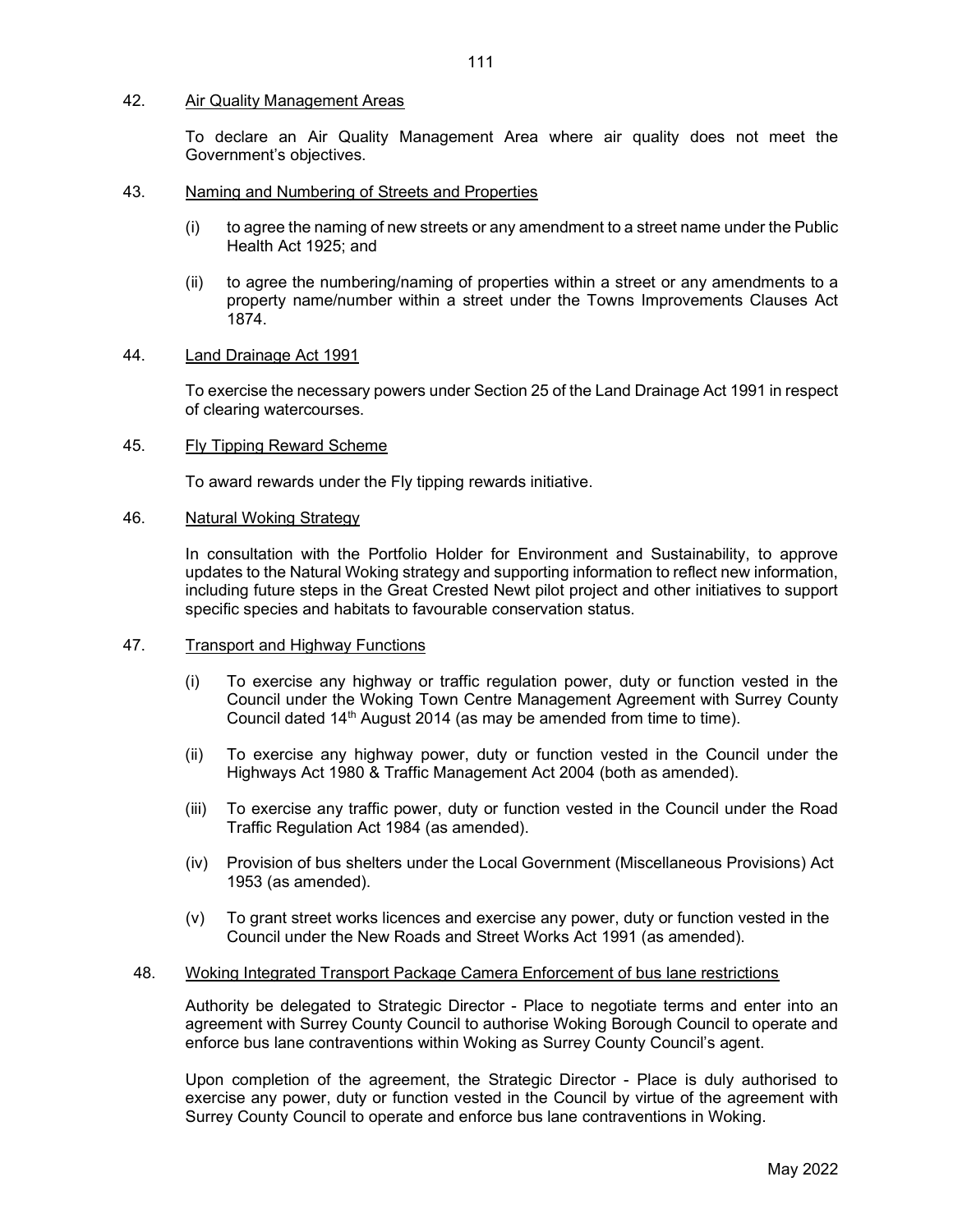Upon completion of the agreement, the Strategic Director - Place is duly authorised to authorise any persons to issue fixed penalty notices to enforce bus lane contraventions

#### 49. Climate Emergency - Planning for Carbon Neutrality

Delegated authority be given to the Strategic Director - Place in consultation with the Portfolio Holder and Shadow Portfolio Holder for Environment and Sustainability to agree new actions as they are identified

#### 50. Coronavirus Regulations

The Strategic Director - Place and Environmental Health Manager be designated under the Coronavirus Regulations as an authorised person.

#### 51. Adoption of Ordinary Watercourse Byelaws

The Strategic Director - Place in consultation with the Portfolio Holder, be authorised to consider and seek to resolve any objection to the said byelaws being made (including amending the proposed byelaws).

In the event these byelaws are adopted by the Council, authority be delegated to the Assistant Director (Place) to authorise or refuse any applications for consents submitted under the said byelaws.

#### 52. Fixed Penalty Notice (FPN) Policy for Fly Tipping Offences

Authority be delegated to the Strategic Director - Place, in consultation with the Portfolio Holder for Environmental and Well Being Services, to vary the level of all environmental fixed penalty notice charges in accordance with legislation.

Authority be delegated to the Strategic Director - Place to authorise any persons to issue fixed penalty notices for fly tipping under the Environmental Protection Act 1990 (7/Council/08.02.18/220).

#### 53. The Clean Neighbourhoods and Environment Act 2005

Authority be delegated to the Strategic Director - Place, in consultation with the Portfolio Holder for Environmental and Well Being Services, to vary all environmental fixed penalty notice charges in accordance with the legislation.

Authority be delegated to the Strategic Director - Place to authorise any persons to issue fixed penalty notices for an offence under Part 2 of Section 3 of the Clean Neighbourhoods and Environment Act 2005 (7/Council/05.04.18/278).

#### 54. Fixed Notice (FPN) Policy for Littering From Vehicle Offences

Authority be delegated to the Strategic Director - Place to authorise any persons to issue fixed penalty notices from 6 April 2018 for littering from vehicles under section 88A of the Environmental Protection Act 1990 (7/Council/05.04.18/279).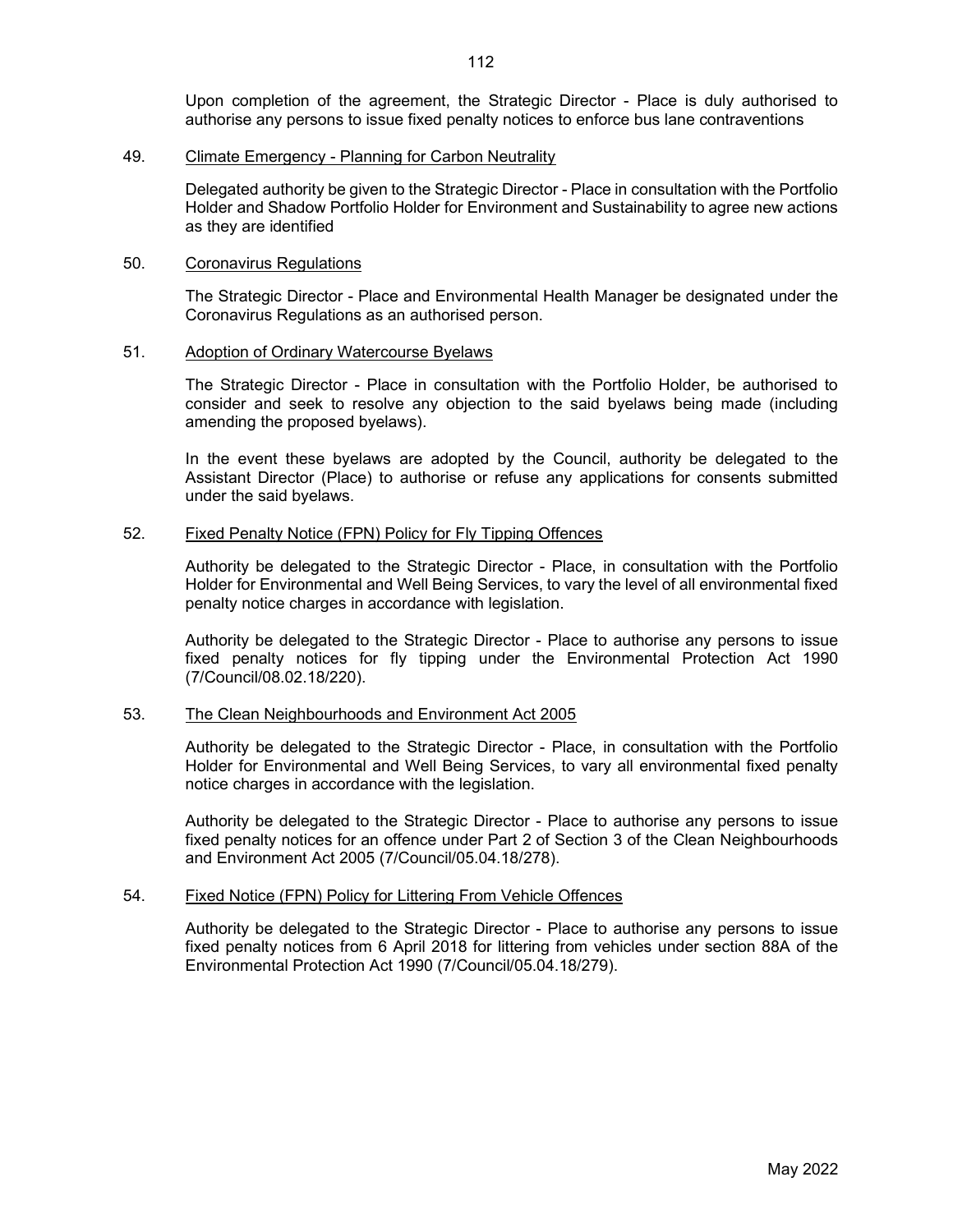#### 55. Sustainable Urban Drainage Systems (SUDS)

To take all necessary steps to enable the Council to become the Sustainable Urban Drainage Systems adopting authority in accordance with the principles contained in paragraphs 4-9 of the report to the Executive on 19 March 2015.

#### 56. Meeting Rooms

To determine applications for consent to use meeting rooms in Civic Offices.

#### 57. Advertising

 To determine the acceptability of companies and/or products as advertisers and/or sponsors in terms of advertising which falls within the following specific categories:

- a) is in bad taste;
- b) does not conform to the British Code of Practice of Advertising Practice; or
- c) with which it would be inappropriate for the Council to be associated

#### 58. Community Infrastructure Levy (CIL)

Delegated authority be given to the Strategic Director - Place in consultation with the Portfolio Holder for Planning to administer CIL enforcement in accordance with Regulations 80 to 92 of the Community Infrastructure Levy Regulations 2010 (as amended)

Delegated authority be given to the Strategic Director - Place in consultation with the Portfolio Holder for Planning to, when justified, withdraw a CIL Liability Notice issued by the Council in accordance with Regulation 65(7) of the Community Infrastructure Regulations 2010 (as amended).

Delegated authority be given to the Director of Legal and Democratic Services to administer CIL enforcement in accordance with Regulations 93 to 111 of the Community Infrastructure Levy Regulations 2010 (as amended).

Delegated authority be given to the Strategic Director - Place for the administration of Community Infrastructure Levy under Part 8 of the Community Infrastructure Levy Regulations 2010 (as amended)

#### 59. Housing Infrastructure Fund

The Strategic Director - Place be authorised to undertake a review of Community Infrastructure Levy and to establish a Section 106 Tariff for town centre infrastructure associated with the HIF project

The Strategic Director - Place, in consultation with the Leader of the Council and the Portfolio Holder, be authorised to agree terms for the purchase of properties comprised within the Triangle Site which are not owned by Prime Place (Woking Island Site) LLP

#### INFORMATION TECHNOLOGY MANAGER

1. Hardware and Software Purchases: To purchase hardware and software replacements in maintenance of the Information and Communications Technology Asset Base.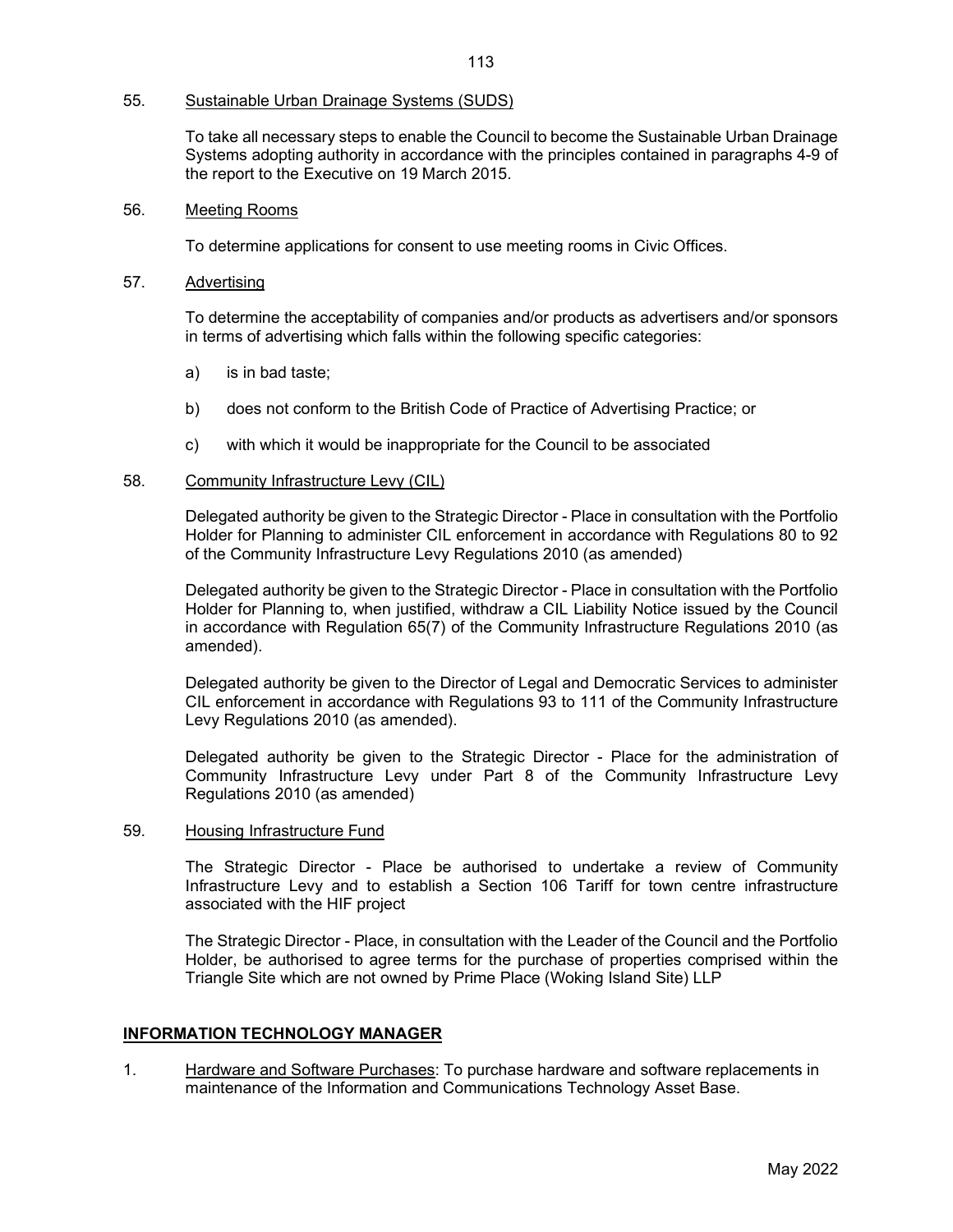#### HEAD OF HUMAN RESOURCES

#### 1. Caring for Children and Young People Policy - HR Policy for Woking Borough Council **Employees**

The Head of Human Resources, in consultation with Corporate Leadership Team and Unison, be delegated authority to make minor amendments to the Policy (9D/Council/30.07.20/72).

#### REVENUES, BENEFITS AND CUSTOMER SERVICES MANAGER

1. Business Rates Relief Schemes

The Award of Discretionary Relief be delegated to the Revenues, Benefits and Customer Services Manager and, in his absence, his deputy (Revenues Manager) (6/Executive/14.09.17/77).

#### HEAD OF LEGAL SERVICES

- 1. Taxi and Private Hire Licensing Applications:
	- a. Applications: To approve applications for licences for private hire operators, private hire drivers and taxi drivers:
	- b. New Applicant: To issue a "minded to" refuse letter to a new applicant in respect of an application for a private hire operator, private hire driver or a taxi drivers licence and refer the matter to the Taxi Licensing Sub-Committee for determination as to whether or not the driver is "fit and proper" to hold a licence:
	- c. Renewals: To approve or refuse applications for renewal of licences by existing licence holders:
	- d. Penalty Points Scheme: To issue a formal notice to a licence holder that they have reached the requisite number of penalty points under the Penalty Points Scheme and refer the matter to a Taxi Licensing Sub-Committee for determination:
	- e. Revocation/Suspension of Licences: In consultation with the Chairman of the Licensing Committee (or in his/her absence, the Vice-Chairman) to suspend or revoke private hire operators' and drivers' and taxi drivers' licences in appropriate cases under Section 61 (2B) of the Local Government (Miscellaneous Provisions) Act 1976
	- f. Vehicles: To approve or refuse applications for private hire vehicles and taxis
- 2. That authority be delegated to the Legal Services Manager to:
	- i) authorise named officers of the Licensing Team to be "authorised persons" for the purposes of the Licensing Act 2003; and
	- ii) authorise named officers of the Licensing Team to be "authorised officers of the Council" for the purposes of the Local Government (Miscellaneous Provisions) Act 1976.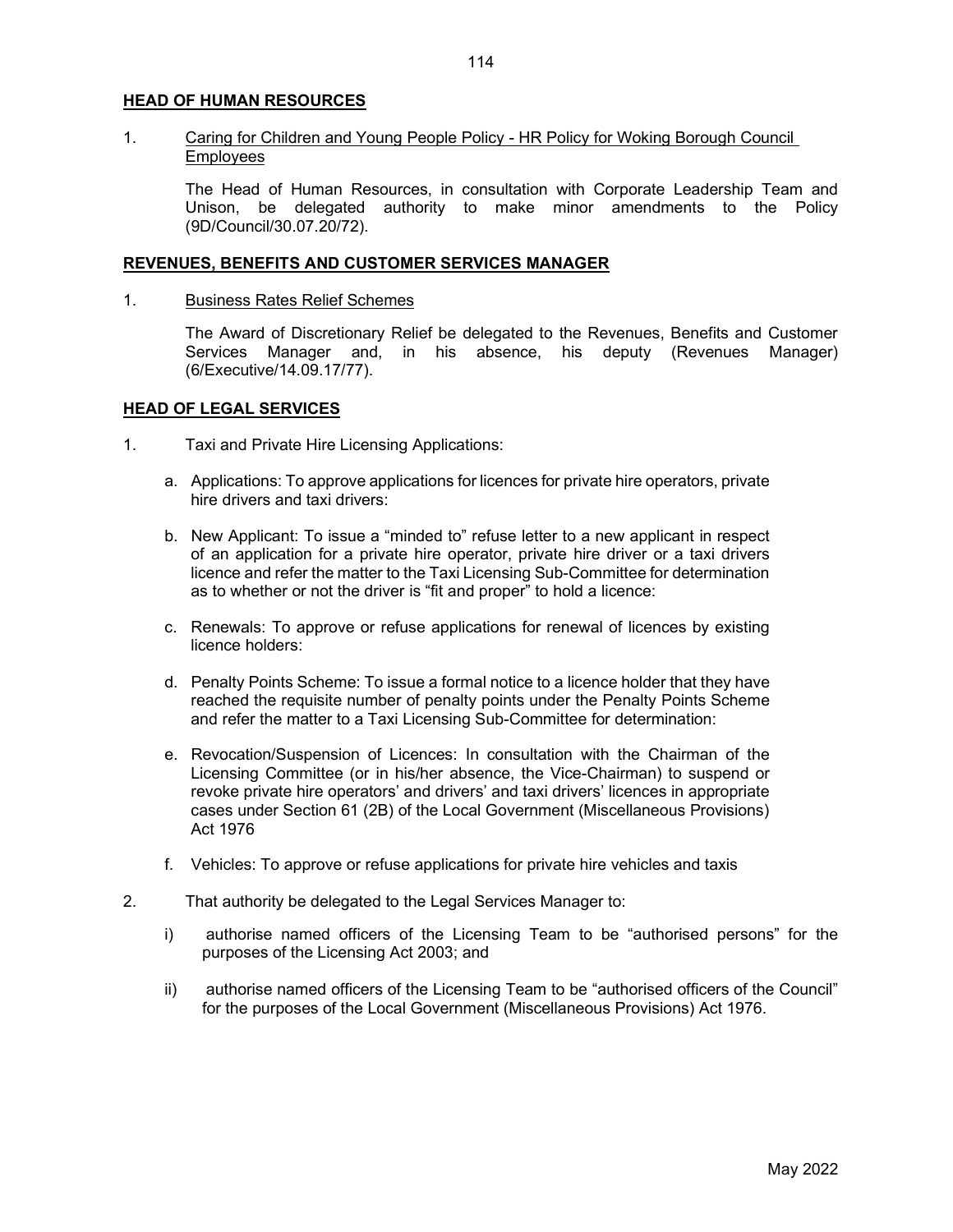#### 3. Licensing Act 2003.

To determine applications and carry out functions of the Licensing Policy set out below.

| <b>Matter to be Dealt With</b>                                                                                             | <b>Sub-Committee</b>                    | <b>Officers</b>           |
|----------------------------------------------------------------------------------------------------------------------------|-----------------------------------------|---------------------------|
| Application for personal licence                                                                                           | If a <i>Police</i> objection is<br>made | If no objection made      |
| Application for personal licence,<br>with unspent convictions                                                              | All cases                               |                           |
| Application for premises licence /<br>club premises certificate                                                            | If a relevant<br>representation is made | If no representation made |
| Application for provisional<br>statement                                                                                   | If a relevant<br>representation is made | If no representation made |
| Application to vary premises<br>licence / club registration<br>certificate                                                 | If a relevant<br>representation is made | If no representation made |
| Application to vary designated<br>personal licence holder                                                                  | If a <i>police</i> objection is<br>made | All other cases           |
| Request to be removed as<br>designated personal licence<br>holder                                                          |                                         | All cases                 |
| Application for transfer of<br>premises licence                                                                            | If a <i>police</i> objection is<br>made | All other cases           |
| Application for Interim Authorities                                                                                        | If a <b>police</b> objection is<br>made | All other cases           |
| Application to review premises<br>licence / club premises<br>registration                                                  | All cases                               |                           |
| Decision on whether a complaint<br>is irrelevant, frivolous, vexatious,<br>etc.                                            |                                         | All cases                 |
| Decision to object when local<br>authority is a consultee and not<br>the relevant authority considering<br>the application | All cases                               |                           |
| Determination of a police<br>representation to a temporary<br>event notices                                                | All cases                               |                           |

4. Gaming and Lotteries: To licence/register machines for gaming under the Gaming Act 1968 and lotteries under the Lotteries and Amusements Act 1976.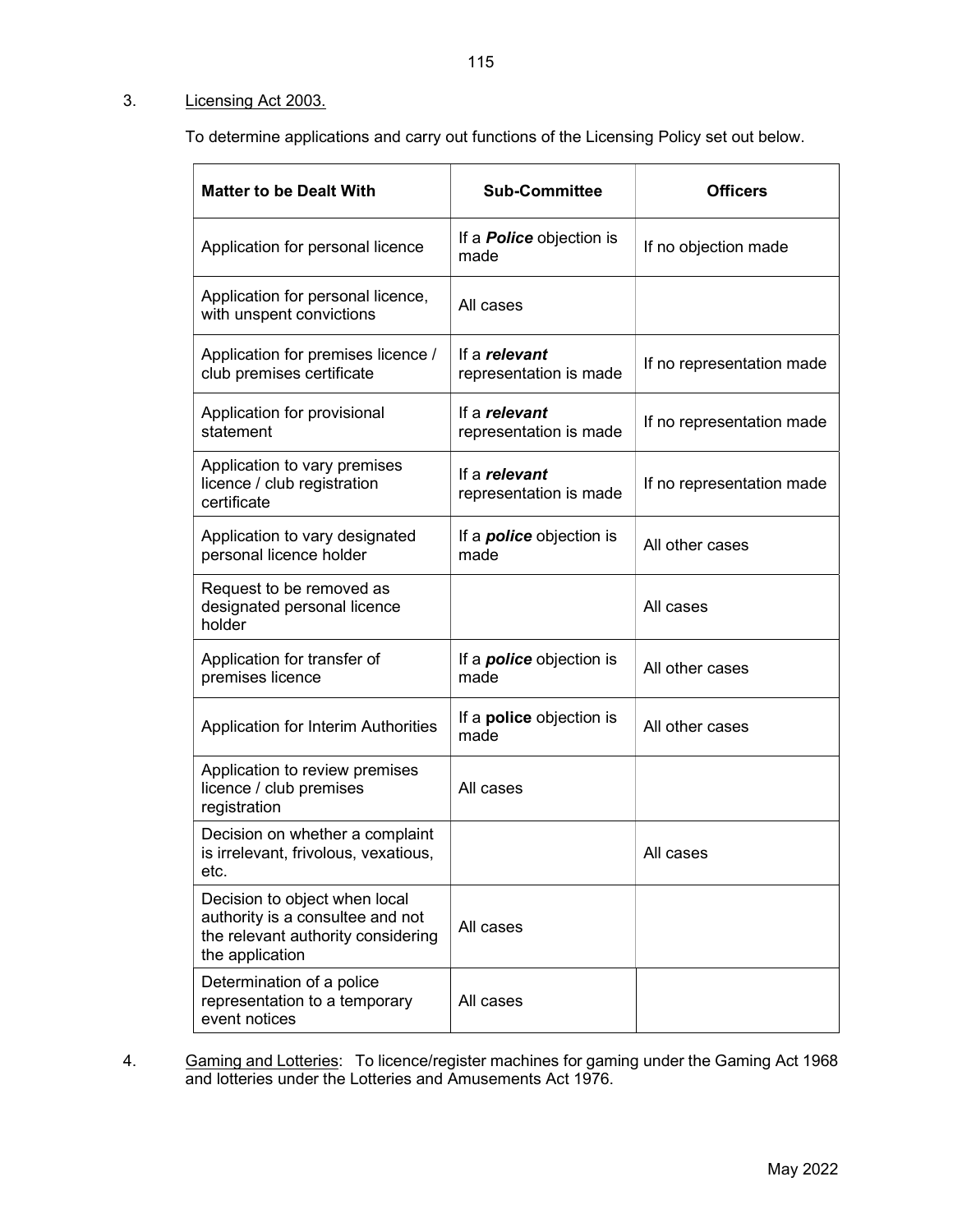- 5. Gambling Act 2005: To exercise licensing powers within arrangements permitted by Section 154 of the Act and under a scheme approved by the licensing authority and/or the Licensing Committee, such powers to include:-
	- $\circ$  determining applications for premises licences where no representations have been received or representations have been withdrawn
	- $\circ$  determining applications for variations to premises licences where no representations have been received or representations have been withdrawn
	- $\circ$  determining applications for transfers of licences where no representations have been received from the Gambling Commission
	- $\circ$  determining applications for provisional statement (approval in cases where a premises licence cannot be issued because the building does not yet exist or has not yet been occupied) where no representations have been received or representations have been withdrawn
	- o determining applications for club gaming/club machine permits where no objections made or objections have been withdrawn
	- o determining application for other permits
	- o cancellation of licensed premises gaming machine permits
	- o consideration of temporary use notices

#### HOUSING NEEDS MANAGER

1. Tenancy Policy

 To implement minor amendments to the Policy in consultation with the Strategic Director and the Portfolio Holder for Housing.

2. Allocations Policy

 To implement minor amendments to the Policy in consultation with the Strategic Director and the Portfolio Holder for Housing.

#### HOME INDEPENDENCE MANAGER

- 1. Disabled Facilities Grant (DFG): Authority to:
	- (i) approve Mandatory DFG to allow for the purposes listed in Section 23 Housing Grants Construction and Regeneration Act 1996; and
	- (ii) approve Discretionary DFG for other works up to £3,000 when in conjunction with a Mandatory DFG, in consultation with the Leader.

#### ENVIRONMENTAL HEALTH MANAGER

1. Licensing Act 2003

 The Environmental Health Manager (or the Senior Environmental Health Officer (s) in her/his absence) is authorised to object to a proposed licence application on Environmental Health grounds.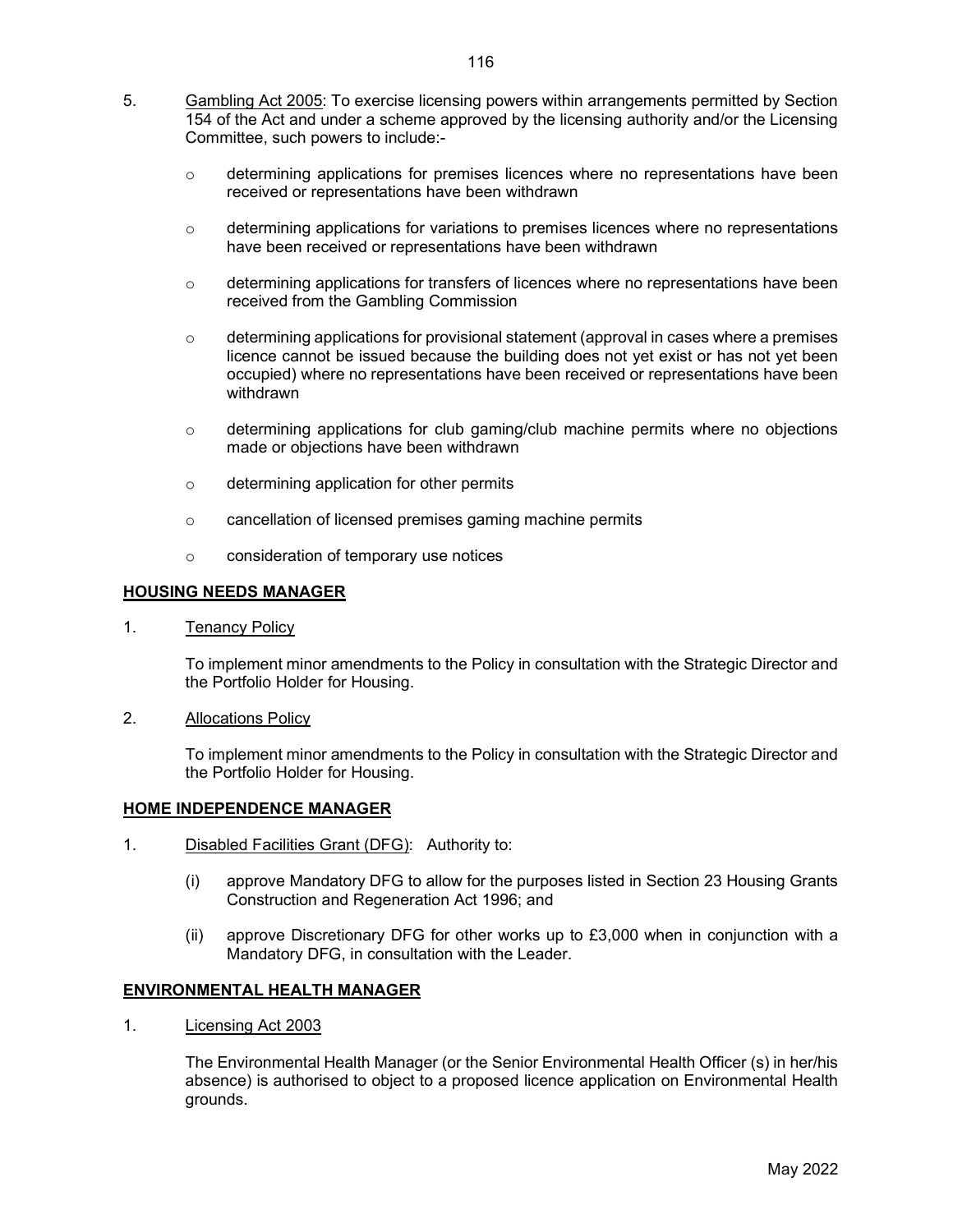1. Woking Borough Council Single Use Plastics (SUP) Policy

Delegated authority be given to the Green Infrastructure Manager, in consultation with the Portfolio Holder for Environment and Sustainability, to approve future updates to the Borough Council's SUP Policy (9/Council/25.07.19/94).

2. Woking Borough Council Street Naming and Numbering Policy

The Green Infrastructure Manager, in consultation with the Portfolio Holder for Environment and Sustainability, be given delegated authority to approve future updates to the Street Naming and Numbering Policies to reflect new information (9/Council/25.07.19/96).

#### DEVELOPMENT MANAGER

- 1. All functions relating to Town and Country Planning and Development Control as specified in Schedule 1 to the Local Authorities (Functions and Responsibilities) (England) Regulations 2000 (as amended) (including, for the avoidance of doubt, functions relating to the preservation of trees) except for (i) the functions listed in paragraph 5 below and (ii) the following functions which will be reported to the Planning Committee for determination:
	- a) Applications for planning permission, where the recommendation would be for approval, involving:-
		- (i) The provision of dwelling houses where the number of dwelling houses to be provided is more than five; or
		- (ii) The provision of a building or buildings where the floor space to be created by the development is 1,000 square metres or more, or
		- (iii) Development carried out on a site having an area of 1 hectare or more.

For the avoidance of doubt, the Development Manager is authorised to refuse such applications.

- b) Applications submitted by a member of staff
- c) Applications submitted by a Councillor
- d) Applications where the applicant is Woking Borough Council and any companies or entities 50% or more owned by Woking Borough Council, except for non-material amendments and minor material amendments (irrespective of whether they are major or non-major development).
- e) Any undetermined application can be requested by a Councillor for determination by the Planning Committee provided a planning reason is supplied in writing to the Development Manager
- f) Where ENFORCEMENT/STOP NOTICES are recommended to be served (except in cases of urgency, where the Development Manager is authorised to approve the issue of such Notices)
- g) Where objections have been received on the confirmation of a tree preservation order (TPO)
- h) Where in the opinion of the Development Manager planning issues raised warrant the consideration by the Planning Committee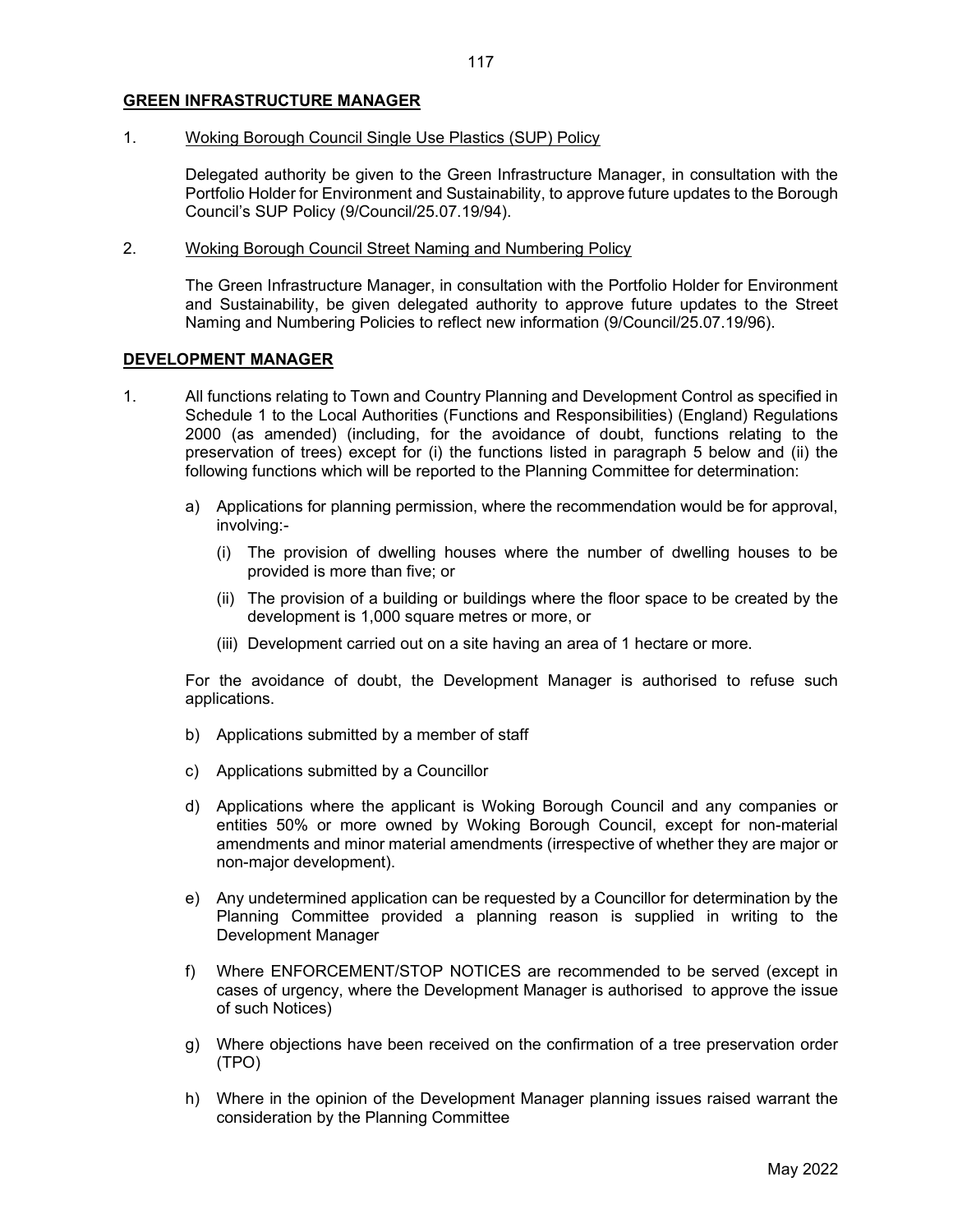#### 2. Protection and Preservation of Trees and Hedgerows

To determine notifications for intended hedgerow removal; to approve or refuse consent, as appropriate, within the prescribed six week period; to issue or withdraw hedgerow retention notices in respect of hedgerows classified as "important" within the statutory criteria; to issue hedgerow replacement notices in appropriate cases; to take all necessary steps in connection with appeals.

3. High Hedges

To determine applications of complaint over high hedges under the Anti-Social Behaviour Act 2003.

4. Historic Building Repair and Community Projects Grants

 To approve grants in accordance with the agreed criteria, in consultation with the Chairman and the appropriate Ward Councillors

Functions delegated to the Director of Legal and Democratic Services under the Council's May 2016 Scheme of Delegation in respect of Planning Enforcement (Note:- these functions primarily relate to the taking of legal action through the Courts).

#### PLANNING POLICY MANAGER

- 1. Community Projects Grants: To approve Community Projects Grants up to the value of £100, in consultation with the Chairman and Ward Councillors.
- 2. Village Centres Environmental Action Programme: To give grant aid of up to £1,000 for minor improvements, in consultation with the Chairman and Ward Councillors.
- 3. Village Centre and Community Project Grants: To give grant aid of up to £2,000 for minor improvements, in consultation with the Chairman and Ward Councillors.

#### ASSISTANT DIRECTOR (PROPERTY)

1. Property Disposal

To appoint an agent to dispose of properties following approval by the Council of the sale.

2. Sale of Land

 The Strategic Asset Manager and the Chief Finance Officer are authorised to approve applications for the sale of areas of land held by either the Housing Revenue Account or the General Fund where there is no development potential or communal amenity value.

- 3. Land Management
	- (i) to approve terms, etc., arising in the course of the following:
		- $\circ$  disposals and acquisitions, rent reviews, assignments, renewals of existing agreements and all other land transactions; and
		- $\circ$  provided that in his/her opinion, the proposed transaction does not raise an issue of principle which, regardless of the pecuniary amount involved, ought properly to be referred to the Executive.
	- (ii) to approve terms for the sale of Council houses under the Right to Buy provisions of the Housing Act 1985, and the issuing of notices pursuant to these provisions.